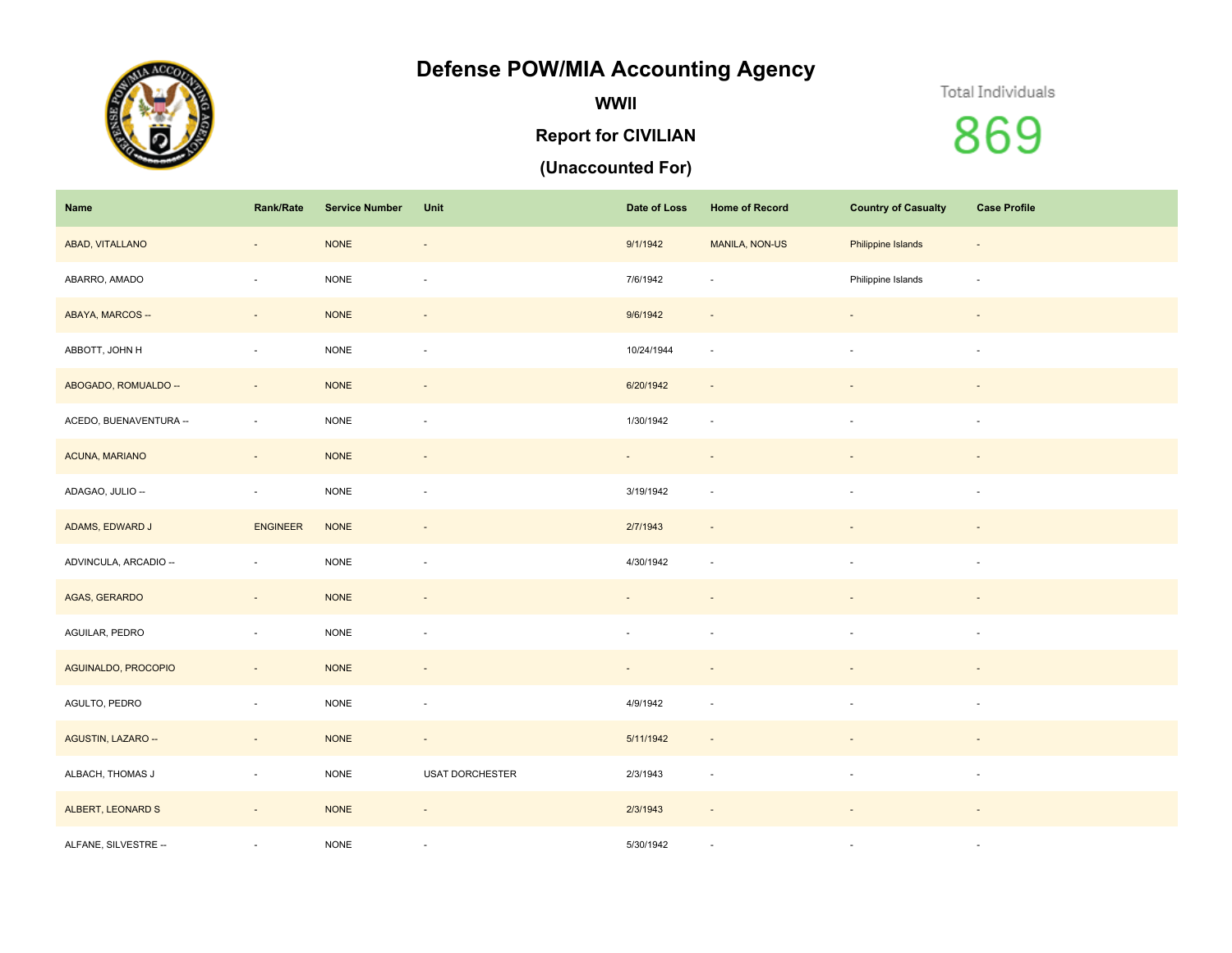| Name                    | Rank/Rate                | <b>Service Number</b> | Unit                                   | Date of Loss   | <b>Home of Record</b>         | <b>Country of Casualty</b> | <b>Case Profile</b>      |
|-------------------------|--------------------------|-----------------------|----------------------------------------|----------------|-------------------------------|----------------------------|--------------------------|
| ALFONSO, VIDAL --       | $\overline{\phantom{0}}$ | <b>NONE</b>           | $\overline{\phantom{a}}$               | 1/28/1942      | HONOLULU, HAWAII              |                            |                          |
| ALGALA, MARIANO --      | $\overline{\phantom{a}}$ | <b>NONE</b>           | ä,                                     |                |                               |                            | $\sim$                   |
| ALLIN, VINCENTE         | $\sim$                   | <b>NONE</b>           | $\overline{\phantom{a}}$               | $\sim$         | $\overline{\phantom{a}}$      | $\overline{\phantom{a}}$   | $\overline{\phantom{a}}$ |
| ALTEMIR, CYRIL C        | $\overline{\phantom{a}}$ | <b>NONE</b>           | $\overline{\phantom{a}}$               | 6/9/1942       |                               | $\sim$                     | $\overline{\phantom{a}}$ |
| ALVAREZ, ABRAHAM --     | $\overline{\phantom{a}}$ | <b>NONE</b>           | $\overline{\phantom{a}}$               | 2/3/1943       |                               |                            |                          |
| AMBAY, POTENCIANO       | $\overline{\phantom{a}}$ | <b>NONE</b>           | $\overline{\phantom{a}}$               | $\blacksquare$ | $\sim$                        |                            | $\sim$                   |
| AMBJORNSEN, PEDER A     | $\sim$                   | <b>NONE</b>           | $\overline{\phantom{a}}$               | 10/18/1944     |                               |                            |                          |
| AMILLER, ISIDRO         | $\overline{\phantom{a}}$ | <b>NONE</b>           | $\overline{\phantom{a}}$               | ÷.             |                               | ÷.                         | $\sim$                   |
| AMPONG, FRANCISCO       | $\blacksquare$           | <b>NONE</b>           | $\overline{\phantom{a}}$               |                |                               |                            |                          |
| ANCHETA, JOSE           | $\bar{a}$                | <b>NONE</b>           | $\overline{\phantom{a}}$               | ÷,             | $\sim$                        | $\sim$                     | $\sim$                   |
| ANDANAR, JACINTO --     | $\Box$                   | <b>NONE</b>           | $\omega$                               | 6/22/1942      | $\sim$                        |                            |                          |
| ANDANAR, MIGUEL --      | $\overline{\phantom{a}}$ | <b>NONE</b>           | $\overline{\phantom{a}}$               | 6/29/1942      | $\sim$                        |                            | $\sim$                   |
| ANDERSEN, LEIF --       | $\sim$                   | <b>NONE</b>           | LT COL L. O. MATHEWS;                  | 10/28/1942     | $\overline{\phantom{a}}$      |                            | $\sim$                   |
| ANDERSON, GEORGE HAROLD | $\sim$                   | $\sf{NONE}$           | CHINA NATIONAL AVIATION<br>CORPORATION | 11/30/1944     | $\overline{\phantom{a}}$      | $\sim$                     | $\sim$                   |
| ANDERSON, JOHN E        | $\overline{\phantom{a}}$ | <b>NONE</b>           | <b>USAT SICILIEN;</b>                  | 6/7/1942       | $\overline{\phantom{a}}$      |                            |                          |
| ANDERSON, RAY W         | $\blacksquare$           | <b>NONE</b>           | $\overline{\phantom{a}}$               | 10/24/1944     | $\sim$                        |                            | $\overline{\phantom{a}}$ |
| ANDERSON, ROBERT E      | $\sim$                   | <b>NONE</b>           | CHINA NATIONAL AVIATION<br>CORPORATION | 12/12/1944     | $\sim$                        | $\blacksquare$             |                          |
| ANDERSON, STANLEY E     | ä,                       | <b>NONE</b>           | $\blacksquare$                         | 12/16/1943     | $\overline{\phantom{a}}$      | $\blacksquare$             | $\sim$                   |
| ANDREASSEN, EGIL        | $\overline{\phantom{a}}$ | <b>NONE</b>           | ORYOKO MARU;                           | 12/15/1944     |                               |                            |                          |
| ANDRION, SATURNINO M    | $\overline{\phantom{a}}$ | <b>NONE</b>           | ÷,                                     | $\blacksquare$ |                               |                            |                          |
| ANGELES, LUCIO          | $\overline{\phantom{a}}$ | <b>NONE</b>           | $\overline{\phantom{a}}$               | $\blacksquare$ |                               |                            |                          |
| ANGLIN, SAMUEL C        | ÷,                       | <b>NONE</b>           | CHINA NATIONAL AVIATION<br>CORPORATION | 8/11/1943      | NEW KINGSTON,<br>PENNSYLVANIA |                            |                          |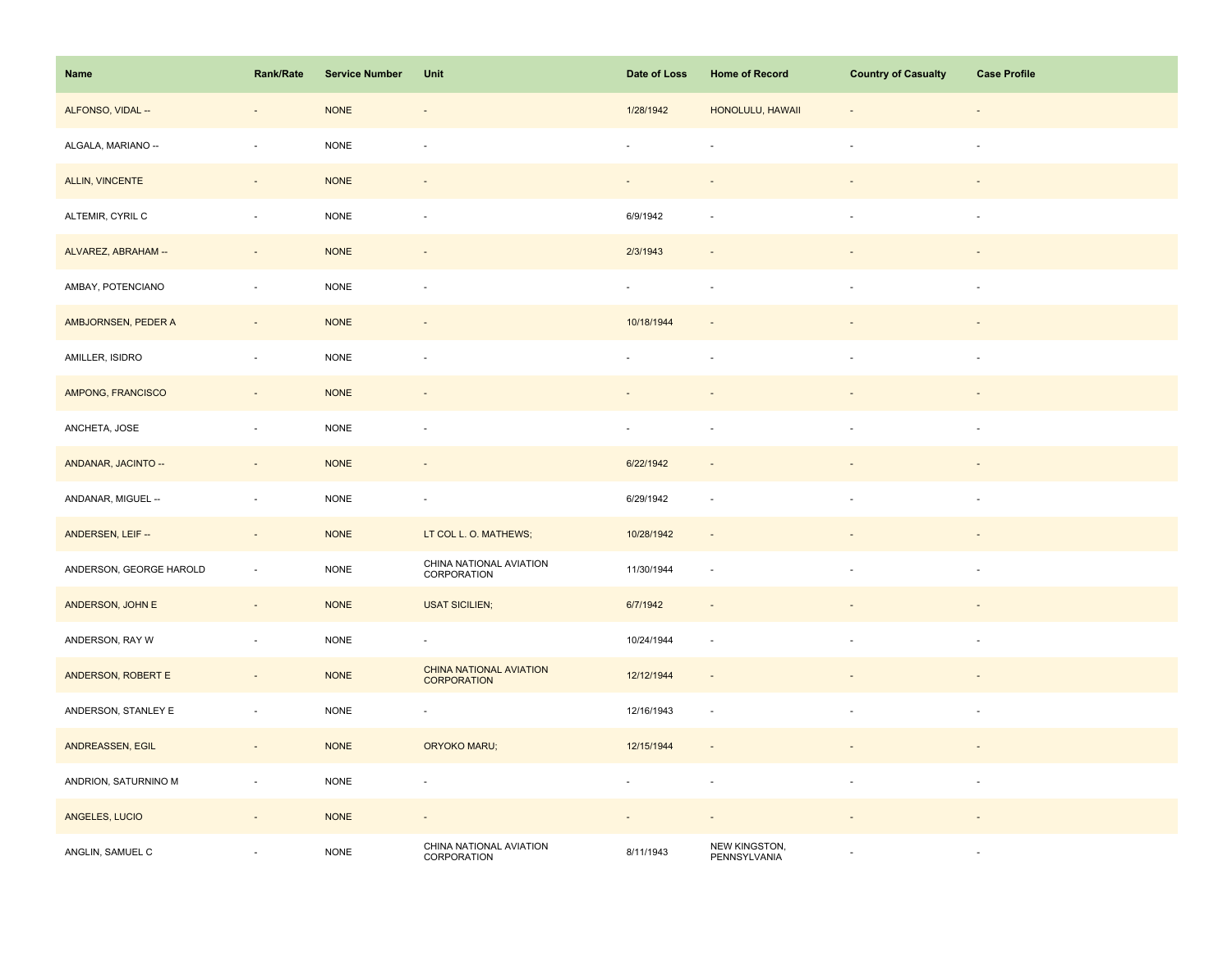| Name                    | Rank/Rate                   | <b>Service Number</b> | Unit                                   | Date of Loss        | <b>Home of Record</b>       | <b>Country of Casualty</b> | <b>Case Profile</b>      |
|-------------------------|-----------------------------|-----------------------|----------------------------------------|---------------------|-----------------------------|----------------------------|--------------------------|
| ANINGALAN, BERNARDO --  | $\overline{\phantom{a}}$    | $\sf{NONE}$           | $\overline{\phantom{a}}$               | 5/15/1942           |                             | ÷,                         | $\overline{\phantom{a}}$ |
| ANOT, OSCAR --          | $\overline{\phantom{a}}$    | <b>NONE</b>           | QMC - BATAAN                           | 4/15/1942           |                             | $\overline{\phantom{a}}$   | $\overline{\phantom{a}}$ |
| ANSELMO, JUSTINO        | $\sim$                      | <b>NONE</b>           | $\sim$                                 | $\omega_{\rm{eff}}$ | $\overline{\phantom{a}}$    | $\overline{\phantom{a}}$   | $\sim$                   |
| ANTONIO, JOSE --        | $\sim$                      | $\sf{NONE}$           | $\overline{\phantom{a}}$               | 12/8/1944           | $\sim$                      | $\mathbf{r}$               | $\sim$                   |
| ARCHER, ROBERT --       | $\overline{\phantom{a}}$    | <b>NONE</b>           | <b>USAT Dorchester</b>                 | 2/3/1943            |                             |                            |                          |
| ARENTE, DOMINGO         | ÷,                          | <b>NONE</b>           | $\blacksquare$                         | $\bar{a}$           |                             |                            |                          |
| AREVALO, ARCADIO        | $\Box$                      | <b>NONE</b>           | $\blacksquare$                         |                     |                             |                            |                          |
| ARMSTRONG, JACK K       | $\sim$                      | <b>NONE</b>           | ÷,                                     | 5/27/1942           | $\sim$                      | $\overline{\phantom{a}}$   | $\sim$                   |
| ARNETT, HOWARD P        | $\overline{\phantom{a}}$    | <b>NONE</b>           | $\sim$                                 | 5/27/1942           | $\sim$                      |                            |                          |
| ARTUYO, MAXIMINO --     | $\overline{\phantom{a}}$    | <b>NONE</b>           | QMC Bataan                             | 3/31/1942           | $\sim$                      | $\mathbf{r}$               | $\overline{\phantom{a}}$ |
| ASHBY, ELLIOTT --       | $\overline{\phantom{a}}$    | <b>NONE</b>           | $\blacksquare$                         | 5/27/1942           |                             |                            |                          |
| ASIS, AURELIO           | $\blacksquare$              | <b>NONE</b>           | $\sim$                                 | $\bar{a}$           |                             |                            | $\sim$                   |
| ASIS, JOSE              | $\omega_{\rm c}$            | <b>NONE</b>           | $\sim$                                 | $\sim$              |                             |                            | $\overline{\phantom{a}}$ |
| ATAD, ANASTACIO M       | $\overline{\phantom{a}}$    | $\sf{NONE}$           | $\overline{\phantom{a}}$               | 12/7/1941           |                             | $\overline{\phantom{a}}$   | $\sim$                   |
| ATIENZA, FRANCISCO      | $\overline{\phantom{a}}$    | <b>NONE</b>           | $\overline{\phantom{a}}$               |                     |                             |                            |                          |
| ATWATER, LEO B          | $\overline{\phantom{a}}$    | <b>NONE</b>           | CHINA NATIONAL AVIATION<br>CORPORATION | 5/15/1944           |                             | $\overline{\phantom{a}}$   | $\overline{\phantom{a}}$ |
| <b>BACLAYON, ANIANO</b> | $\sim$                      | <b>NONE</b>           | $\omega$                               | $\sim$              | $\sim$                      |                            |                          |
| BAES, ZACARIAS A        | $\sim$                      | <b>NONE</b>           | $\sim$                                 | 12/7/1941           |                             |                            | $\sim$                   |
| BAGAY, MARCIANO --      | $\mathcal{L}_{\mathcal{A}}$ | <b>NONE</b>           | $\sim$                                 | 12/1/1944           | $\overline{\phantom{a}}$    |                            |                          |
| BAGUIO, MARIANO T       | $\overline{\phantom{a}}$    | <b>NONE</b>           | $\overline{\phantom{a}}$               | 6/14/1942           | $\mathcal{L}_{\mathcal{A}}$ | $\overline{\phantom{a}}$   | $\sim$                   |
| <b>BAILEY, JOHN W</b>   | $\overline{\phantom{a}}$    | <b>NONE</b>           | <b>USAT Dorchester</b>                 | 2/3/1943            | $\overline{\phantom{a}}$    |                            |                          |
| BAILEY, RICHARD G       |                             | <b>NONE</b>           | ÷,                                     | 10/24/1944          |                             |                            | $\sim$                   |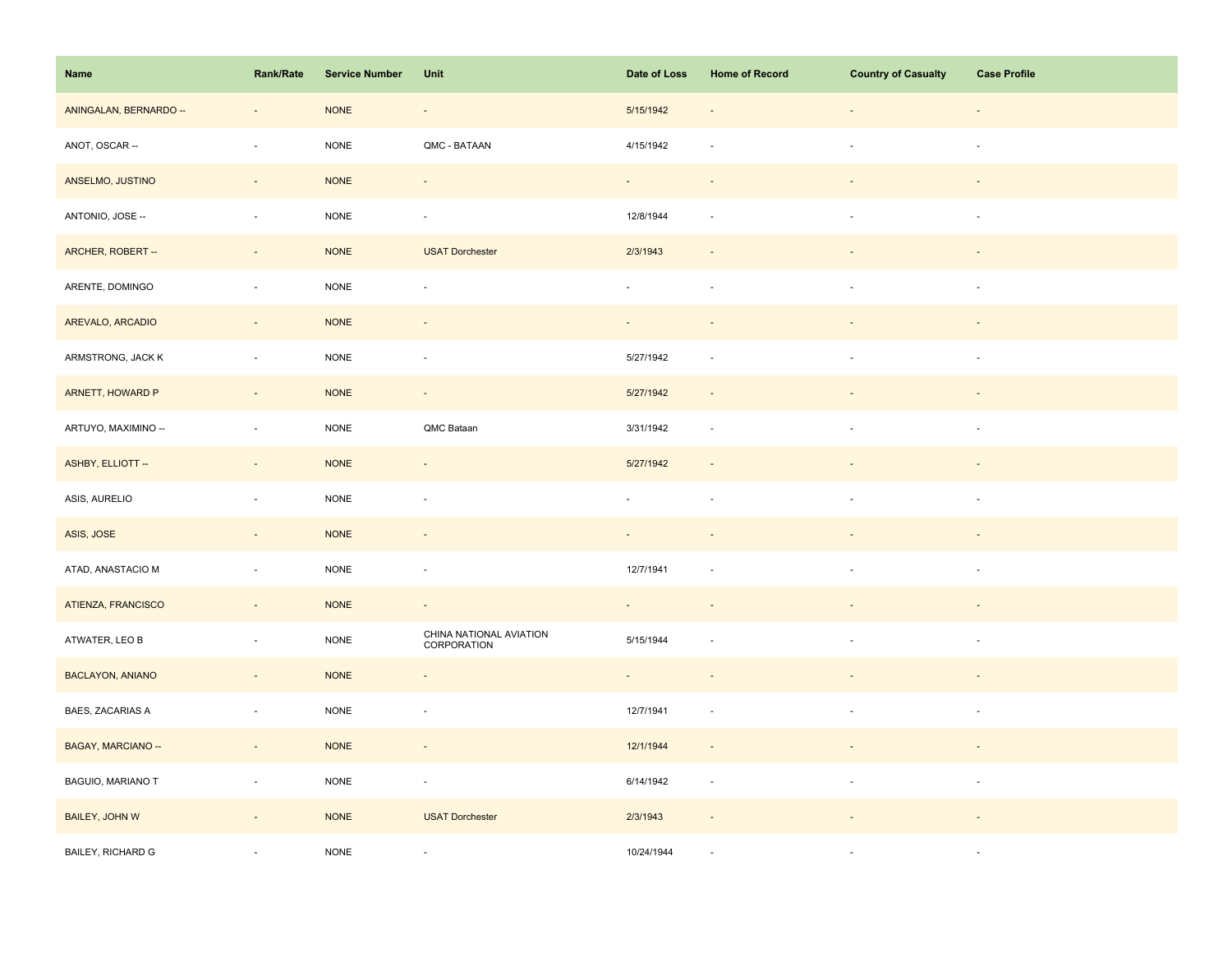| Name                      | <b>Rank/Rate</b>         | <b>Service Number</b> | Unit                          | Date of Loss                | <b>Home of Record</b>        | <b>Country of Casualty</b> | <b>Case Profile</b>      |
|---------------------------|--------------------------|-----------------------|-------------------------------|-----------------------------|------------------------------|----------------------------|--------------------------|
| BAJE, LUCIANO --          | $\overline{\phantom{a}}$ | <b>NONE</b>           | $\overline{\phantom{a}}$      | 2/6/1945                    |                              | ÷,                         | $\overline{\phantom{a}}$ |
| BAJO, SOPROMIO --         | ÷,                       | <b>NONE</b>           | ÷,                            | 12/7/1941                   |                              | $\sim$                     | $\sim$                   |
| <b>BAKER, LOUIS L</b>     | $\sim$                   | <b>NONE</b>           | $\blacksquare$                | 10/24/1944                  | $\sim$                       |                            | $\sim$                   |
| BALICANO, FELICIANO --    | $\mathbf{r}$             | <b>NONE</b>           | $\bar{\phantom{a}}$           | $\omega$                    | $\sim$                       | $\mathbf{r}$               | $\sim$                   |
| BALMACEDA, SIMPLICID --   | $\overline{\phantom{a}}$ | <b>NONE</b>           |                               | 6/14/1942                   |                              |                            |                          |
| BALUYOT, ALBERTO --       | $\bar{a}$                | $\sf{NONE}$           | ÷,                            | $\omega$                    | $\sim$                       |                            | $\sim$                   |
| <b>BALUYOT, TOMAS S</b>   | $\bar{a}$                | <b>NONE</b>           | $\centerdot$                  | 6/10/1942                   |                              |                            |                          |
| <b>BANTA, ALFREDO</b>     | ÷,                       | <b>NONE</b>           | $\overline{\phantom{a}}$      | ÷.                          | $\overline{\phantom{a}}$     | $\blacksquare$             | $\overline{\phantom{a}}$ |
| <b>BARKER, BRUCE D</b>    | $\sim$                   | <b>NONE</b>           | <b>USAT SICILIEN</b>          | 6/7/1942                    | $\overline{\phantom{a}}$     |                            |                          |
| BARLOW, ALBERT H          | $\sim$                   | $\sf{NONE}$           | $\Box$                        | 11/28/1944                  | $\overline{\phantom{a}}$     | $\sim$                     | $\sim$                   |
| <b>BARNETT, BRUCE C</b>   | $\blacksquare$           | <b>NONE</b>           | <b>USAT SICILIEN;</b>         | 6/7/1942                    | $\sim$                       |                            |                          |
| BARR, DONALD P            | ÷,                       | <b>NONE</b>           | $\overline{\phantom{a}}$      | 10/24/1944                  | $\sim$                       |                            |                          |
| <b>BARRON, CARL W</b>     | $\omega_{\rm c}$         | <b>NONE</b>           | <b>USAT SORELDOC;</b>         | 2/28/1945                   |                              |                            |                          |
| BARROW, HARRY --          | $\overline{\phantom{a}}$ | $\sf{NONE}$           | $\Box$                        | $\mathcal{L}_{\mathcal{A}}$ | $\overline{\phantom{a}}$     | $\overline{\phantom{a}}$   | $\overline{\phantom{a}}$ |
| <b>BARTELS, WILLIAM C</b> | $\blacksquare$           | <b>NONE</b>           | CIVILIAN - HAWAIIAN AIR DEPOT | 10/20/1943                  |                              |                            |                          |
| BASBAS, MAXIMO A          | $\Box$                   | $\sf{NONE}$           | $\Box$                        | 12/7/1941                   | $\sim$                       | $\sim$                     | $\overline{\phantom{a}}$ |
| <b>BASILIO, ALFRED M</b>  | $\Box$                   | <b>NONE</b>           | $\blacksquare$                | 12/7/1941                   | SAN FRANCISCO,<br>CALIFORNIA |                            |                          |
| BASSIG, JOSE              | $\Box$                   | <b>NONE</b>           | $\overline{\phantom{a}}$      |                             |                              |                            | $\sim$                   |
| <b>BAUTISTA, JOSE</b>     | $\sim$                   | <b>NONE</b>           | $\overline{\phantom{a}}$      |                             |                              |                            |                          |
| <b>BAUTISTA, PATRICIO</b> | $\blacksquare$           | $\sf{NONE}$           | $\blacksquare$                | $\overline{\phantom{a}}$    | $\overline{\phantom{a}}$     | $\overline{\phantom{a}}$   | $\sim$                   |
| <b>BAUTISTA, PEDRO</b>    | $\overline{\phantom{a}}$ | <b>NONE</b>           | $\overline{\phantom{a}}$      |                             |                              |                            |                          |
| BECKWITH, JOHN P          |                          | <b>NONE</b>           | ä,                            |                             |                              |                            | $\sim$                   |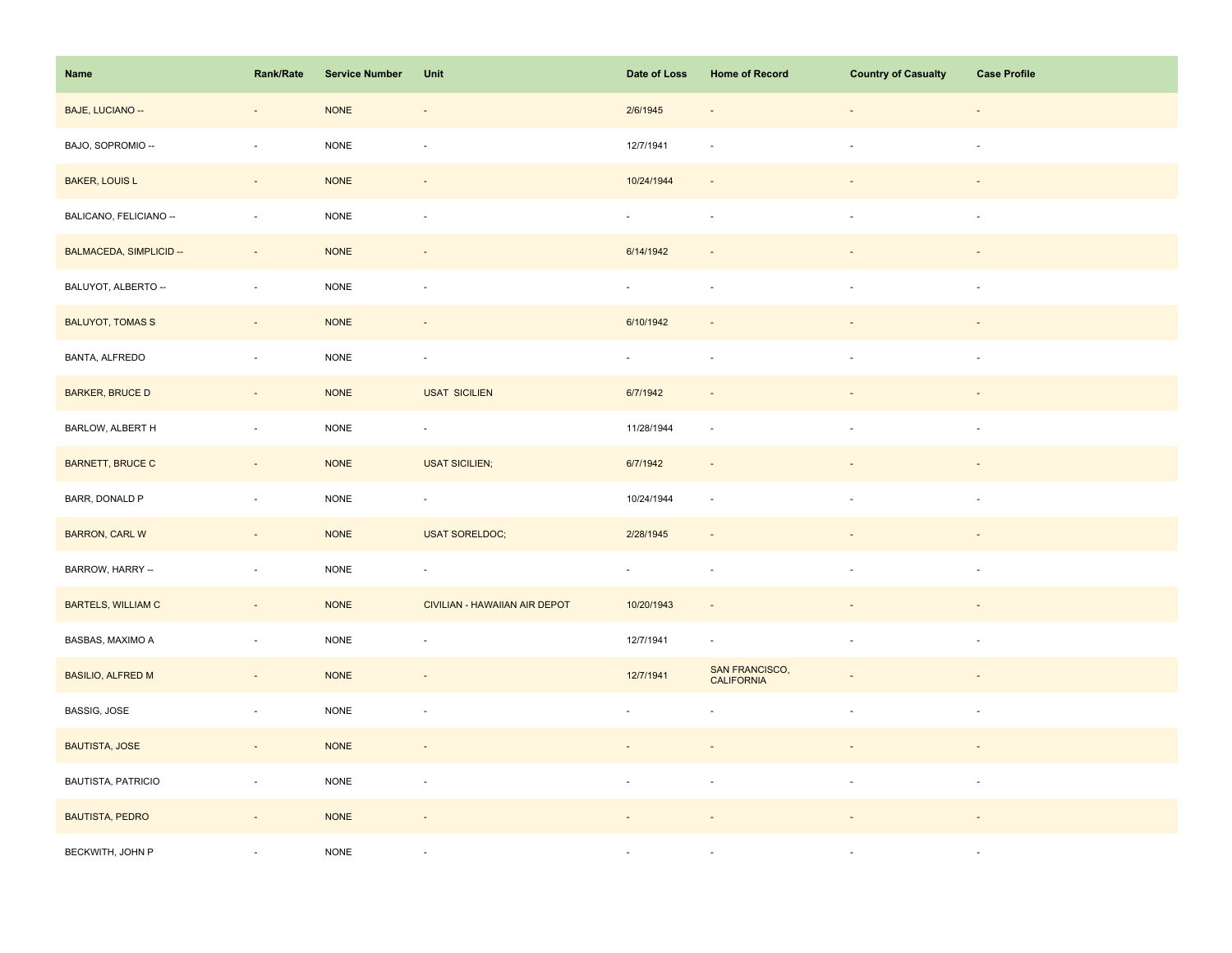| Name                        | <b>Rank/Rate</b>         | <b>Service Number</b> | Unit                              | Date of Loss             | <b>Home of Record</b>                | <b>Country of Casualty</b> | <b>Case Profile</b>                                                 |
|-----------------------------|--------------------------|-----------------------|-----------------------------------|--------------------------|--------------------------------------|----------------------------|---------------------------------------------------------------------|
| <b>BELLEMORE, GERMAIN</b>   | ٠                        | <b>NONE</b>           | LT COL L. O. MATHEWS;             | 10/28/1942               |                                      |                            |                                                                     |
| BELTRAM, MARCELO --         | $\sim$                   | <b>NONE</b>           | J.                                |                          |                                      |                            | ÷.                                                                  |
| BENAFIDES, PEDRO --         | $\sim$                   | <b>NONE</b>           | $\omega$                          | $\sim$                   | $\sim$                               | $\overline{\phantom{a}}$   | $\overline{\phantom{a}}$                                            |
| BENEDICTO, MARIANO C        | ä,                       | <b>NONE</b>           | ÷,                                | 5/22/1944                |                                      | $\overline{\phantom{a}}$   | $\sim$                                                              |
| BERENTSEN, ARNFELTH E       |                          | <b>NONE</b>           |                                   | 2/3/1943                 |                                      |                            |                                                                     |
| BERGER, MAURICE L           | $\overline{\phantom{a}}$ | $\sf{NONE}$           | $\overline{\phantom{a}}$          | 10/24/1944               | $\sim$                               |                            |                                                                     |
| <b>BERKOWITZ, MORRIS --</b> | $\omega$                 | <b>NONE</b>           | $\overline{\phantom{a}}$          | 10/24/1944               |                                      |                            |                                                                     |
| BERNARD, ADRIAN T           | $\bar{a}$                | <b>NONE</b>           | ÷,                                | 6/9/1942                 | $\sim$                               |                            | $\overline{\phantom{a}}$                                            |
| <b>BERO, JOSEPH A</b>       | $\Box$                   | <b>NONE</b>           | $\overline{\phantom{a}}$          | 12/15/1944               | $\sim$                               |                            |                                                                     |
| BERTHAUME, DONALD L         | $\bar{z}$                | <b>NONE</b>           | ÷,                                | 4/9/1945                 | ÷.                                   | ÷.                         | $\sim$                                                              |
| <b>BEST, HENRY C</b>        | $\overline{\phantom{a}}$ | <b>NONE</b>           | $\centerdot$                      | 2/18/1944                |                                      |                            |                                                                     |
| BINSOL, JOSE                | $\overline{\phantom{a}}$ | <b>NONE</b>           | ÷,                                | $\overline{\phantom{a}}$ |                                      |                            |                                                                     |
| BITTER, HENRY H             | $\sim$                   | <b>NONE</b>           | $\overline{\phantom{a}}$          | 2/3/1943                 |                                      |                            |                                                                     |
| <b>BLACK, FRED J</b>        | ÷,                       | <b>NONE</b>           | ÷,                                | 10/24/1944               | $\overline{\phantom{a}}$             | ä,                         | $\sim$                                                              |
| <b>BLACKMAN, DWIGHT W</b>   | $\overline{\phantom{a}}$ | <b>NONE</b>           |                                   | 10/24/1944               | SAN BERNARDINO,<br><b>CALIFORNIA</b> |                            |                                                                     |
| BLACKMAN, HARVEY B          | $\overline{\phantom{a}}$ | <b>NONE</b>           | ÷,                                | 10/24/1944               |                                      | $\blacksquare$             | $\sim$                                                              |
| BLAND, ROLAND --            | $\overline{\phantom{a}}$ | <b>NONE</b>           | $\overline{\phantom{a}}$          | 6/9/1942                 | $\sim$                               |                            |                                                                     |
| <b>BLICK, GUSTAV A</b>      | $\bar{a}$                | <b>NONE</b>           | $\overline{\phantom{a}}$          | 2/3/1943                 | $\sim$                               |                            | $\sim$                                                              |
| BLIVEN, L H                 | $\overline{\phantom{a}}$ | <b>NONE</b>           | $\overline{\phantom{a}}$          | 9/18/1944                |                                      |                            |                                                                     |
| BLOOM, FRANK O              | $\bar{a}$                | <b>NONE</b>           | $\overline{\phantom{a}}$          | 10/24/1944               | $\overline{\phantom{a}}$             | $\sim$                     | $\sim$                                                              |
| <b>BOAZ, RALPH EVANS</b>    | $\overline{\phantom{a}}$ | <b>NONE</b>           | CIVILIAN - AMERICAN FIELD SERVICE | 10/23/1944               | OMAHA, NEBRASKA                      |                            | https://dpaa.secure.force.com/dpaaProfile?id=<br>a0Jt0000000XmBoEAK |
| BOBARES, TOMAS --           |                          | <b>NONE</b>           | ÷,                                | 7/10/1942                |                                      |                            | $\sim$                                                              |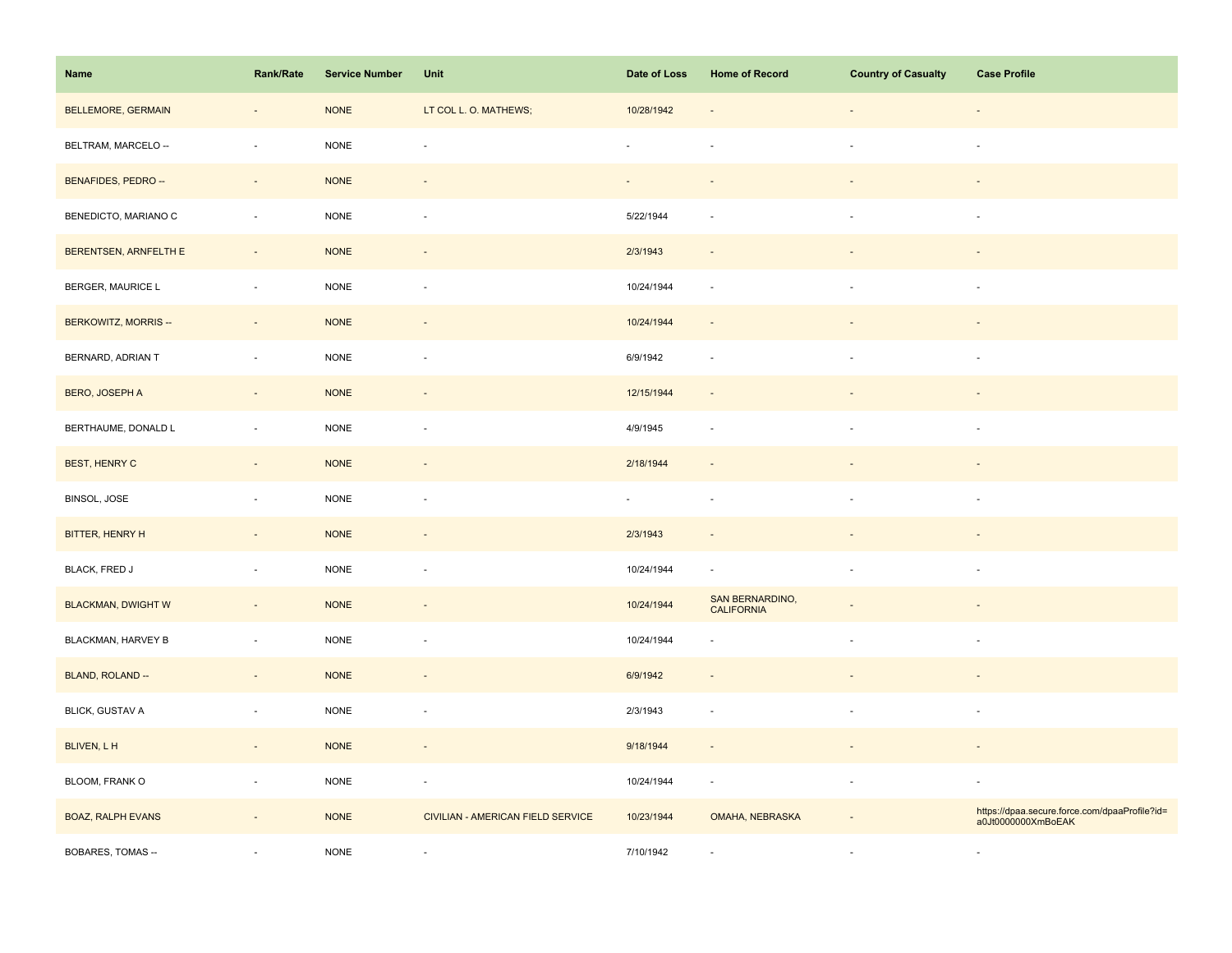| Name                          | <b>Rank/Rate</b>         | <b>Service Number</b> | Unit                                          | Date of Loss | <b>Home of Record</b>    | <b>Country of Casualty</b> | <b>Case Profile</b>                                                 |
|-------------------------------|--------------------------|-----------------------|-----------------------------------------------|--------------|--------------------------|----------------------------|---------------------------------------------------------------------|
| BOLLOSO, MAXIMO --            | $\overline{\phantom{a}}$ | <b>NONE</b>           | $\overline{\phantom{a}}$                      | 5/7/1942     |                          |                            |                                                                     |
| BONGIOVANNI, LIBERO D         | ÷,                       | <b>NONE</b>           | ÷,                                            | 4/9/1945     |                          |                            | $\sim$                                                              |
| <b>BOOKER, HERALD H</b>       | $\sim$                   | <b>NONE</b>           | $\sim$                                        | 10/24/1944   | $\sim$                   |                            |                                                                     |
| BOOTH, RALPH H                | $\bar{z}$                | <b>NONE</b>           | U.S. Engineering Department, Corregidor       | 3/2/1945     | $\sim$                   | $\sim$                     | $\sim$                                                              |
| BOQUIRES, DOMINGO --          | $\overline{\phantom{a}}$ | <b>NONE</b>           | $\overline{\phantom{a}}$                      | ÷,           |                          |                            |                                                                     |
| BORGERSEN, THORLEIF           | $\bar{a}$                | NONE                  | ÷,                                            | 11/28/1944   | $\sim$                   |                            |                                                                     |
| BOYER, LEROY A                | $\overline{\phantom{a}}$ | <b>NONE</b>           | $\frac{1}{2}$                                 | 4/9/1945     |                          |                            |                                                                     |
| BRACKMAN, ARTHUR --           | $\bar{a}$                | <b>NONE</b>           | ÷,                                            | 12/31/1944   | $\sim$                   |                            | $\sim$                                                              |
| <b>BRANDT, MERVIN H</b>       | $\sim$                   | <b>NONE</b>           | $\overline{\phantom{a}}$                      | 2/3/1943     | $\overline{\phantom{a}}$ |                            |                                                                     |
| <b>BRAUN, CHARLES F</b>       | $\overline{\phantom{a}}$ | $\sf{NONE}$           | ÷,                                            | 5/27/1942    | $\sim$                   | $\sim$                     | $\overline{\phantom{a}}$                                            |
| <b>BRAVO, VICENTE</b>         | $\overline{\phantom{a}}$ | <b>NONE</b>           | $\overline{\phantom{a}}$                      |              |                          |                            |                                                                     |
| BRAZLEY, JOSEPH E             | $\bar{a}$                | <b>NONE</b>           | ÷,                                            | 5/27/1942    |                          |                            |                                                                     |
| BRENNAN, JOHN W               | $\omega$                 | <b>NONE</b>           | $\overline{\phantom{a}}$                      | 2/3/1943     |                          |                            |                                                                     |
| BRESLIN, ARTHUR F             | ×,                       | $\sf{NONE}$           | ÷,                                            | 12/16/1943   | $\overline{\phantom{a}}$ | $\blacksquare$             | $\sim$                                                              |
| <b>BRESNAHAN, JOHN F</b>      | $\blacksquare$           | <b>NONE</b>           | $\overline{\phantom{a}}$                      | 12/16/1943   | $\overline{\phantom{a}}$ |                            |                                                                     |
| BRIGGS, HARRY L               | $\bar{a}$                | <b>NONE</b>           | ÷,                                            | 12/15/1944   | $\sim$                   | ÷.                         | $\sim$                                                              |
| <b>BRODERICK, NICHOLAS --</b> | $\overline{\phantom{a}}$ | <b>NONE</b>           | $\overline{\phantom{a}}$                      | 2/3/1943     | $\sim$                   |                            |                                                                     |
| BRODSKY, HARRY M              | $\bar{a}$                | <b>NONE</b>           | $\overline{\phantom{a}}$                      | 2/3/1943     | $\overline{\phantom{a}}$ |                            | $\sim$                                                              |
| <b>BROWNE, JAMES S</b>        | $\overline{\phantom{a}}$ | <b>NONE</b>           | CHINA NATIONAL AVIATION<br><b>CORPORATION</b> | 11/17/1942   | $\overline{\phantom{a}}$ |                            | https://dpaa.secure.force.com/dpaaProfile?id=<br>a0Jt000001lxFNOEA3 |
| BROWNING, HORACE B            | $\blacksquare$           | $\sf{NONE}$           | ÷,                                            | 10/24/1944   | $\overline{\phantom{a}}$ | $\overline{\phantom{a}}$   | $\sim$                                                              |
| <b>BUATIS, MIGUEL --</b>      | $\overline{\phantom{a}}$ | <b>NONE</b>           | $\overline{\phantom{a}}$                      | 6/1/1942     | $\sim$                   |                            |                                                                     |
| BUCHTELE, WILLIAM P           |                          | <b>NONE</b>           |                                               | 12/7/1941    |                          |                            | $\sim$                                                              |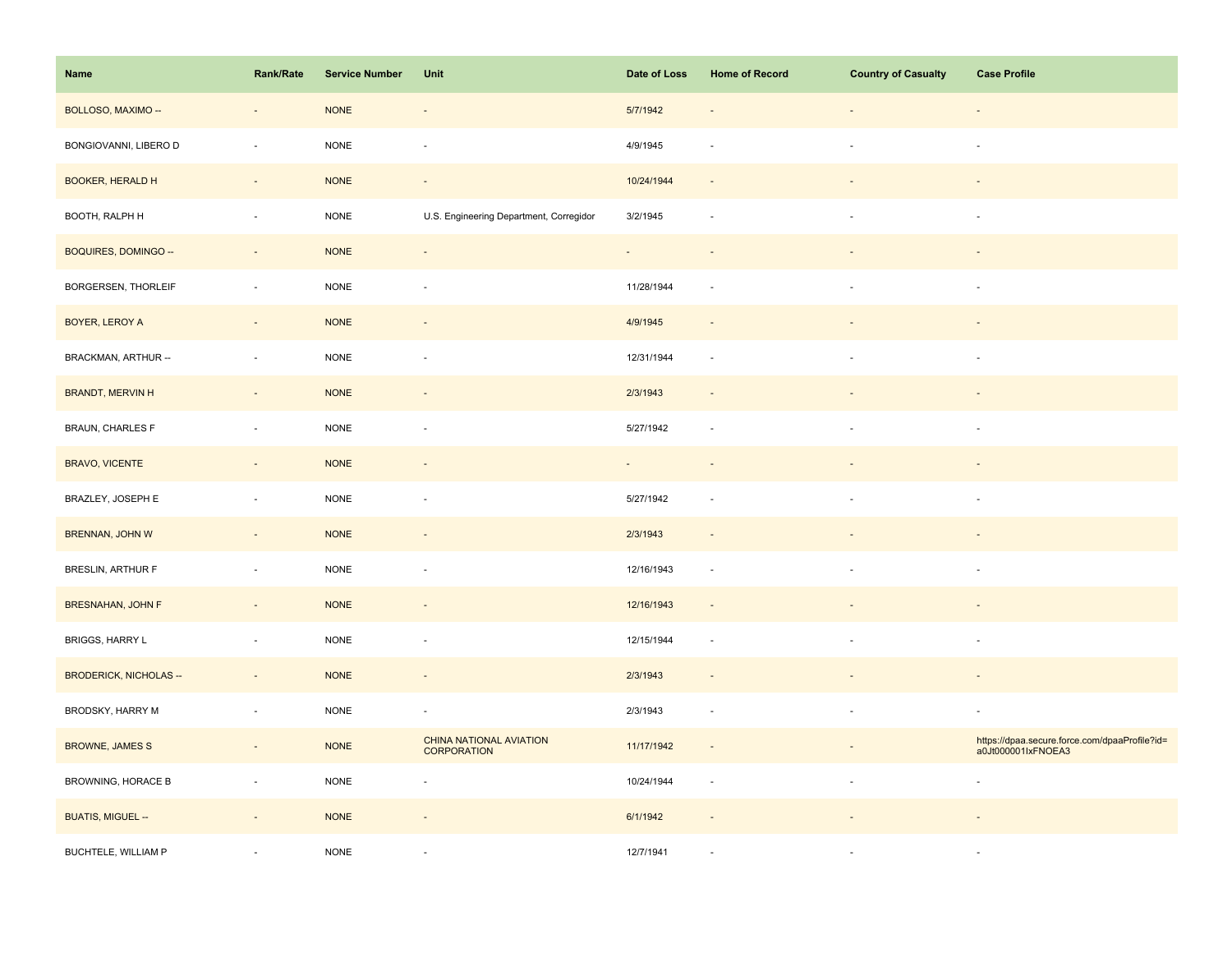| Name                     | Rank/Rate                | <b>Service Number</b> | Unit                     | Date of Loss             | <b>Home of Record</b>        | <b>Country of Casualty</b> | <b>Case Profile</b>                                                 |
|--------------------------|--------------------------|-----------------------|--------------------------|--------------------------|------------------------------|----------------------------|---------------------------------------------------------------------|
| <b>BUCKHEIT, JACOB A</b> | $\overline{\phantom{a}}$ | <b>NONE</b>           | $\overline{\phantom{a}}$ | 2/3/1943                 | $\overline{\phantom{a}}$     | $\overline{\phantom{a}}$   | $\overline{\phantom{a}}$                                            |
| BUCKINGHAM, ARTHUR J     | ÷,                       | <b>NONE</b>           | ÷.                       | 2/3/1943                 |                              | GREENLAND                  |                                                                     |
| <b>BUENO, SIXTO</b>      | $\sim$                   | <b>NONE</b>           | $\sim$                   |                          | $\sim$                       |                            | $\overline{\phantom{a}}$                                            |
| BULFANI, DOMINGO         | $\sim$                   | $\sf{NONE}$           | $\overline{\phantom{a}}$ | $\overline{\phantom{a}}$ | $\overline{\phantom{a}}$     | $\overline{\phantom{a}}$   | $\overline{\phantom{a}}$                                            |
| <b>BURACK, SERGE --</b>  | $\overline{\phantom{a}}$ | <b>NONE</b>           | $\overline{\phantom{a}}$ | 5/27/1942                | $\overline{\phantom{a}}$     |                            | $\overline{\phantom{a}}$                                            |
| <b>BURKE, FRANCIS J</b>  | $\sim$                   | <b>NONE</b>           | $\sim$                   | 2/3/1943                 | $\overline{\phantom{a}}$     | ÷,                         | $\sim$                                                              |
| <b>BURMAN, CYRIL W</b>   | $\sim$                   | <b>NONE</b>           | $\overline{\phantom{a}}$ | 10/15/1944               | $\sim$                       |                            | $\blacksquare$                                                      |
| <b>BURWELL, GEORGE F</b> | ÷,                       | <b>NONE</b>           | $\sim$                   | 1/26/1945                | $\sim$                       | ä,                         | https://dpaa.secure.force.com/dpaaProfile?id=<br>a0Jt000001BhHWoEAN |
| <b>BUSHKA, ANTHONY G</b> | $\sim$                   | <b>NONE</b>           | $\blacksquare$           | 12/7/1941                | $\overline{\phantom{a}}$     | $\overline{\phantom{a}}$   | $\overline{\phantom{a}}$                                            |
| BUTA, JOSE L             | $\overline{\phantom{a}}$ | $\sf{NONE}$           | $\overline{\phantom{a}}$ | 12/7/1941                | $\mathcal{L}_{\mathcal{A}}$  | $\bar{a}$                  | $\overline{\phantom{a}}$                                            |
| <b>BYRD, ABNER B</b>     | $\overline{\phantom{a}}$ | <b>NONE</b>           |                          | 6/9/1942                 | $\overline{\phantom{a}}$     |                            |                                                                     |
| CABALAGNAN, ALIPIO --    | $\overline{\phantom{a}}$ | <b>NONE</b>           | ÷,                       | 1/30/1944                | $\sim$                       |                            | ÷.                                                                  |
| CABALLERO, GUILLERMO     | $\sim$                   | <b>NONE</b>           | $\sim$                   |                          |                              |                            |                                                                     |
| CABASADA, FRANCISCO      | $\overline{\phantom{a}}$ | $\sf{NONE}$           | ÷,                       | $\overline{\phantom{a}}$ | $\overline{\phantom{a}}$     | $\overline{\phantom{a}}$   | $\overline{\phantom{a}}$                                            |
| CABIGUS, SOTERO V        | $\overline{\phantom{a}}$ | <b>NONE</b>           | $\overline{\phantom{a}}$ | 12/7/1941                | <b>MERIGOLD, MISSISSIPPI</b> | $\overline{\phantom{a}}$   | $\frac{1}{2}$                                                       |
| CABINTO, CALIXTO --      | $\sim$                   | <b>NONE</b>           | $\overline{\phantom{a}}$ | ×.                       | $\sim$                       | $\overline{\phantom{a}}$   | $\overline{\phantom{a}}$                                            |
| CABRERA, GREGORIO        | $\overline{\phantom{a}}$ | <b>NONE</b>           | $\sim$                   |                          |                              |                            | $\overline{\phantom{a}}$                                            |
| CABRERA, SILVESTRE S     | $\overline{\phantom{a}}$ | <b>NONE</b>           | $\overline{\phantom{a}}$ |                          |                              |                            | $\overline{\phantom{a}}$                                            |
| CABRISTANTE, JUAN        | $\sim$                   | <b>NONE</b>           | $\blacksquare$           | $\blacksquare$           |                              |                            | $\blacksquare$                                                      |
| CACHO, ANTONIO --        | $\sim$                   | $\sf{NONE}$           | $\overline{\phantom{a}}$ | 12/24/1941               | $\mathcal{L}_{\mathcal{A}}$  | $\overline{\phantom{a}}$   | $\sim$                                                              |
| CADAG, FRED C            | $\overline{\phantom{a}}$ | <b>NONE</b>           | $\overline{\phantom{a}}$ | 12/7/1941                |                              |                            |                                                                     |
| CADELINA, JOSE           |                          | <b>NONE</b>           | $\overline{a}$           | $\overline{\phantom{a}}$ |                              |                            | $\sim$                                                              |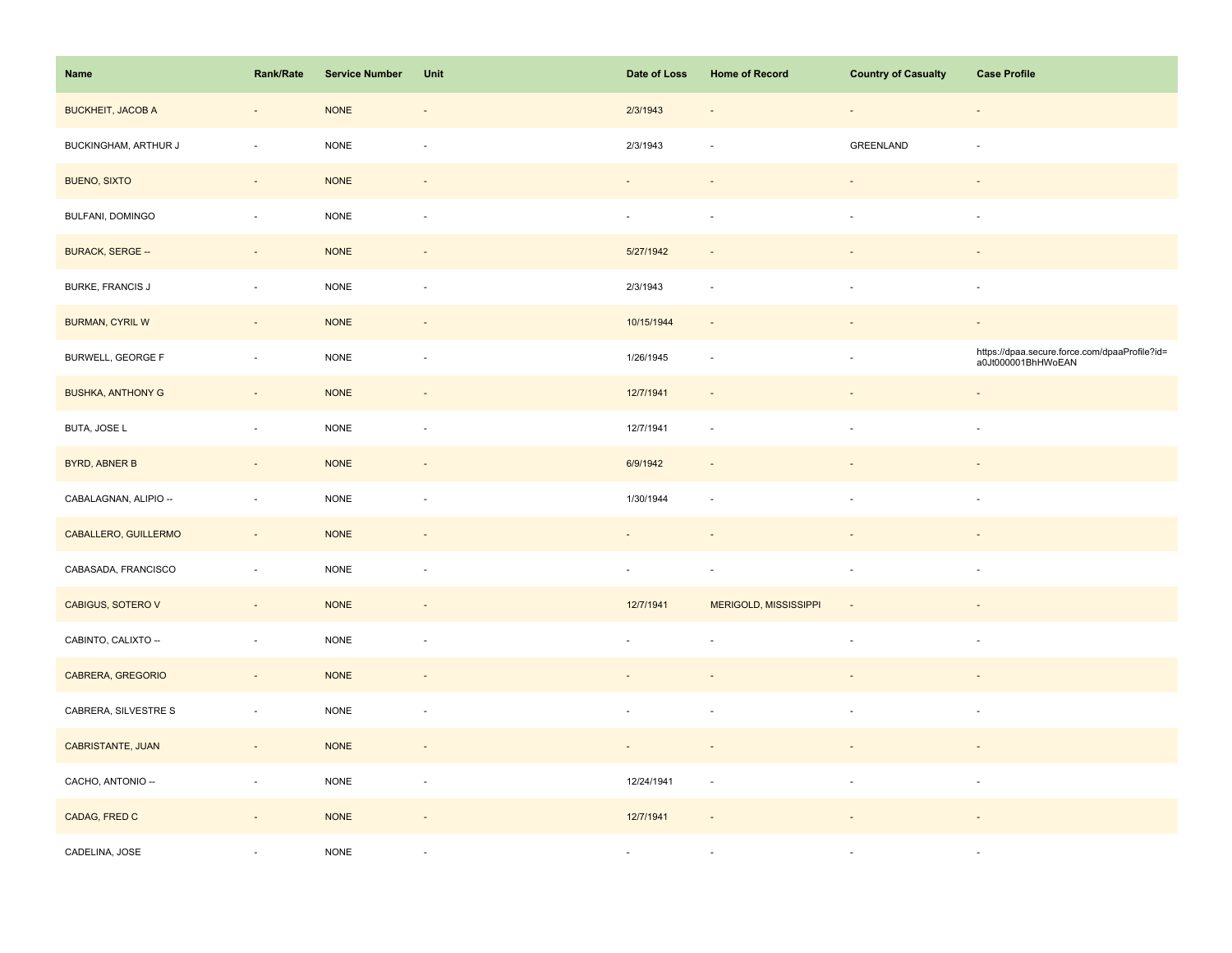| Name                    | Rank/Rate                               | <b>Service Number</b> | Unit                     | Date of Loss | <b>Home of Record</b>    | <b>Country of Casualty</b> | <b>Case Profile</b>                                                 |
|-------------------------|-----------------------------------------|-----------------------|--------------------------|--------------|--------------------------|----------------------------|---------------------------------------------------------------------|
| <b>CAHILL, MATHEW W</b> | $\overline{\phantom{a}}$                | Z 12726               | <b>ORYOKU MARU;</b>      | 12/22/1944   | $\overline{\phantom{a}}$ | $\blacksquare$             |                                                                     |
| CALAQUIAN, ERMELO Y     | ÷,                                      | <b>NONE</b>           | Ĭ.                       | 2/25/1945    | $\sim$                   | ä,                         | $\overline{\phantom{a}}$                                            |
| CALARA, IGNACIO --      | $\omega_{\rm c}$                        | <b>NONE</b>           | $\sim$                   | 4/30/1943    | $\sim$                   | $\overline{\phantom{a}}$   | $\overline{\phantom{a}}$                                            |
| CALAUD, ALFONSO         | $\sim$                                  | <b>NONE</b>           | ÷,                       | $\sim$       | $\sim$                   | $\blacksquare$             | $\overline{\phantom{a}}$                                            |
| CALAUR, ESTANISLAO --   | $\overline{\phantom{a}}$                | <b>NONE</b>           | $\overline{\phantom{a}}$ | 9/26/1942    |                          |                            |                                                                     |
| CALIXTO, JUAN C         | ÷,                                      | <b>NONE</b>           | ä,                       |              |                          |                            |                                                                     |
| CALUB, ANTONIO          | $\sim$                                  | <b>NONE</b>           | $\sim$                   | $\sim$       |                          |                            |                                                                     |
| CAMILO, GABRIEL --      | $\bar{a}$                               | <b>NONE</b>           | $\sim$                   | 3/11/1944    |                          | $\sim$                     | $\sim$                                                              |
| CAMPBELL, HARRY R       | $\overline{\phantom{a}}$                | <b>NONE</b>           | ÷,                       | 12/15/1944   |                          |                            |                                                                     |
| CAMPBELL, JOSEPH S      | ÷,                                      | <b>NONE</b>           | $\overline{\phantom{a}}$ | 5/27/1942    | $\sim$                   | ×.                         | $\sim$                                                              |
| CAMPBELL, WILLIAM D     | $\overline{\phantom{a}}$                | <b>NONE</b>           | $\blacksquare$           | 10/15/1944   | $\sim$                   |                            |                                                                     |
| CANNING, HORACE M       | ÷,                                      | <b>NONE</b>           | $\overline{\phantom{a}}$ | 10/18/1944   | $\sim$                   | ÷,                         | $\overline{\phantom{a}}$                                            |
| CAOILI, DOMINGO --      | $\overline{\phantom{a}}$                | <b>NONE</b>           | $\blacksquare$           | 3/26/1942    |                          |                            |                                                                     |
| CAPISTRANO, DANIEL      | $\sim$                                  | <b>NONE</b>           | $\sim$                   | $\omega$     | $\sim$                   | $\overline{\phantom{a}}$   | $\sim$                                                              |
| CAPULONG, TEOFILO       | $\sim$                                  | <b>NONE</b>           | $\overline{\phantom{a}}$ |              |                          |                            |                                                                     |
| CAREY, EMMET T          | $\bar{a}$                               | <b>NONE</b>           | ÷,                       | 10/18/1944   |                          | ä,                         | $\sim$                                                              |
| <b>CARLSEN, BERTHEL</b> | $\overline{\phantom{a}}$                | <b>NONE</b>           | $\sim$                   | 12/7/1941    | $\sim$                   | $\overline{\phantom{a}}$   | $\sim$                                                              |
| CARLSON, CARL G         | $\sim$                                  | <b>NONE</b>           | $\overline{\phantom{a}}$ | 2/3/1943     | $\sim$                   | $\sim$                     | $\overline{\phantom{a}}$                                            |
| CARLSON, MONROE O       | $\sim$                                  | <b>NONE</b>           | $\overline{\phantom{a}}$ | 1/19/1945    | $\sim$                   |                            | https://dpaa.secure.force.com/dpaaProfile?id=<br>a0Jt000001BWSoTEAX |
| CARLSON, PAUL F         | R.O.<br>(RADIO<br>OPERATOR<br>$\lambda$ | <b>NONE</b>           | $\blacksquare$           | 2/7/1943     | $\sim$                   | $\overline{\phantom{a}}$   | $\overline{\phantom{a}}$                                            |
| CARPENTER, CLIFFORD K   | $\sim$                                  | <b>NONE</b>           | <b>USAT SORELDOC;</b>    | 2/28/1945    |                          |                            |                                                                     |
| CARR, WILLIAM B         |                                         | <b>NONE</b>           | $\overline{\phantom{a}}$ | 5/27/1942    |                          |                            |                                                                     |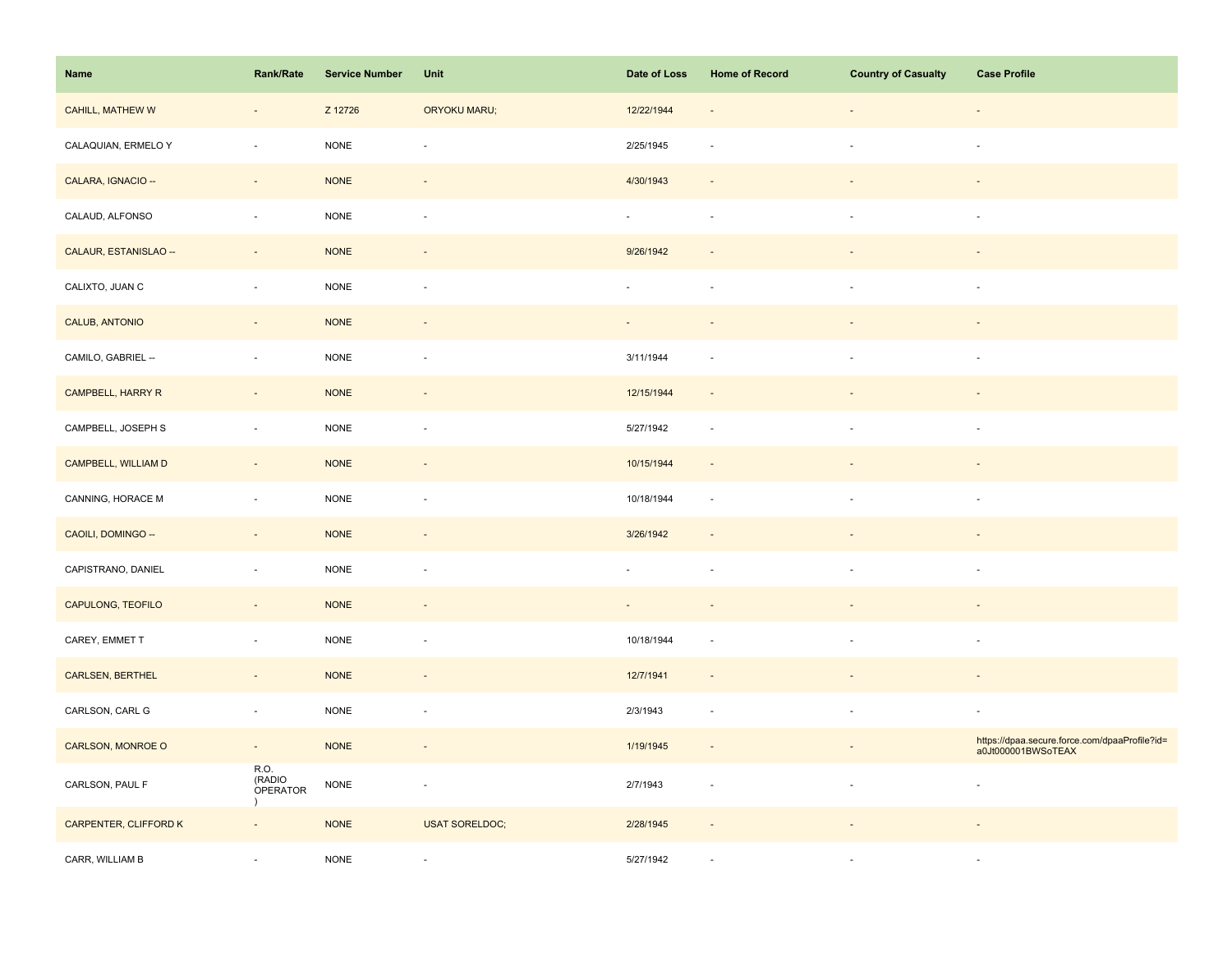| Name                      | Rank/Rate                | <b>Service Number</b> | Unit                     | Date of Loss             | <b>Home of Record</b>    | <b>Country of Casualty</b> | <b>Case Profile</b>      |
|---------------------------|--------------------------|-----------------------|--------------------------|--------------------------|--------------------------|----------------------------|--------------------------|
| <b>CARRION, MANUEL L</b>  | $\sim$                   | <b>NONE</b>           | $\overline{\phantom{a}}$ | 2/13/1945                |                          | $\overline{\phantom{a}}$   | $\overline{\phantom{a}}$ |
| CARROW, NORMAN F          | ÷,                       | <b>NONE</b>           | <b>USAT DORCHESTER;</b>  | 2/3/1943                 |                          | $\sim$                     | $\sim$                   |
| <b>CASAD, THOMAS H</b>    | $\overline{\phantom{a}}$ | <b>NONE</b>           | $\overline{\phantom{a}}$ | 10/24/1944               | $\sim$                   |                            |                          |
| CASTOR, PACIFICO          | $\overline{\phantom{a}}$ | $\sf{NONE}$           | $\overline{\phantom{a}}$ | $\overline{\phantom{a}}$ | $\overline{\phantom{a}}$ | $\overline{\phantom{a}}$   | $\overline{\phantom{a}}$ |
| CAVALIERE, RAYMOND A      | $\overline{\phantom{a}}$ | <b>NONE</b>           | <b>USAT DORCHESTER;</b>  | 2/3/1943                 |                          |                            |                          |
| CAYWOOD, KELSIE C         | $\overline{\phantom{a}}$ | NONE                  | $\overline{\phantom{a}}$ | 4/9/1945                 | $\sim$                   | $\overline{\phantom{a}}$   | $\overline{\phantom{a}}$ |
| CELIA, ANTHONY R          | $\sim$                   | <b>NONE</b>           | $\overline{\phantom{a}}$ |                          |                          |                            |                          |
| CENTANNI, ANGELO --       | $\sim$                   | <b>NONE</b>           | <b>USAT DORCHESTER;</b>  | 2/3/1943                 |                          | $\overline{\phantom{a}}$   | $\sim$                   |
| CHAVES, MODESTO           | $\sim$                   | <b>NONE</b>           | $\sim$                   | $\sim 10$                | $\sim$                   | $\overline{\phantom{a}}$   | $\overline{\phantom{a}}$ |
| CHAVEZ, DIOSDADO --       | $\sim$                   | <b>NONE</b>           | $\overline{\phantom{a}}$ | 9/17/1942                | $\sim$                   | $\overline{\phantom{a}}$   | $\overline{\phantom{a}}$ |
| CHIONG, JONG              | $\overline{\phantom{a}}$ | <b>NONE</b>           | $\overline{\phantom{a}}$ | 5/7/1942                 |                          |                            |                          |
| CHRISTNER, ROBERT C       | $\bar{a}$                | <b>NONE</b>           | ÷,                       | 8/4/1943                 |                          |                            |                          |
| <b>CLARE, WILLIAM T</b>   | $\overline{\phantom{a}}$ | <b>NONE</b>           | LT COL L. O. MATHEWS;    | 10/28/1942               | $\sim$                   |                            |                          |
| CLARK, ARTHUR K           | ÷,                       | <b>NONE</b>           | $\blacksquare$           | 2/3/1943                 | $\sim$                   | $\blacksquare$             | $\overline{\phantom{a}}$ |
| <b>CLARKE, CHARLES B</b>  | $\overline{\phantom{a}}$ | <b>NONE</b>           | <b>USAT SICILIEN;</b>    | 6/7/1942                 |                          |                            |                          |
| CLARO, INOCENCIO --       | CIV                      | <b>NONE</b>           | $\overline{\phantom{a}}$ | 9/28/1942                | $\sim$                   | $\sim$                     | $\sim$                   |
| COBING, ANTERO --         | $\sim$                   | <b>NONE</b>           | $\sim$                   | 6/17/1942                | $\omega$                 |                            |                          |
| COLEMAN, WARREN --        | $\blacksquare$           | <b>NONE</b>           | <b>USAT SICILIEN;</b>    | 6/7/1942                 | $\overline{\phantom{a}}$ |                            | $\overline{\phantom{a}}$ |
| <b>COLEMAN, WILLIAM K</b> | $\sim$                   | <b>NONE</b>           | $\sim$                   | 10/24/1944               | $\overline{\phantom{a}}$ | $\overline{\phantom{a}}$   |                          |
| COLIN, HENRY H            | $\overline{\phantom{a}}$ | NONE                  | <b>USAT DORCHESTER;</b>  | 2/3/1943                 | $\sim$                   | $\overline{\phantom{a}}$   | $\overline{\phantom{a}}$ |
| CONNORS, JOHN D           | $\overline{\phantom{a}}$ | <b>NONE</b>           | $\blacksquare$           | 4/9/1945                 | $\overline{\phantom{a}}$ |                            |                          |
| CONOVER, WALLACE D        |                          | <b>NONE</b>           |                          | 6/9/1942                 |                          |                            | $\sim$                   |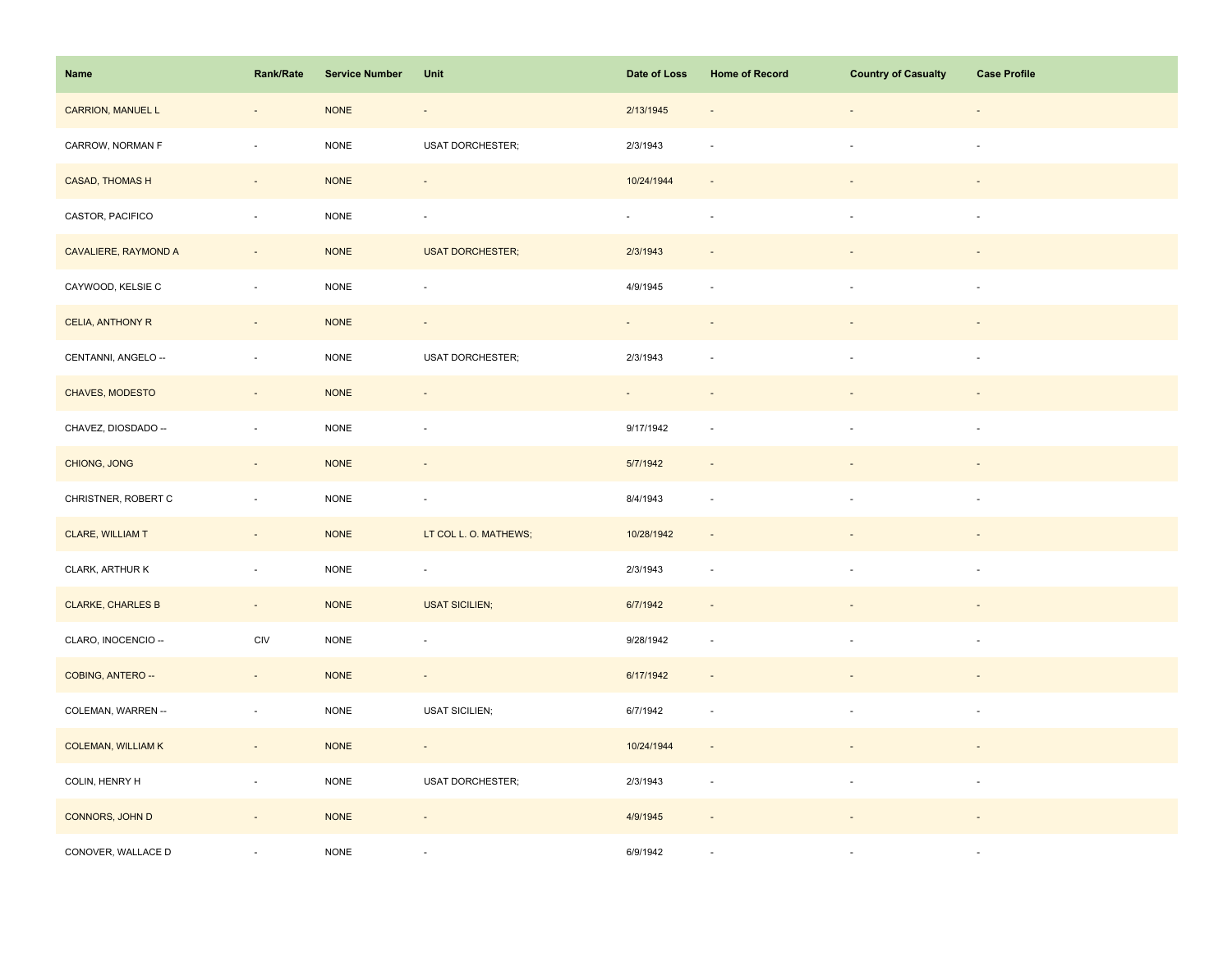| Name                       | <b>Rank/Rate</b>         | <b>Service Number</b> | Unit                          | Date of Loss | <b>Home of Record</b>                    | <b>Country of Casualty</b> | <b>Case Profile</b>                                                 |
|----------------------------|--------------------------|-----------------------|-------------------------------|--------------|------------------------------------------|----------------------------|---------------------------------------------------------------------|
| CONTAOI, ANTONIO --        | $\overline{\phantom{a}}$ | <b>NONE</b>           | $\centerdot$                  | 7/30/1942    |                                          | $\blacksquare$             | $\sim$                                                              |
| COOK, HERMAN               | $\bar{a}$                | <b>NONE</b>           | ÷,                            | $\mathbf{r}$ |                                          | Philippine Islands         | https://dpaa.secure.force.com/dpaaProfile?id=<br>a0Jt000000MmoF5EAJ |
| COOLEY, OLIVER R           | $\sim$                   | <b>NONE</b>           | $\blacksquare$                | 5/27/1942    | $\sim$                                   | $\sim$                     | $\sim$                                                              |
| COOLIDGE, THOMAS J         | CWT                      | 01225099              | CIVILIAN - UNITED STATES NAVY | 12/15/1944   | PENNSYLVANIA                             |                            | $\sim$                                                              |
| CORBITT, LEWILD O          | $\blacksquare$           | <b>NONE</b>           | $\overline{\phantom{a}}$      | 1/16/1945    | <b>SOUTH PITTSBURGH,</b><br>PENNSYLVANIA |                            | https://dpaa.secure.force.com/dpaaProfile?id=<br>a0Jt000001BWSoYEAX |
| CORKLE, RICHARD C          | $\bar{a}$                | <b>NONE</b>           | $\sim$                        | 10/24/1944   | $\sim$                                   |                            |                                                                     |
| CORNELL, GOSTA V           | $\Box$                   | <b>NONE</b>           | <b>USAT DORCHESTER;</b>       | 2/3/1943     |                                          |                            |                                                                     |
| CORPUZ, MACARIO M          | $\bar{a}$                | <b>NONE</b>           | ÷,                            | 6/9/1942     |                                          |                            | $\sim$                                                              |
| CORTEZ, JACINTO --         | $\overline{\phantom{a}}$ | <b>NONE</b>           | $\overline{\phantom{a}}$      | 12/8/1941    | $\overline{\phantom{a}}$                 |                            |                                                                     |
| COSTLOW, MILTON J          | $\overline{\phantom{a}}$ | NONE                  | ÷,                            | 11/28/1944   | $\sim$                                   | ÷.                         | $\sim$                                                              |
| COTTRELL, FLOYD F          | $\overline{\phantom{a}}$ | <b>NONE</b>           | $\overline{\phantom{a}}$      | 10/24/1944   | $\sim$                                   |                            |                                                                     |
| CRATER, LLOYD L            | $\bar{a}$                | <b>NONE</b>           | <b>USAT DORCHESTER;</b>       | 2/3/1943     |                                          |                            |                                                                     |
| CRISS, ERNEST --           | $\bar{a}$                | <b>NONE</b>           | $\omega$                      | 4/9/1942     |                                          |                            |                                                                     |
| CRISTOBAL, ATILANO --      | $\overline{\phantom{a}}$ | <b>NONE</b>           | ÷,                            | 6/28/1942    | $\sim$                                   | $\overline{\phantom{a}}$   | $\sim$                                                              |
| CRISTOBAL, EUGENIO --      | $\overline{\phantom{a}}$ | <b>NONE</b>           | $\overline{\phantom{a}}$      | 7/11/1942    |                                          |                            |                                                                     |
| CRUSE, VIRGIL E            | $\bar{a}$                | <b>NONE</b>           | <b>USAT SICILIEN;</b>         | 6/7/1942     | ÷.                                       | $\sim$                     | $\sim$                                                              |
| CRUZ, ELIGIO DE LA         | $\overline{\phantom{a}}$ | <b>NONE</b>           | $\blacksquare$                | 4/4/1942     |                                          |                            |                                                                     |
| CRUZ, LIBRADO B            | $\blacksquare$           | <b>NONE</b>           | $\sim$                        |              |                                          |                            | $\sim$                                                              |
| CRUZ, RAMON --             | $\overline{\phantom{a}}$ | <b>NONE</b>           | $\overline{\phantom{a}}$      | 7/15/1944    |                                          |                            |                                                                     |
| CUEVAS, DONATO             | $\blacksquare$           | $\sf{NONE}$           | ÷,                            | $\sim$       | $\overline{\phantom{a}}$                 | $\sim$                     | $\overline{\phantom{a}}$                                            |
| <b>CUMBERLAND, HARRY B</b> | $\overline{\phantom{a}}$ | <b>NONE</b>           | $\overline{\phantom{a}}$      | 7/26/1944    |                                          |                            |                                                                     |
| CUNNINGHAM, JOHN F         |                          | <b>NONE</b>           |                               | 2/3/1943     |                                          |                            | $\sim$                                                              |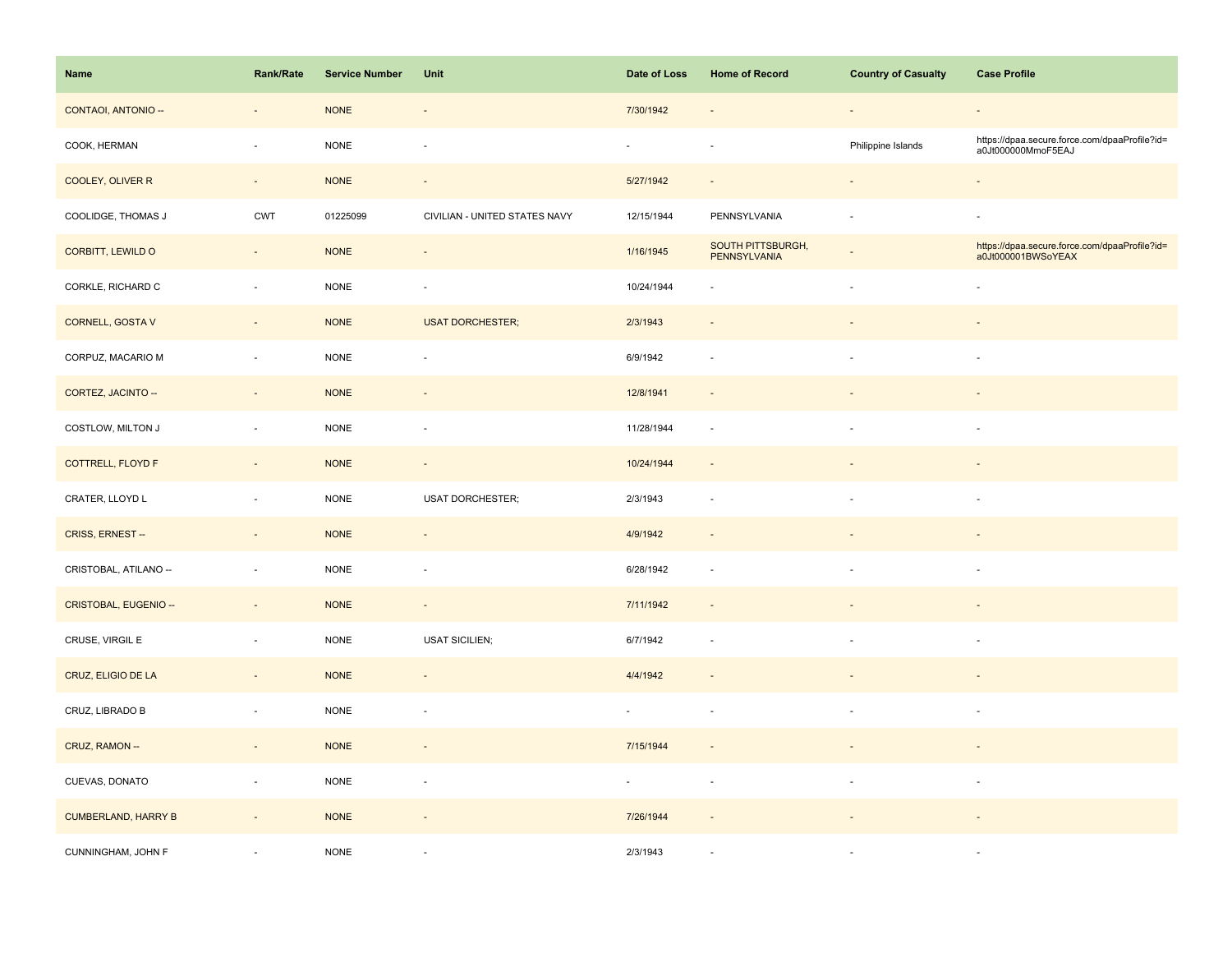| Name                     | Rank/Rate                   | <b>Service Number</b> | Unit                                   | Date of Loss                | <b>Home of Record</b>       | <b>Country of Casualty</b> | <b>Case Profile</b>      |
|--------------------------|-----------------------------|-----------------------|----------------------------------------|-----------------------------|-----------------------------|----------------------------|--------------------------|
| <b>CURREY, CHARLES W</b> | $\overline{\phantom{a}}$    | <b>NONE</b>           | <b>USAT DORCHESTER</b>                 | 2/3/1943                    |                             |                            | $\overline{\phantom{a}}$ |
| CUSTODIO, CIRIACO        | ÷,                          | NONE                  | ÷,                                     | $\omega$                    |                             | $\overline{\phantom{a}}$   | $\overline{\phantom{a}}$ |
| CUSTODIO, CRISANTO --    | $\sim$                      | <b>NONE</b>           | $\overline{\phantom{a}}$               | 7/5/1942                    | $\sim$                      | $\overline{\phantom{a}}$   | $\sim$                   |
| DACUMOS, HONRADO --      | $\omega$                    | $\sf{NONE}$           | $\omega$                               | 5/29/1942                   | $\sim$                      | $\sim$                     | $\sim$                   |
| DAGUISON, JOAQUIN        | $\overline{\phantom{a}}$    | <b>NONE</b>           | $\overline{\phantom{a}}$               | 12/7/1941                   |                             |                            |                          |
| DALDE, ROGELIO           | $\bar{z}$                   | <b>NONE</b>           | $\sim$                                 | $\mathcal{L}_{\mathcal{A}}$ |                             |                            |                          |
| DALLAND, JOHN --         | $\mathcal{L}_{\mathcal{A}}$ | <b>NONE</b>           | $\sim$                                 | 6/9/1942                    |                             |                            |                          |
| DALY, EUGENE A           | $\overline{\phantom{a}}$    | $\sf{NONE}$           | $\overline{\phantom{a}}$               | 2/3/1943                    |                             |                            |                          |
| DANCEL, PEDRO --         | $\overline{\phantom{a}}$    | <b>NONE</b>           | $\blacksquare$                         |                             |                             |                            |                          |
| DANCEL, TEODORO P        | $\sim$                      | <b>NONE</b>           | $\overline{\phantom{a}}$               | $\overline{\phantom{a}}$    |                             | $\blacksquare$             | $\sim$                   |
| DANGANAN, ARMANDO --     | $\bar{z}$                   | <b>NONE</b>           | $\sim$                                 | $\sim$                      |                             |                            |                          |
| DANIELS, LESTER W J      | $\sim$                      | <b>NONE</b>           | $\overline{\phantom{a}}$               | 2/3/1943                    | $\overline{\phantom{a}}$    | $\overline{\phantom{a}}$   | $\sim$                   |
| DANIELS, VINCENT J       | $\sim$                      | <b>NONE</b>           | $\sim$                                 | 2/3/1943                    | $\overline{\phantom{a}}$    | $\overline{\phantom{a}}$   | $\overline{\phantom{a}}$ |
| DAOANG, SATURNINO --     | $\sim$                      | $\sf{NONE}$           | $\overline{\phantom{a}}$               | 11/30/1942                  | $\mathcal{L}_{\mathcal{A}}$ | $\overline{\phantom{a}}$   | $\overline{\phantom{a}}$ |
| DAROSA, GILBERT J        | $\overline{\phantom{a}}$    | <b>NONE</b>           | $\overline{\phantom{a}}$               | 6/9/1942                    |                             |                            |                          |
| DARST, RAYBURN --        | ÷,                          | <b>NONE</b>           | $\overline{\phantom{a}}$               | 7/26/1944                   |                             | $\overline{\phantom{a}}$   | $\overline{\phantom{a}}$ |
| DAUSIN, ASTERIO M        | $\sim$                      | <b>NONE</b>           | $\omega$                               | 6/10/1942                   | $\sim$                      | $\overline{\phantom{a}}$   | $\overline{\phantom{a}}$ |
| DAVIDSON, WILLIAM G      | $\overline{\phantom{a}}$    | <b>NONE</b>           | <b>USAT SICILIEN;</b>                  | 6/7/1942                    | $\sim$                      | $\sim$                     | $\sim$                   |
| DAVIS, JOHN P            | $\overline{\phantom{a}}$    | <b>NONE</b>           | <b>USAT SORELDOC;</b>                  | 2/28/1945                   |                             |                            |                          |
| DAYAO, EUSEBIO --        | $\overline{\phantom{a}}$    | <b>NONE</b>           | $\overline{\phantom{a}}$               | 12/24/1941                  | $\sim$                      |                            |                          |
| DAZON, PABLO             | $\overline{\phantom{a}}$    | <b>NONE</b>           | $\overline{\phantom{a}}$               | $\sim$                      |                             |                            |                          |
| DEAN, JOHN J             | $\overline{\phantom{a}}$    | <b>NONE</b>           | CHINA NATIONAL AVIATION<br>CORPORATION | 11/17/1942                  |                             |                            |                          |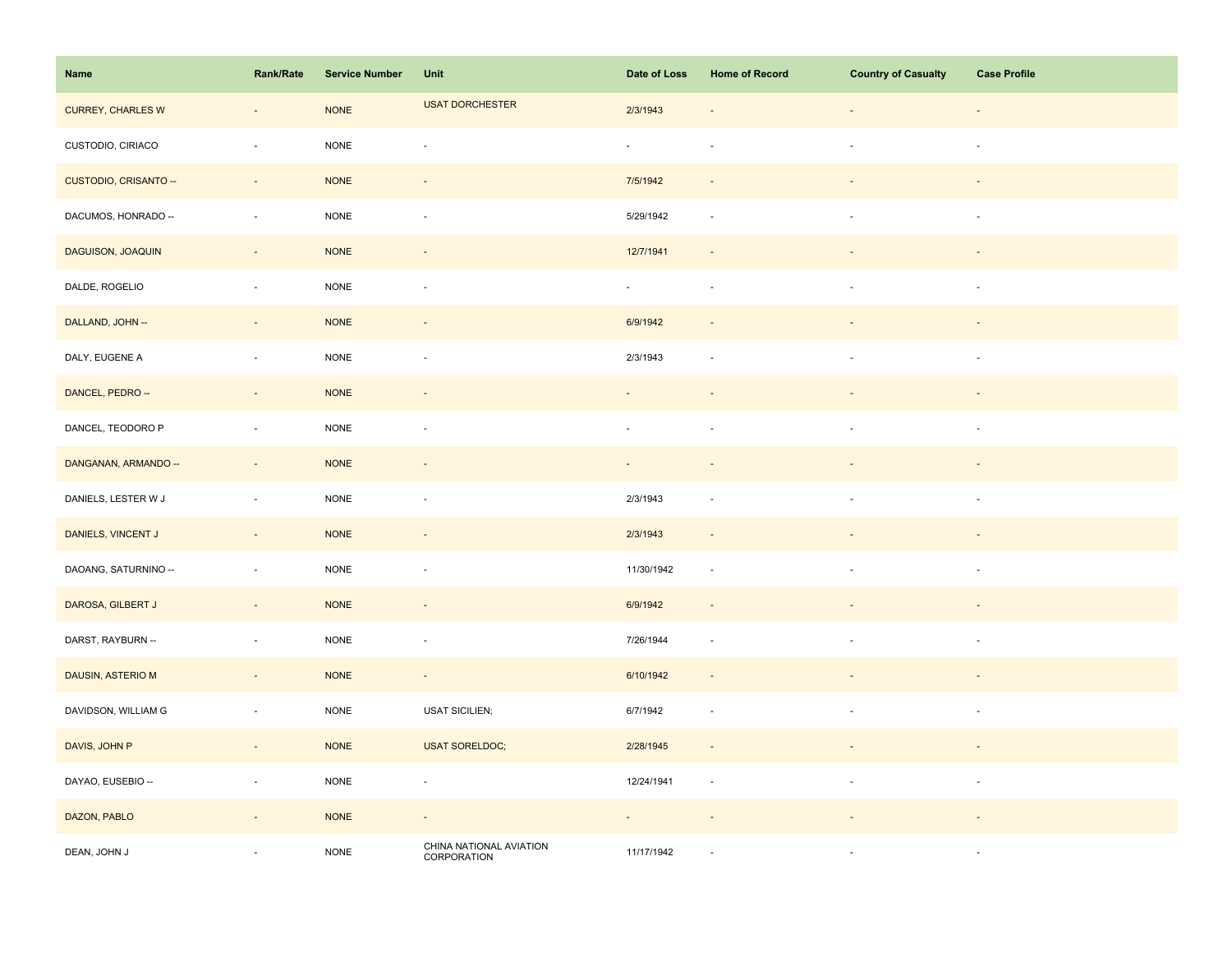| Name                   | Rank/Rate                   | <b>Service Number</b> | Unit                     | Date of Loss             | <b>Home of Record</b>    | <b>Country of Casualty</b> | <b>Case Profile</b>      |
|------------------------|-----------------------------|-----------------------|--------------------------|--------------------------|--------------------------|----------------------------|--------------------------|
| DECAESAR, DOMINICK J   | $\overline{\phantom{a}}$    | <b>NONE</b>           | $\overline{\phantom{a}}$ | 1/20/1943                | $\overline{\phantom{a}}$ |                            | $\overline{\phantom{a}}$ |
| DECRETO, ROMAN --      | $\bar{z}$                   | <b>NONE</b>           | $\bar{a}$                | 3/25/1942                | $\sim$                   | $\overline{\phantom{a}}$   | $\overline{\phantom{a}}$ |
| DEGUZMAN, MACAIROG --  | $\sim$                      | <b>NONE</b>           | $\overline{\phantom{a}}$ | 6/13/1942                | $\overline{\phantom{a}}$ |                            | $\sim$                   |
| DELA CRUZ, DIONISIO -- | $\mathcal{L}_{\mathcal{A}}$ | <b>NONE</b>           | $\overline{\phantom{a}}$ | 5/7/1942                 | $\overline{\phantom{a}}$ | $\overline{\phantom{a}}$   | $\sim$                   |
| DELA CRUZ, MEYNALDO -- | $\Box$                      | <b>NONE</b>           | $\overline{\phantom{a}}$ | ÷.                       |                          |                            |                          |
| DELA VEGA, RICARDO P   | $\overline{\phantom{a}}$    | <b>NONE</b>           | $\overline{\phantom{a}}$ | 5/26/1942                | $\sim$                   |                            | $\sim$                   |
| DELANEY, JOHN          | $\sim$                      | <b>NONE</b>           | $\overline{\phantom{a}}$ | 1/23/1945                | $\overline{\phantom{a}}$ |                            |                          |
| DELANTAR, CONRADO L    | $\bar{z}$                   | <b>NONE</b>           | $\bar{a}$                | ÷,                       | $\sim$                   |                            | $\overline{\phantom{a}}$ |
| DELEON, ENRIQUE        | $\sim$                      | <b>NONE</b>           | $\overline{\phantom{a}}$ | $\sim$                   | $\overline{\phantom{a}}$ |                            | $\sim$                   |
| DELEON, LORENZO --     | $\mathcal{L}_{\mathcal{A}}$ | <b>NONE</b>           | $\overline{\phantom{a}}$ | 5/1/1942                 | ÷.                       | $\overline{\phantom{a}}$   | $\overline{\phantom{a}}$ |
| DELFIN, VICENTE --     | $\overline{\phantom{a}}$    | <b>NONE</b>           | $\overline{\phantom{a}}$ |                          |                          |                            |                          |
| DELMUNDO, MARTIN       | $\sim$                      | <b>NONE</b>           | $\bar{a}$                | ÷,                       |                          |                            | ÷,                       |
| DELOS REYES, EDUARDO   | $\sim$                      | <b>NONE</b>           | $\overline{\phantom{a}}$ |                          |                          |                            |                          |
| DELOS REYES, SABINO -- | $\blacksquare$              | <b>NONE</b>           | $\overline{\phantom{a}}$ | 7/14/1942                | $\sim$                   |                            | $\overline{\phantom{a}}$ |
| DELROSARIO, MARIANO -- | $\overline{\phantom{a}}$    | <b>NONE</b>           | $\blacksquare$           |                          |                          |                            |                          |
| DELROSARIO, MARIANO D  | $\omega$                    | <b>NONE</b>           | $\overline{\phantom{a}}$ | $\sim$                   | $\sim$                   | $\overline{\phantom{a}}$   | $\overline{\phantom{a}}$ |
| DENMAN, WILLIAM S      | $\sim$                      | <b>NONE</b>           | <b>USAT SORELDOC;</b>    | 2/28/1945                | $\overline{\phantom{a}}$ |                            |                          |
| DESEAR, JOSE           | $\Box$                      | <b>NONE</b>           | $\overline{\phantom{a}}$ |                          | $\overline{\phantom{a}}$ |                            | $\overline{\phantom{a}}$ |
| DEVERA, DANIEL --      | $\sim$                      | <b>NONE</b>           | $\blacksquare$           | $\overline{\phantom{a}}$ |                          |                            | $\overline{\phantom{a}}$ |
| DIAZ, FERNANDO         | $\overline{\phantom{a}}$    | <b>NONE</b>           | $\blacksquare$           | $\overline{\phantom{a}}$ | $\sim$                   | $\overline{\phantom{a}}$   | $\overline{\phantom{a}}$ |
| DIAZ, JULIAN           | $\overline{\phantom{a}}$    | <b>NONE</b>           | $\overline{\phantom{a}}$ |                          |                          |                            |                          |
| DIAZ, NAZARIO --       |                             | <b>NONE</b>           | ×.                       | 2/27/1945                | ÷.                       |                            | $\sim$                   |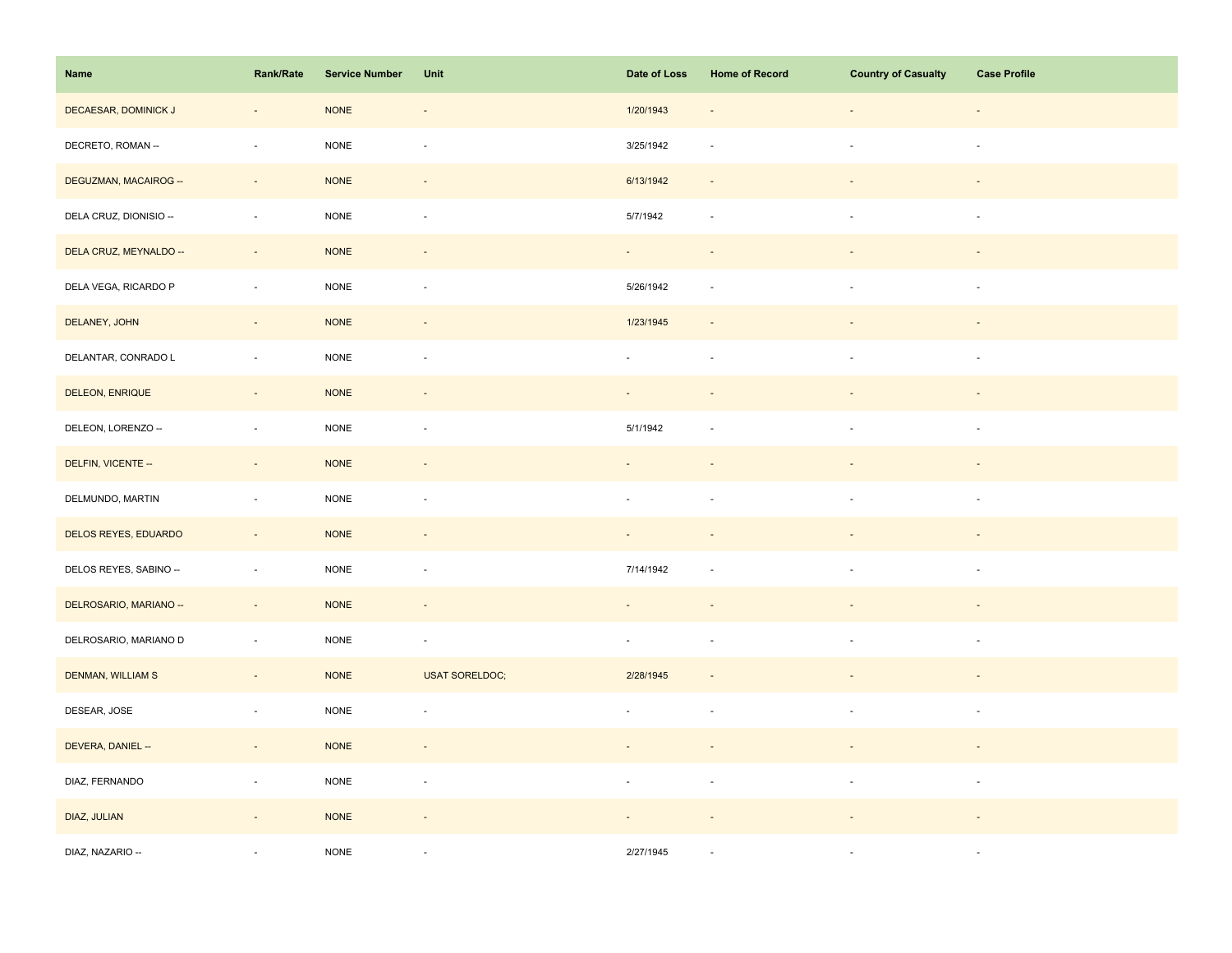| Name                       | Rank/Rate                | <b>Service Number</b> | Unit                             | Date of Loss             | <b>Home of Record</b>      | <b>Country of Casualty</b> | <b>Case Profile</b>      |
|----------------------------|--------------------------|-----------------------|----------------------------------|--------------------------|----------------------------|----------------------------|--------------------------|
| DICKEL, CHARLES W          | $\overline{\phantom{a}}$ | <b>NONE</b>           | <b>USAT DORCHESTER;</b>          | 2/3/1943                 | $\overline{\phantom{a}}$   | $\overline{\phantom{0}}$   | $\overline{\phantom{a}}$ |
| DIERKES, HENRY H           | $\sim$                   | <b>NONE</b>           | $\bar{a}$                        | 2/3/1943                 |                            | ÷,                         | $\omega$                 |
| DILLEHAY, ROBERT W         | $\sim$                   | <b>NONE</b>           | $\blacksquare$                   | 10/15/1944               | $\sim$                     |                            | $\sim$                   |
| DIMAPILIS, HIGINO          | $\sim$                   | <b>NONE</b>           | $\overline{\phantom{a}}$         | $\omega$                 | $\sim$                     | $\overline{\phantom{a}}$   | $\sim$                   |
| <b>DIMARCO, FRANK A</b>    | $\overline{\phantom{a}}$ | <b>NONE</b>           | <b>USAT SICILIEN;</b>            | 6/7/1942                 |                            |                            |                          |
| DINCO, ERIBERTO --         | $\overline{\phantom{a}}$ | $\sf{NONE}$           | $\overline{\phantom{a}}$         | $\omega$                 | $\sim$                     |                            | $\sim$                   |
| DINGLAS, EUFRASIO --       | $\bar{z}$                | <b>NONE</b>           |                                  | 6/25/1942                |                            |                            |                          |
| DINO, ENRIQUE              | $\sim$                   | <b>NONE</b>           | ×.                               | ×.                       | ×.                         | ä,                         | ×                        |
| <b>DIVINCENTI, JAMES E</b> | $\sim$                   | $\sf{NONE}$           | <b>USAT SICILIEN;</b>            | 6/7/1942                 | $\sim$                     | $\overline{\phantom{a}}$   | $\overline{\phantom{a}}$ |
| DIWA, CARLOS --            | $\overline{\phantom{a}}$ | $\sf{NONE}$           | $\overline{\phantom{a}}$         | 12/15/1943               | $\overline{\phantom{a}}$   | $\overline{\phantom{a}}$   | $\sim$                   |
| DODD, ROLAND J             | $\overline{\phantom{a}}$ | <b>NONE</b>           | $\overline{\phantom{a}}$         | 12/7/1941                | $\overline{\phantom{a}}$   |                            |                          |
| DOERING, CHARLES L         | $\bar{z}$                | <b>NONE</b>           | $\overline{\phantom{a}}$         | 2/3/1943                 | $\overline{\phantom{a}}$   |                            | $\overline{\phantom{a}}$ |
| DOMANSKI, FRANK --         | $\sim$                   | <b>NONE</b>           | <b>USAT DORCHESTER; CIVILIAN</b> | 2/3/1943                 |                            |                            |                          |
| DORRINGTON, JAMES --       | $\sim$                   | <b>NONE</b>           | $\overline{\phantom{a}}$         | $\overline{\phantom{a}}$ | $\overline{\phantom{a}}$   | $\blacksquare$             | $\sim$                   |
| DORSEY, DANIEL S           | $\overline{\phantom{a}}$ | <b>NONE</b>           | $\overline{\phantom{a}}$         | 6/9/1942                 |                            |                            |                          |
| DOWNEY, MERTON B           | $\sim$                   | <b>NONE</b>           | ÷,                               | 10/24/1944               | NEVADA CITY,<br>CALIFORNIA | $\overline{\phantom{a}}$   | $\sim$                   |
| DOYLE, JAMES E             | $\overline{\phantom{a}}$ | <b>NONE</b>           | $\overline{\phantom{a}}$         | 2/3/1943                 | $\overline{\phantom{a}}$   |                            |                          |
| DUNKER, RICHARD J          | $\overline{\phantom{a}}$ | $\sf{NONE}$           | ÷,                               | 10/18/1944               | $\sim$                     | $\blacksquare$             | $\sim$                   |
| DURAN, FELICIANO --        | $\sim$                   | <b>NONE</b>           | $\blacksquare$                   | 5/31/1942                | $\overline{\phantom{a}}$   | Philippines                | $\overline{\phantom{a}}$ |
| EARL, WALTER L             | $\sim$                   | <b>NONE</b>           | $\overline{\phantom{a}}$         | 7/26/1942                | $\overline{\phantom{a}}$   | $\Box$                     | $\sim$                   |
| EASTMOND, FITZ C           | $\overline{\phantom{a}}$ | <b>NONE</b>           | <b>USAT SICILIEN;</b>            | 6/7/1942                 |                            |                            |                          |
| ELARDE, EUGENIO            |                          | <b>NONE</b>           | $\overline{\phantom{a}}$         | $\overline{\phantom{a}}$ |                            |                            | $\sim$                   |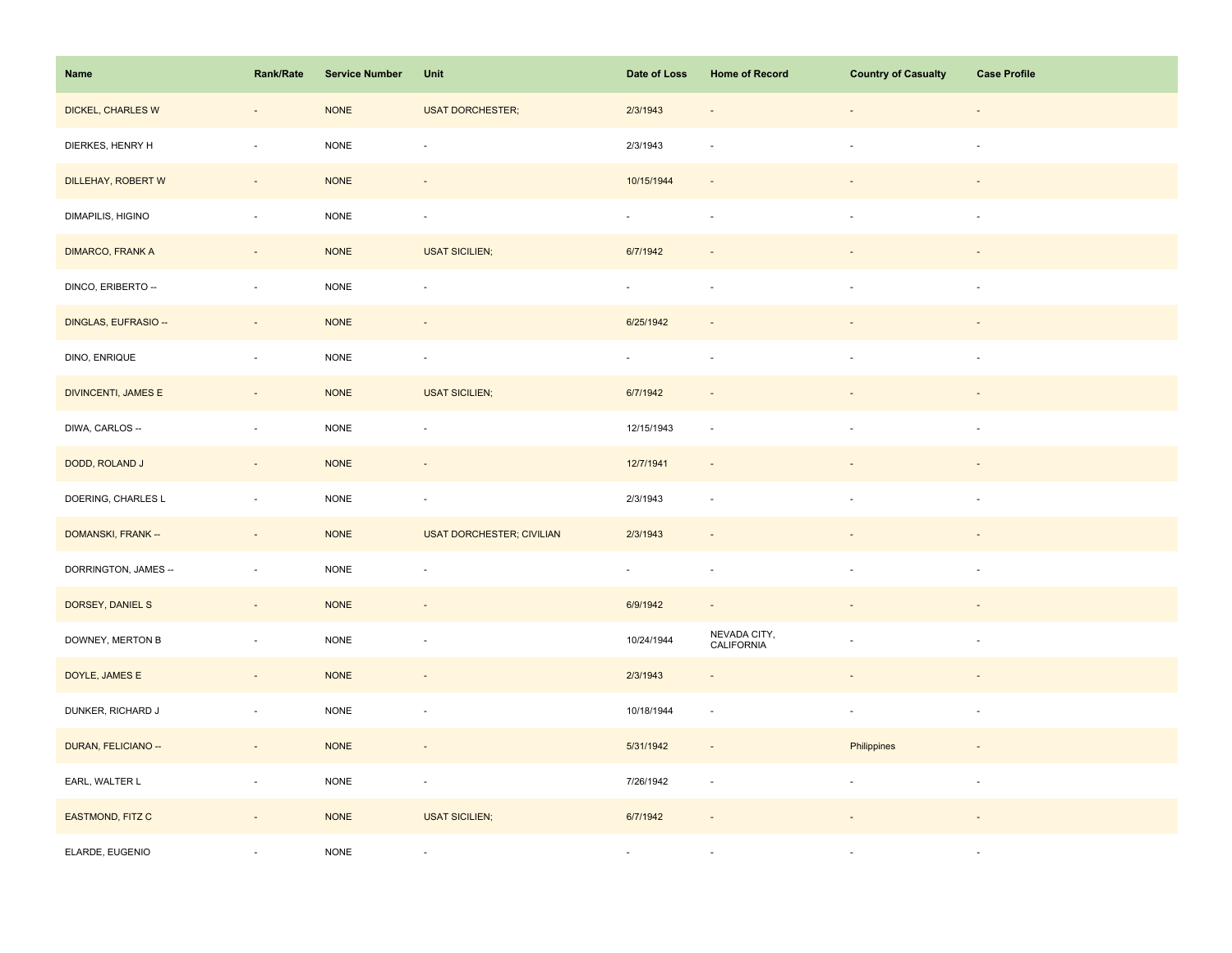| Name                    | Rank/Rate                | <b>Service Number</b> | Unit                     | Date of Loss             | <b>Home of Record</b>        | <b>Country of Casualty</b> | <b>Case Profile</b>                                                 |
|-------------------------|--------------------------|-----------------------|--------------------------|--------------------------|------------------------------|----------------------------|---------------------------------------------------------------------|
| ELEFTHERIADIS, IOANNIS  | $\overline{\phantom{a}}$ | <b>NONE</b>           | <b>USAT SORELDOC</b>     | 2/28/1945                |                              | ÷,                         | $\overline{\phantom{a}}$                                            |
| ELLIOTT, JOHN W         | $\bar{z}$                | <b>NONE</b>           | $\overline{\phantom{a}}$ | 10/15/1944               |                              | $\blacksquare$             | $\omega$                                                            |
| ENOJO, ROSENDO --       | $\overline{\phantom{a}}$ | <b>NONE</b>           | $\overline{\phantom{a}}$ | 9/2/1942                 | $\sim$                       |                            |                                                                     |
| ENRIQUEZ, BASILIO       | $\overline{\phantom{a}}$ | $\sf{NONE}$           | $\overline{\phantom{a}}$ | $\overline{\phantom{a}}$ | $\sim$                       | $\overline{\phantom{a}}$   | $\sim$                                                              |
| ENRIQUEZ, LAUREANO S    | $\overline{\phantom{a}}$ | <b>NONE</b>           | $\overline{\phantom{a}}$ | 9/21/1942                |                              |                            |                                                                     |
| ERESPE, JULIO --        | $\overline{\phantom{a}}$ | <b>NONE</b>           | ÷,                       | 5/14/1942                | $\overline{\phantom{a}}$     | $\blacksquare$             | $\mathcal{L}_{\mathcal{A}}$                                         |
| <b>ERRICSON, PAUL S</b> | $\overline{\phantom{a}}$ | <b>NONE</b>           | $\overline{\phantom{a}}$ | 3/12/1943                | $\sim$                       |                            | https://dpaa.secure.force.com/dpaaProfile?id=<br>a0Jt0000000XhXGEA0 |
| ESCALANTE, LEO M        | $\sim$                   | <b>NONE</b>           | ÷,                       | 12/7/1941                | SAN FRANCISCO,<br>CALIFORNIA |                            |                                                                     |
| ESCOTO, SEGUNDO         | $\sim$                   | <b>NONE</b>           | $\overline{\phantom{a}}$ | $\overline{\phantom{a}}$ |                              | $\blacksquare$             | $\overline{\phantom{a}}$                                            |
| ESLETA, AMADO --        | $\overline{\phantom{a}}$ | <b>NONE</b>           | $\overline{\phantom{a}}$ | $\overline{\phantom{a}}$ | ×.                           | $\overline{\phantom{a}}$   | $\sim$                                                              |
| ESPIRITU, HILARIO --    | $\overline{\phantom{a}}$ | <b>NONE</b>           |                          | 7/24/1942                |                              |                            |                                                                     |
| ESTEPA, ARISTON         | $\sim$                   | <b>NONE</b>           | $\overline{\phantom{a}}$ | $\sim$                   | $\overline{\phantom{a}}$     | $\overline{\phantom{a}}$   | $\sim$                                                              |
| ESTIMO, URBANO --       | $\sim$                   | <b>NONE</b>           | $\mathcal{L}$            | 7/19/1942                | $\sim$                       | Philippines                | $\sim$                                                              |
| ESTRADA, GUILLERMO --   | ÷,                       | <b>NONE</b>           | $\overline{\phantom{a}}$ | 4/26/1942                | $\overline{\phantom{a}}$     | Philippines                | $\overline{\phantom{a}}$                                            |
| EVA, FIDEL --           | $\overline{\phantom{a}}$ | <b>NONE</b>           | $\overline{a}$           |                          |                              |                            |                                                                     |
| EVANGELISTA, F-         | $\sim$                   | <b>NONE</b>           | $\sim$                   | $\omega$                 | ×.                           | $\bar{a}$                  | $\sim$                                                              |
| EVENSEN, IVAR S B       | ÷,                       | <b>NONE</b>           | $\overline{\phantom{a}}$ | 10/18/1944               | $\sim$                       |                            |                                                                     |
| EVERS, HUSTON N         | $\overline{\phantom{a}}$ | <b>NONE</b>           | $\overline{\phantom{a}}$ | 2/3/1943                 | $\sim$                       |                            | $\sim$                                                              |
| EVERS, ROBERT M         | $\sim$                   | $\sf{NONE}$           | $\overline{\phantom{a}}$ | 10/24/1944               | $\overline{\phantom{a}}$     | $\blacksquare$             | $\blacksquare$                                                      |
| FACOLLO, ANDRES --      | $\overline{\phantom{a}}$ | $\sf{NONE}$           | $\overline{\phantom{a}}$ | 5/15/1942                | $\overline{\phantom{a}}$     | $\blacksquare$             | $\sim$                                                              |
| FAGERLIE, JOHANNES --   | $\overline{\phantom{a}}$ | <b>NONE</b>           | $\overline{\phantom{a}}$ | 2/3/1943                 | $\overline{\phantom{a}}$     |                            |                                                                     |
| FAJARDO, PEDRO --       |                          | <b>NONE</b>           |                          | 9/8/1942                 |                              |                            | $\sim$                                                              |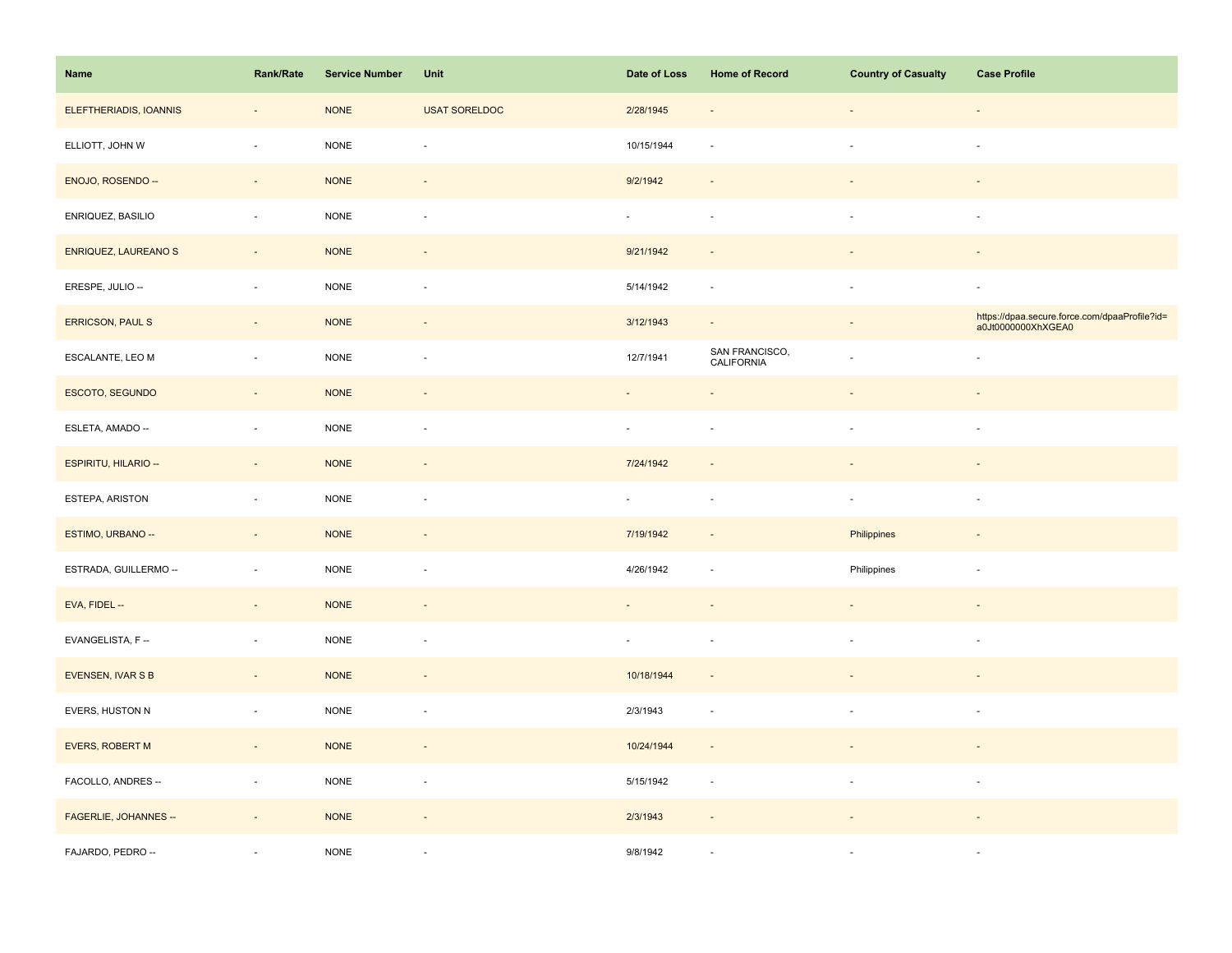| Name                     | Rank/Rate                | <b>Service Number</b> | Unit                                          | Date of Loss | <b>Home of Record</b>      | <b>Country of Casualty</b> | <b>Case Profile</b>      |
|--------------------------|--------------------------|-----------------------|-----------------------------------------------|--------------|----------------------------|----------------------------|--------------------------|
| FARRAR, ALEXANDER P      | $\overline{\phantom{a}}$ | <b>NONE</b>           | $\overline{\phantom{a}}$                      | 4/9/1945     |                            |                            | $\overline{\phantom{a}}$ |
| FELICIANO, DIOSDADO      | $\sim$                   | <b>NONE</b>           | $\sim$                                        | $\sim$       |                            | $\overline{\phantom{a}}$   | $\sim$                   |
| FERNANDEZ, CRISANTO --   | $\sim$                   | <b>NONE</b>           | $\sim$                                        | 8/6/1942     |                            |                            |                          |
| FERNANDEZ, EMILIO        | $\overline{\phantom{a}}$ | <b>NONE</b>           | $\blacksquare$                                | $\omega$     | $\sim$                     | $\sim$                     | $\sim$                   |
| FERRARER, JOSEPH S       | $\overline{\phantom{a}}$ | <b>NONE</b>           |                                               | 6/9/1942     |                            |                            |                          |
| FIELDS, ROBERT J         | ÷,                       | NONE                  | ÷,                                            | 10/24/1944   | $\sim$                     | $\blacksquare$             |                          |
| FILLAR, JOSE --          | $\sim$                   | <b>NONE</b>           |                                               | 5/30/1942    | $\sim$                     |                            |                          |
| FINNEGAN, THOMAS J       | $\sim$                   | <b>NONE</b>           | ÷,                                            | 2/3/1943     | $\sim$                     | Greenland                  | $\sim$                   |
| FISHER, BERNARD --       | $\sim$                   | <b>NONE</b>           | $\overline{\phantom{a}}$                      | 6/22/1946    | $\sim$                     | Alaska                     | $\overline{\phantom{a}}$ |
| FISHER, PETER --         | $\sim$                   | <b>NONE</b>           | $\overline{\phantom{a}}$                      | 3/10/1943    | $\sim$                     | $\overline{\phantom{a}}$   | $\overline{\phantom{a}}$ |
| FITZMAURICE, VINCENT A   | $\overline{\phantom{a}}$ | <b>NONE</b>           | $\overline{a}$                                | 12/16/1943   | $\sim$                     |                            |                          |
| FLANCIA, CRISANTO Y      | $\overline{\phantom{a}}$ | <b>NONE</b>           | ÷,                                            | 5/3/1942     | $\sim$                     |                            |                          |
| <b>FLORES, DOMINGO B</b> | $\sim$                   | <b>NONE</b>           | $\sim$                                        | 7/20/1942    | $\overline{a}$             |                            |                          |
| FLOWERS, WILBUR --       | $\sim$                   | <b>NONE</b>           | $\blacksquare$                                | 6/9/1942     | $\sim$                     | $\overline{\phantom{a}}$   | $\sim$                   |
| FLUCK, ALBERT            | $\overline{\phantom{a}}$ | <b>NONE</b>           | $\blacksquare$                                | 12/15/1944   | $\sim$                     |                            |                          |
| FORTIT, JOSE --          | $\sim$                   | <b>NONE</b>           | ÷,                                            | 6/4/1942     | $\overline{\phantom{a}}$   | $\sim$                     | $\sim$                   |
| FOSTER, WILLIAM E        | $\overline{\phantom{a}}$ | <b>NONE</b>           | $\blacksquare$                                | 2/3/1943     | $\sim$                     |                            |                          |
| FOURNIER, GEORGE H       | $\overline{\phantom{a}}$ | <b>NONE</b>           | $\overline{\phantom{a}}$                      | 10/24/1944   | $\sim$                     |                            | $\sim$                   |
| FOX, JAMES RAMSEY        | $\sim$                   | <b>NONE</b>           | CHINA NATIONAL AVIATION<br><b>CORPORATION</b> | 3/11/1943    | $\sim$                     |                            |                          |
| FOYT, ALBERT J           | $\sim$                   | $\sf{NONE}$           | ÷,                                            | 1/9/1945     | LOS ANGELES,<br>CALIFORNIA |                            | $\sim$                   |
| FRANCIA, LUCERIO --      | $\overline{\phantom{a}}$ | <b>NONE</b>           | $\overline{\phantom{a}}$                      | 2/1/1945     |                            |                            |                          |
| FREEMAN, CHARLES D       |                          | <b>NONE</b>           |                                               | 6/9/1942     |                            |                            |                          |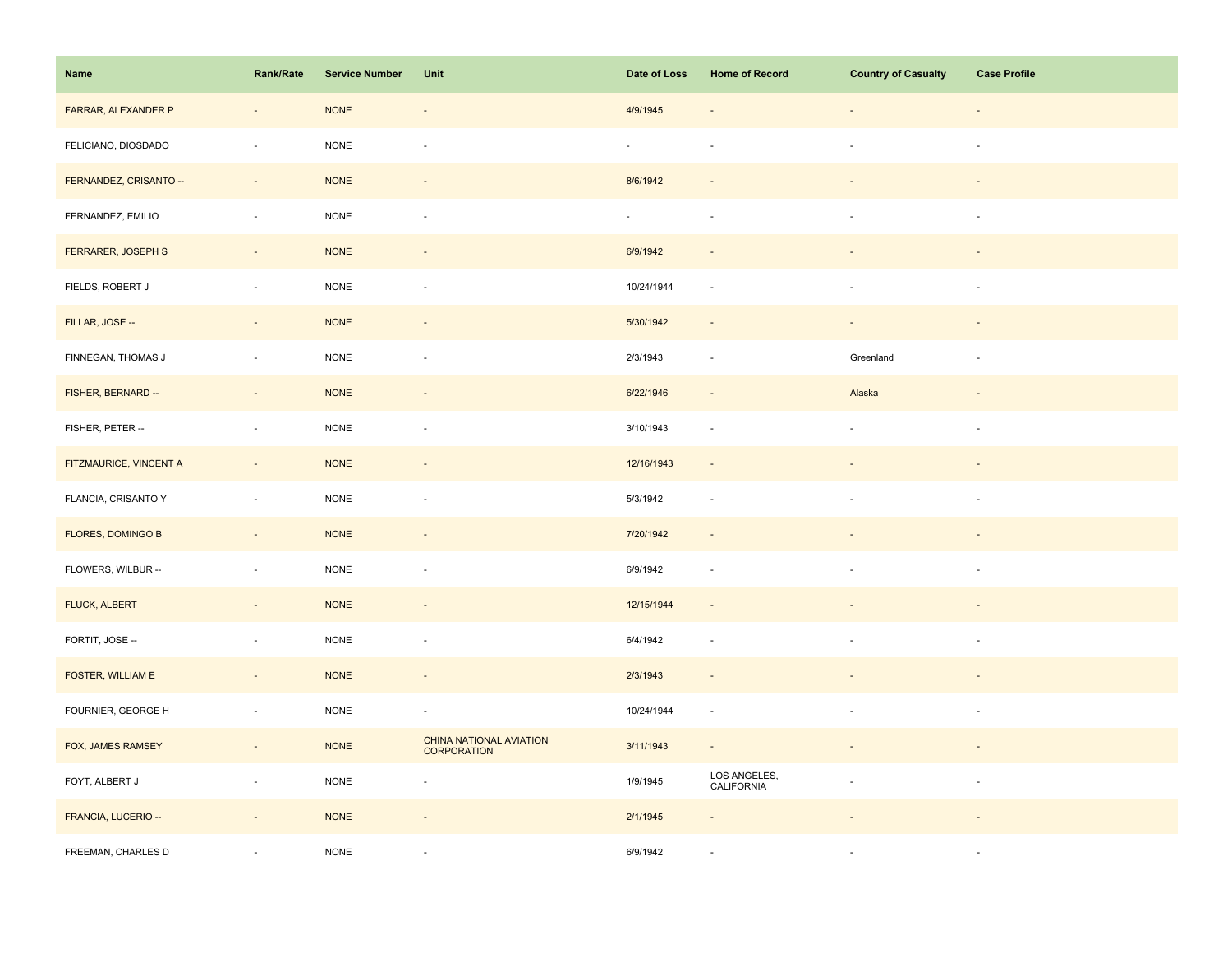| Name                       | Rank/Rate                   | <b>Service Number</b> | Unit                     | Date of Loss                | <b>Home of Record</b>       | <b>Country of Casualty</b> | <b>Case Profile</b>      |
|----------------------------|-----------------------------|-----------------------|--------------------------|-----------------------------|-----------------------------|----------------------------|--------------------------|
| FRONDA, FRANCISCO --       | $\overline{\phantom{a}}$    | <b>NONE</b>           | $\overline{\phantom{a}}$ | 5/10/1942                   | $\overline{\phantom{a}}$    |                            | $\sim$                   |
| FUCHS, RAYMOND A           | ÷,                          | <b>NONE</b>           | $\overline{\phantom{a}}$ | 12/16/1943                  | $\overline{\phantom{a}}$    | $\overline{\phantom{a}}$   | $\sim$                   |
| FUNKHOUSER, ROBERT W       | $\sim$                      | <b>NONE</b>           | $\overline{\phantom{a}}$ | 7/26/1944                   | $\sim$                      |                            | $\sim$                   |
| FUNSTON, MATTHEW W         | $\mathcal{L}_{\mathcal{A}}$ | <b>NONE</b>           | $\overline{\phantom{a}}$ | 10/24/1944                  | $\mathcal{L}_{\mathcal{A}}$ | $\overline{\phantom{a}}$   | $\sim$                   |
| FYFE, THOMAS --            | $\overline{\phantom{a}}$    | <b>NONE</b>           | $\overline{\phantom{a}}$ | 2/3/1943                    | $\overline{\phantom{a}}$    |                            |                          |
| GAJEWSKI, SIMON            | $\overline{\phantom{a}}$    | <b>NONE</b>           | $\overline{\phantom{a}}$ | 11/28/1944                  | $\sim$                      |                            | ÷,                       |
| <b>GALABIT, BC</b>         | $\sim$                      | <b>NONE</b>           | $\overline{\phantom{a}}$ | 8/3/1942                    | $\overline{\phantom{a}}$    |                            |                          |
| GALICINAO, RUFINO --       | $\bar{z}$                   | <b>NONE</b>           | $\overline{\phantom{a}}$ | 4/24/1942                   | $\sim$                      |                            | $\sim$                   |
| <b>GALIT, ANGEL</b>        | $\sim$                      | <b>NONE</b>           | $\overline{\phantom{a}}$ | $\overline{\phantom{m}}$    | $\overline{\phantom{a}}$    |                            | $\overline{\phantom{a}}$ |
| GARBER, CHARLES S          | $\sim$                      | <b>NONE</b>           | $\blacksquare$           | $\sim$                      | $\sim$                      | $\overline{\phantom{a}}$   | $\overline{\phantom{a}}$ |
| <b>GARBIN, EPIFANIO</b>    | $\overline{\phantom{a}}$    | <b>NONE</b>           | $\overline{\phantom{a}}$ |                             |                             |                            |                          |
| GARCIA, CLEMENTE --        | $\overline{\phantom{a}}$    | NONE                  | $\overline{\phantom{a}}$ | ÷,                          |                             |                            | $\overline{\phantom{a}}$ |
| GAROL, SILVESTRE           | $\sim$                      | <b>NONE</b>           | $\blacksquare$           | $\mathcal{L}_{\mathcal{A}}$ |                             |                            | $\blacksquare$           |
| GARRETSON, CHARITY --      | $\overline{\phantom{a}}$    | <b>NONE</b>           | $\blacksquare$           | 2/10/1945                   | $\overline{\phantom{a}}$    | $\overline{\phantom{a}}$   | $\overline{\phantom{a}}$ |
| GATDULA, BASILIO --        | $\overline{\phantom{a}}$    | <b>NONE</b>           | $\overline{\phantom{a}}$ | 11/17/1943                  | $\overline{\phantom{a}}$    |                            |                          |
| GELLE, AURELIO --          | $\overline{\phantom{a}}$    | <b>NONE</b>           | $\overline{\phantom{a}}$ | 12/31/1944                  | $\sim$                      | $\overline{\phantom{a}}$   | $\sim$                   |
| <b>GENOVE, ARTEMIO A</b>   | $\Box$                      | <b>NONE</b>           | $\blacksquare$           | 8/26/1942                   | $\overline{\phantom{a}}$    |                            | ÷,                       |
| GENTICA, PERPETUO          | $\Box$                      | <b>NONE</b>           | $\overline{\phantom{a}}$ | ä,                          | ÷.                          |                            | $\overline{\phantom{a}}$ |
| <b>GERARDO, ESTANISLAO</b> | $\sim$                      | <b>NONE</b>           | $\overline{\phantom{a}}$ | $\sim$                      | $\overline{\phantom{a}}$    |                            | $\sim$                   |
| GERONIMO, MAXIMO C         | $\overline{\phantom{a}}$    | <b>NONE</b>           | ÷,                       | 3/28/1942                   | $\overline{\phantom{a}}$    | $\overline{\phantom{a}}$   | $\overline{\phantom{a}}$ |
| <b>GETZ, WILLIAM</b>       | $\blacksquare$              | <b>NONE</b>           | $\overline{\phantom{a}}$ | 2/3/1943                    | $\Box$                      |                            |                          |
| GIBSON, WALLACE K          |                             | <b>NONE</b>           | USAT SORELDOC;           | 2/28/1945                   | ÷.                          |                            | $\sim$                   |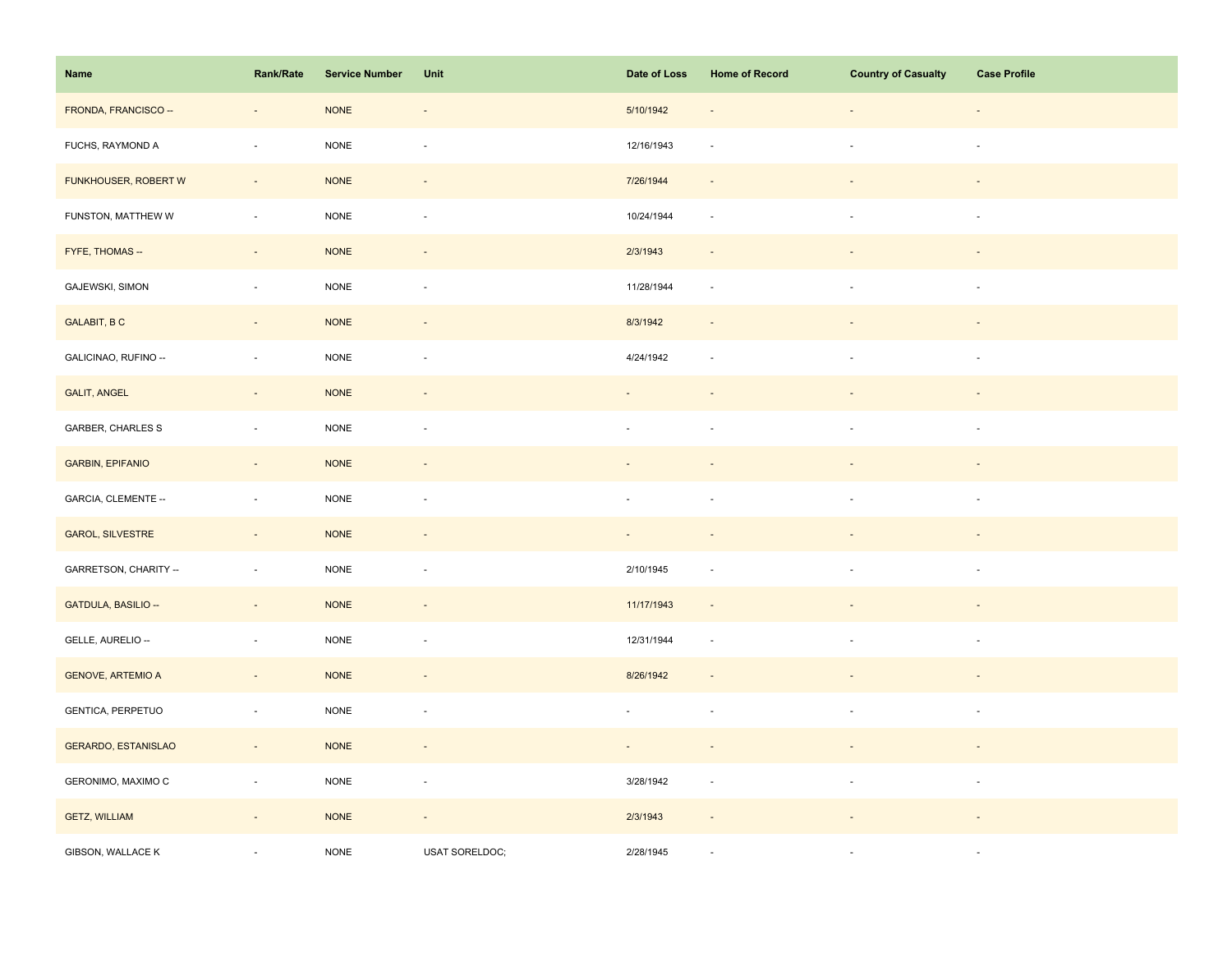| Name                         | Rank/Rate                    | <b>Service Number</b> | Unit                     | Date of Loss             | <b>Home of Record</b>      | <b>Country of Casualty</b> | <b>Case Profile</b>      |
|------------------------------|------------------------------|-----------------------|--------------------------|--------------------------|----------------------------|----------------------------|--------------------------|
| GILE, GREGORIO --            | $\qquad \qquad \blacksquare$ | $\sf{NONE}$           | $\overline{\phantom{a}}$ | 2/21/1945                |                            | $\overline{\phantom{a}}$   | $\overline{\phantom{a}}$ |
| GIRAY, GREGORIO              | ÷,                           | NONE                  | $\blacksquare$           | $\omega$                 |                            | $\overline{\phantom{a}}$   | $\overline{\phantom{a}}$ |
| GIRAY, NICOLAS O             | $\sim$                       | $\sf{NONE}$           | $\sim$                   | 7/18/1942                | $\sim$                     |                            | $\sim$                   |
| GIRTON, ORVILLE P            | $\omega$                     | $\sf{NONE}$           | $\blacksquare$           | 2/3/1943                 | $\sim$                     | $\sim$                     | $\sim$                   |
| <b>GLADCOFF, BORIS Y</b>     | $\overline{\phantom{a}}$     | <b>NONE</b>           |                          | 9/1/1944                 |                            |                            |                          |
| GLOBNIK, LOUIS --            | $\overline{\phantom{a}}$     | <b>NONE</b>           | $\overline{\phantom{a}}$ | 2/3/1943                 | $\sim$                     | ä,                         | $\sim$                   |
| <b>GLODUVIZA, GETULIO M</b>  | $\omega$                     | <b>NONE</b>           | $\blacksquare$           | 6/26/1942                |                            |                            |                          |
| GOESELE, GUSTAVE A           | $\overline{\phantom{a}}$     | <b>NONE</b>           | $\omega$                 | $\omega$                 |                            | $\overline{\phantom{a}}$   | $\sim$                   |
| <b>GOLTRY, VALMER J</b>      | $\overline{\phantom{a}}$     | <b>NONE</b>           | <b>HMT Rohna</b>         | 11/26/1943               | $\overline{\phantom{a}}$ , | Mediterranean Sea          | $\overline{\phantom{a}}$ |
| GOMEZ, DE ARCE AURITA        | $\omega$                     | <b>NONE</b>           | $\overline{\phantom{a}}$ | $\sim$                   | $\sim$                     | $\overline{\phantom{a}}$   | $\overline{\phantom{a}}$ |
| GOMURA, CASIMIRO --          | $\overline{\phantom{a}}$     | <b>NONE</b>           | $\blacksquare$           | 6/22/1942                |                            |                            |                          |
| GONGORA, FERNANDO L          | ÷,                           | NONE                  | $\overline{\phantom{a}}$ |                          |                            |                            | $\sim$                   |
| <b>GONZALES, ALBERTO</b>     | $\omega_{\rm c}$             | <b>NONE</b>           | $\sim$                   | $\sim$                   |                            |                            |                          |
| GONZALES, JOSE --            | $\blacksquare$               | <b>NONE</b>           | <b>USAT SICILIEN;</b>    | 6/7/1942                 |                            | $\overline{\phantom{a}}$   | $\overline{\phantom{a}}$ |
| GONZALES, LEOPOLDO           | $\overline{\phantom{a}}$     | <b>NONE</b>           |                          |                          |                            |                            |                          |
| GONZALES, PRIMITIVO          | $\overline{\phantom{a}}$     | NONE                  | $\blacksquare$           | 11/28/1944               | $\overline{\phantom{a}}$   | $\overline{\phantom{a}}$   | $\sim$                   |
| <b>GONZALES, REGOBERTO M</b> | $\sim$                       | <b>NONE</b>           | $\blacksquare$           | 11/28/1944               | $\sim$                     |                            |                          |
| GONZALES, SOTERO             | $\overline{\phantom{a}}$     | <b>NONE</b>           | $\overline{\phantom{a}}$ |                          | $\sim$                     | ä,                         | $\sim$                   |
| <b>GORIT, ARSENIO</b>        | $\sim$                       | <b>NONE</b>           | $\overline{\phantom{a}}$ | $\overline{\phantom{a}}$ |                            |                            |                          |
| GOTT, CHARLES M              | $\overline{\phantom{a}}$     | $\sf{NONE}$           | $\overline{\phantom{a}}$ | 2/3/1943                 | $\overline{\phantom{a}}$   | $\blacksquare$             | $\overline{\phantom{a}}$ |
| <b>GRACE, EDWARD C</b>       | $\overline{\phantom{a}}$     | <b>NONE</b>           | $\overline{\phantom{a}}$ |                          |                            |                            |                          |
| GRANADO, ARISTO A            |                              | <b>NONE</b>           | USAT SORELDOC;           | 2/28/1945                |                            |                            | $\sim$                   |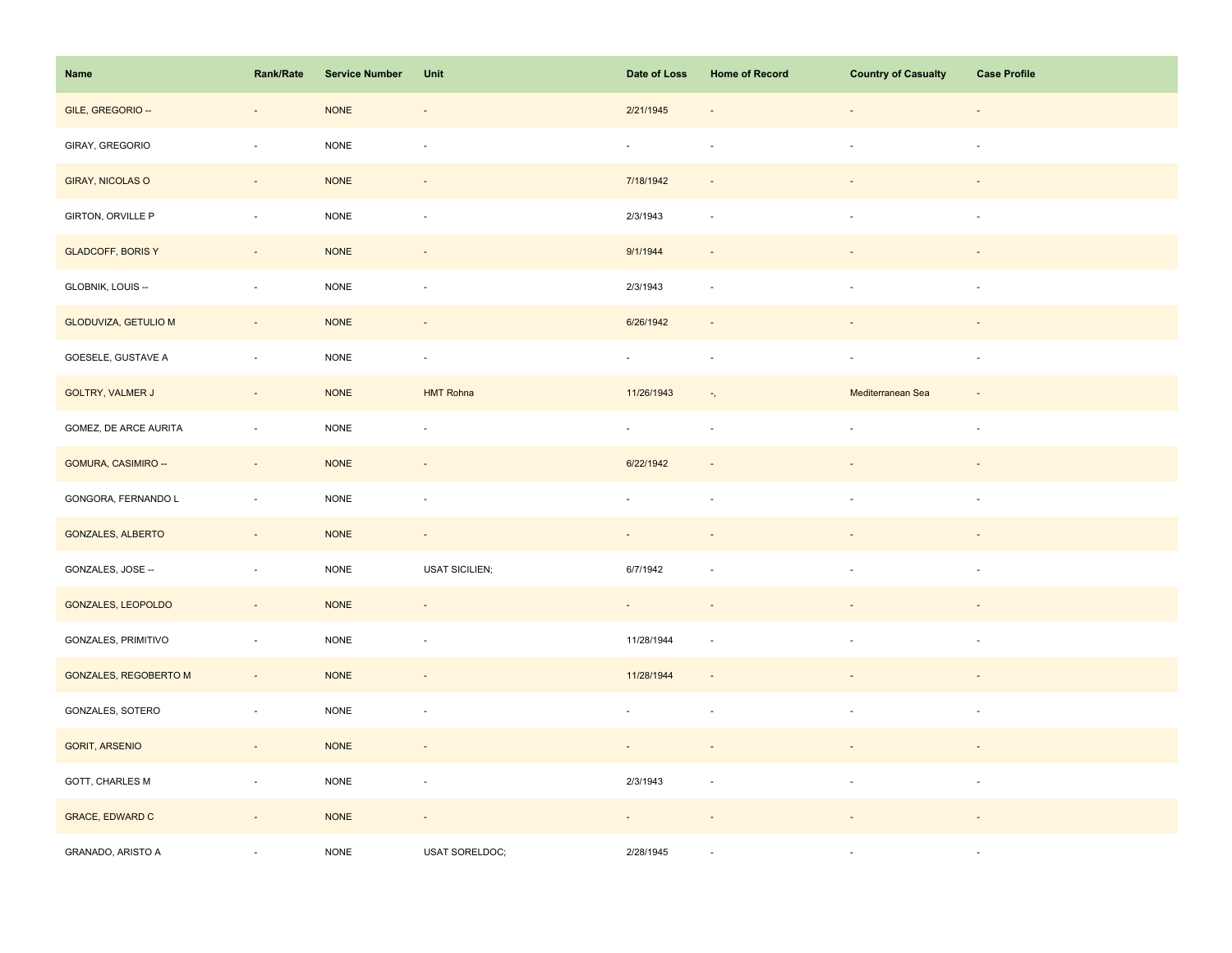| Name                            | <b>Rank/Rate</b>         | <b>Service Number</b> | Unit                                            | Date of Loss | <b>Home of Record</b>    | <b>Country of Casualty</b> | <b>Case Profile</b>                                                 |
|---------------------------------|--------------------------|-----------------------|-------------------------------------------------|--------------|--------------------------|----------------------------|---------------------------------------------------------------------|
| <b>GRAYBEAL, HAROLD WELBORN</b> | $\overline{\phantom{a}}$ | <b>NONE</b>           | $\overline{\phantom{a}}$                        | 1/26/1945    | HOLLYWOOD, CALIFORNIA    | $\overline{\phantom{a}}$   | https://dpaa.secure.force.com/dpaaProfile?id=<br>a0Jt000001Cbs0uEAB |
| GREEN, RICHARD L                | $\bar{a}$                | <b>NONE</b>           | CHINA NATIONAL AVIATION<br>CORPORATION          | 9/11/1945    | <b>NEW YORK</b>          | <b>BURMA</b>               |                                                                     |
| <b>GREEN, RICHARD L</b>         | $\overline{\phantom{a}}$ | <b>NONE</b>           | CHINESE NATIONAL AVIATION<br><b>CORPORATION</b> | 9/11/1945    | <b>NEW YORK</b>          |                            |                                                                     |
| <b>GRIFFITH, JARRETT T</b>      | $\overline{\phantom{a}}$ | <b>NONE</b>           | ÷,                                              | 5/27/1942    |                          | ×.                         | $\sim$                                                              |
| <b>GRUBMAN, CHARLES S</b>       | $\overline{\phantom{a}}$ | <b>NONE</b>           | $\overline{\phantom{m}}$                        | 2/3/1943     |                          |                            |                                                                     |
| GRUNDMEYER, ALBERT A            | $\blacksquare$           | <b>NONE</b>           | ÷,                                              | 6/9/1942     | $\overline{\phantom{a}}$ |                            | $\sim$                                                              |
| GUADEZ, PRIMITIVO --            | $\overline{\phantom{a}}$ | <b>NONE</b>           | $\overline{\phantom{m}}$                        | 7/9/1942     |                          |                            |                                                                     |
| GUEVARA, TEODULO --             | ×.                       | <b>NONE</b>           | $\sim$                                          | 7/2/1942     |                          |                            | $\sim$                                                              |
| <b>GUIMBA, MARIANO</b>          | $\sim$                   | <b>NONE</b>           | $\sim$                                          | $\sim$       | $\overline{\phantom{a}}$ |                            |                                                                     |
| GULYAS, JOHN F                  | $\overline{\phantom{a}}$ | <b>NONE</b>           | <b>USAT SICILIEN;</b>                           | 6/7/1942     |                          | ×.                         | $\overline{\phantom{a}}$                                            |
| <b>HAGELBERG, OTTO A</b>        | $\overline{\phantom{a}}$ | <b>NONE</b>           | <b>USAT DORCHESTER</b>                          | 2/3/1943     |                          |                            |                                                                     |
| HAGGERTY, JOHN L                | $\bar{a}$                | <b>NONE</b>           | ÷,                                              | 2/3/1943     | $\sim$                   |                            |                                                                     |
| HAIGIS, CD                      | $\sim$                   | <b>NONE</b>           | $\omega$                                        | 1/31/1944    | $\sim$                   | <b>NORTH CAROLINA</b>      | $\sim$                                                              |
| HAINES, WILLIAM O               | $\blacksquare$           | <b>NONE</b>           | ÷,                                              | 10/24/1944   | $\overline{\phantom{a}}$ | $\blacksquare$             | $\overline{\phantom{a}}$                                            |
| HAIR, JOHN G M M                | $\overline{\phantom{a}}$ | <b>NONE</b>           | $\overline{\phantom{a}}$                        | 1/21/1945    | $\sim$                   |                            |                                                                     |
| HALL, CHARLES D                 | $\bar{a}$                | <b>NONE</b>           | $\sim$                                          | 12/15/1944   | $\sim$                   | ×.                         | $\sim$                                                              |
| HAMILTON, JOHN W                | $\Box$                   | <b>NONE</b>           | <b>USAT SORELDOC;</b>                           | 2/28/1945    | $\sim$                   |                            |                                                                     |
| HANDLER, LAWRENCE C             | $\overline{\phantom{a}}$ | <b>NONE</b>           | <b>USAT DORCHESTER</b>                          | 2/3/1943     | $\sim$                   |                            | $\overline{\phantom{a}}$                                            |
| HANSCOME, EDWIN J               | $\sim$                   | Z-058456              | $\overline{\phantom{a}}$                        | 6/9/1942     | $\sim$                   |                            |                                                                     |
| HARDIN, LAURO R                 | $\blacksquare$           | <b>NONE</b>           | ÷,                                              | 12/12/1941   | $\overline{\phantom{a}}$ | $\overline{\phantom{a}}$   | $\overline{\phantom{a}}$                                            |
| <b>HARRINGTON, JAMES C</b>      | $\overline{\phantom{a}}$ | <b>NONE</b>           | $\overline{\phantom{a}}$                        | 10/24/1944   | $\sim$                   |                            |                                                                     |
| HARRIS, CHARLES F               |                          | <b>NONE</b>           |                                                 | 2/3/1943     |                          | Greenland                  |                                                                     |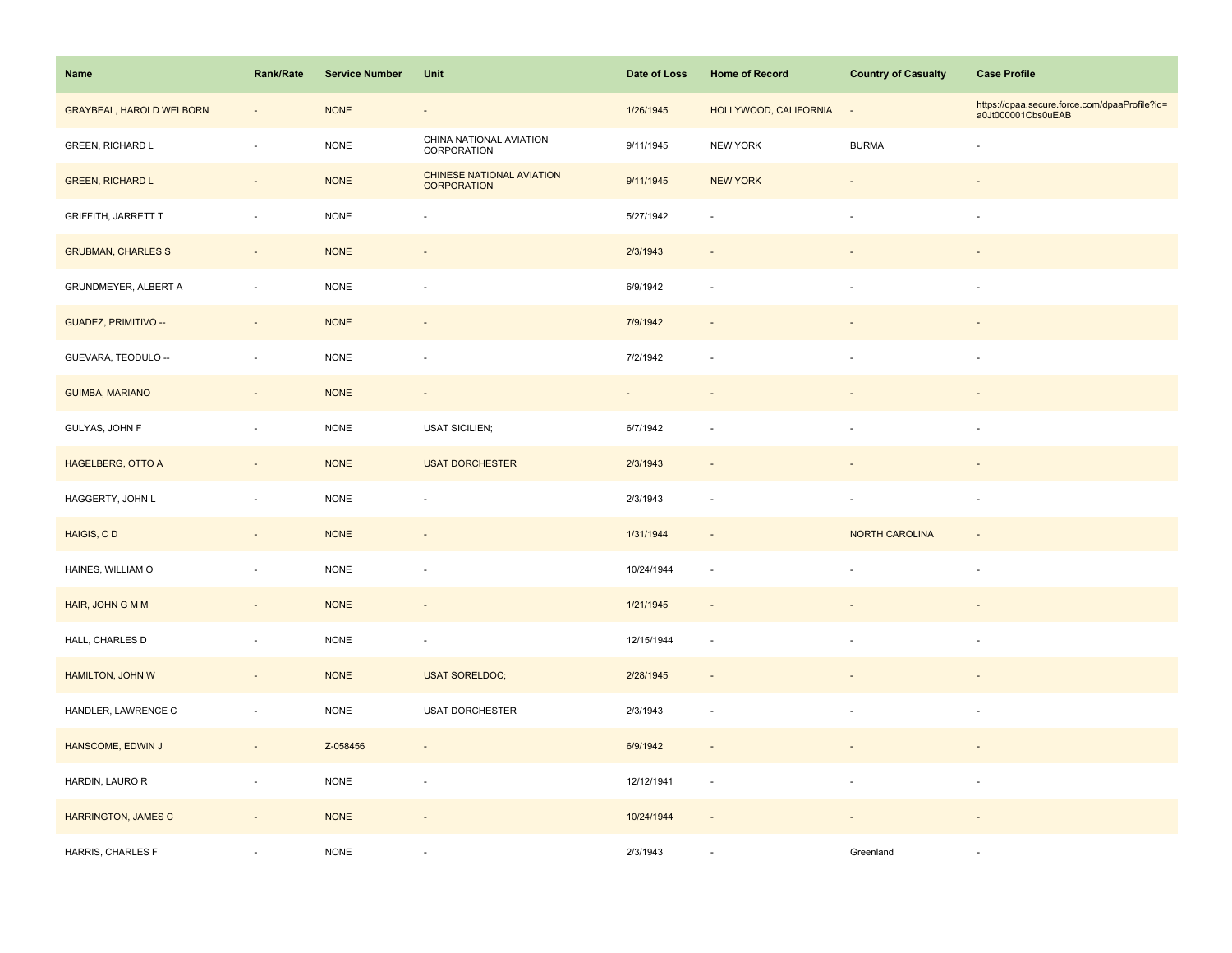| Name                     | <b>Rank/Rate</b>         | <b>Service Number</b> | Unit                                     | Date of Loss             | <b>Home of Record</b>    | <b>Country of Casualty</b> | <b>Case Profile</b>      |
|--------------------------|--------------------------|-----------------------|------------------------------------------|--------------------------|--------------------------|----------------------------|--------------------------|
| HARRIS, KARL V           | $\overline{\phantom{a}}$ | <b>NONE</b>           | $\overline{\phantom{a}}$                 |                          |                          | $\overline{\phantom{a}}$   | $\overline{\phantom{a}}$ |
| HARRIS, ROBERT --        | ÷,                       | <b>NONE</b>           | ÷.                                       | 4/9/1945                 |                          | $\overline{\phantom{a}}$   | $\sim$                   |
| HART, WILLARD L          | $\blacksquare$           | <b>NONE</b>           | $\sim$                                   | 10/24/1944               | $\sim$                   |                            |                          |
| HASTY, RAY E             | $\overline{\phantom{a}}$ | <b>NONE</b>           | ÷,                                       | 12/16/1943               | $\sim$                   | ä,                         | $\overline{\phantom{a}}$ |
| HATTON, IVAL H           | $\overline{\phantom{a}}$ | <b>NONE</b>           | $\overline{\phantom{a}}$                 | 10/24/1944               | $\overline{\phantom{a}}$ |                            |                          |
| HAUBELT, JACK W          | $\sim$                   | $\sf{NONE}$           | CHINESE NATIONAL AVIATION<br>CORPORATION | 5/26/1944                | $\sim$                   | $\blacksquare$             | $\sim$                   |
| HAVEY, JOHN H            | $\overline{\phantom{a}}$ | <b>NONE</b>           | $\overline{\phantom{a}}$                 | 12/16/1943               | $\overline{\phantom{a}}$ |                            |                          |
| HAYNES, JOHN W           | $\sim$                   | <b>NONE</b>           | $\overline{\phantom{a}}$                 | 6/9/1942                 | $\sim$                   | $\overline{a}$             |                          |
| HEBERLEIN, GEORGE --     | $\sim$                   | <b>NONE</b>           | $\sim$                                   | 5/27/1942                | $\overline{\phantom{a}}$ | $\overline{\phantom{a}}$   | $\overline{\phantom{a}}$ |
| HEDEN, FREDERICK W       | $\overline{\phantom{a}}$ | <b>NONE</b>           | USAT NEVADA                              | 12/16/1943               | $\sim$                   | $\overline{\phantom{a}}$   | $\overline{\phantom{a}}$ |
| <b>HEDGES, WILLIAM F</b> | $\overline{\phantom{a}}$ | <b>NONE</b>           | $\overline{\phantom{a}}$                 | 10/24/1944               | $\sim$                   |                            |                          |
| HEDRICK, LEO H           | $\overline{\phantom{a}}$ | <b>NONE</b>           | $\overline{\phantom{a}}$                 | 4/9/1945                 | $\sim$                   | ÷,                         | $\sim$                   |
| HEGG, HARRY L            | $\sim$                   | <b>NONE</b>           | <b>USAT DORCHESTER</b>                   | 2/3/1943                 |                          |                            |                          |
| HENDERSON, BRUCE GILETTE | ÷,                       | <b>NONE</b>           | CIVILIAN - AMERICAN FIELD SERVICE        | 2/15/1945                | KENMORE, NEW YORK        | $\overline{a}$             | $\overline{\phantom{a}}$ |
| HENDRIX, EDMOND S        | $\sim$                   | <b>NONE</b>           | $\overline{\phantom{a}}$                 | 10/15/1944               |                          | $\overline{\phantom{a}}$   |                          |
| HERMOSO, HERMOGENES      | $\overline{\phantom{a}}$ | <b>NONE</b>           | $\overline{\phantom{a}}$                 | $\sim$                   | $\sim$                   | $\overline{\phantom{a}}$   | $\overline{\phantom{a}}$ |
| HERR, JOHN E             | $\overline{\phantom{a}}$ | <b>NONE</b>           | $\blacksquare$                           | 2/3/1943                 | $\sim$                   |                            |                          |
| HESSENBERGER, BEN B      | $\overline{\phantom{a}}$ | $\sf{NONE}$           | ÷,                                       | 10/24/1944               | $\overline{\phantom{a}}$ |                            |                          |
| HEYDA, CHARLES W         | $\omega$                 | <b>NONE</b>           | ARISAN MARU; CIVILIAN                    | 10/24/1944               | WINNETKA, ILLINOIS       | $\blacksquare$             |                          |
| HEZZELWOOD, GEORGE W     | $\overline{\phantom{a}}$ | <b>NONE</b>           | $\overline{\phantom{a}}$                 | $\overline{\phantom{a}}$ | $\overline{\phantom{a}}$ | $\overline{\phantom{a}}$   | $\overline{\phantom{a}}$ |
| HIDALGO, ANASTACIO D     | $\overline{\phantom{a}}$ | <b>NONE</b>           |                                          |                          |                          |                            |                          |
| HO, HERBERT S N          |                          | <b>NONE</b>           |                                          |                          |                          |                            |                          |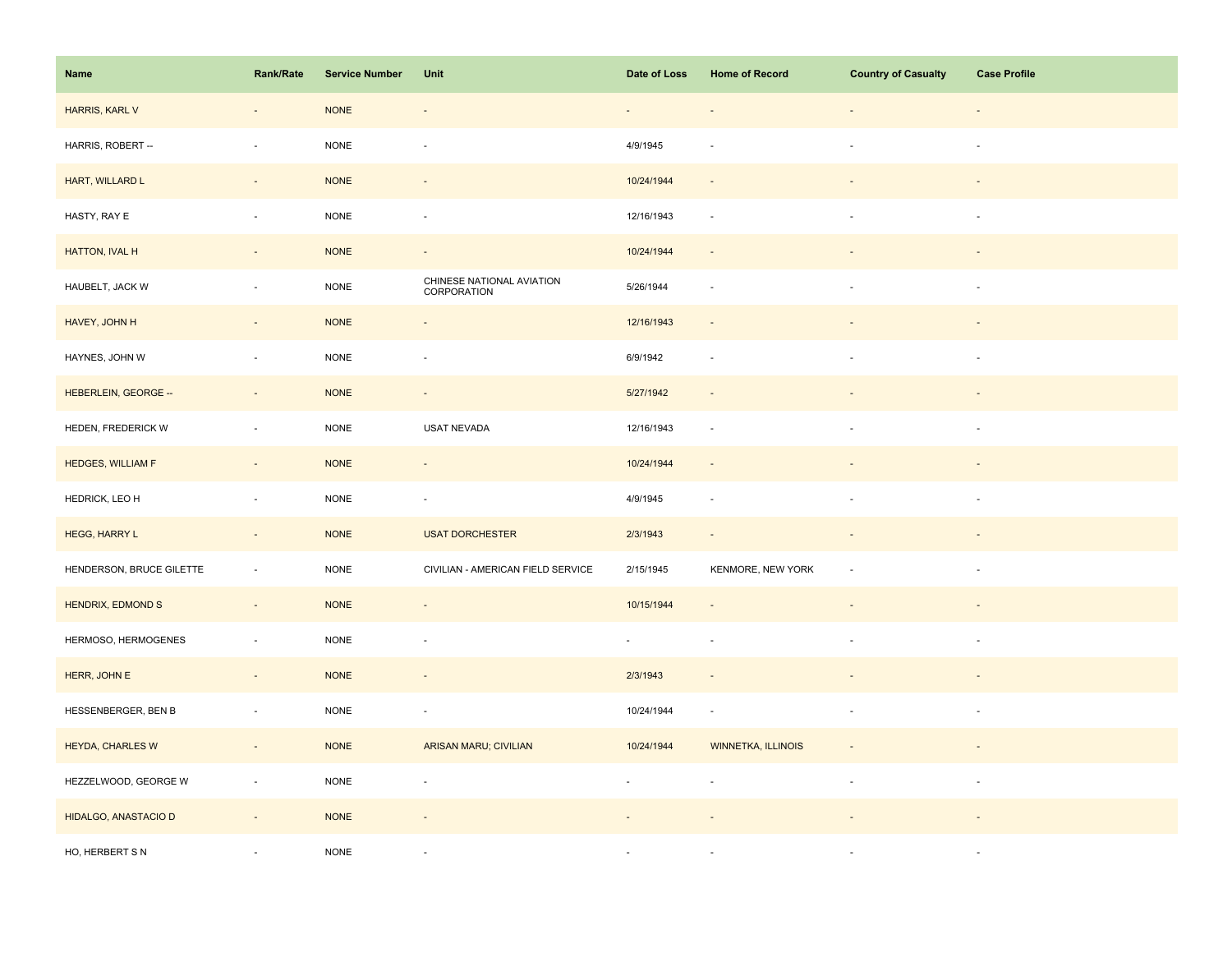| Name                     | Rank/Rate                | <b>Service Number</b> | Unit                                            | Date of Loss   | <b>Home of Record</b>    | <b>Country of Casualty</b> | <b>Case Profile</b>      |
|--------------------------|--------------------------|-----------------------|-------------------------------------------------|----------------|--------------------------|----------------------------|--------------------------|
| HOFSTADT, LESTER T       | $\overline{\phantom{a}}$ | B-2028526             | <b>USAT MERRIMACK</b>                           | 6/9/1942       |                          | $\overline{\phantom{a}}$   | $\overline{\phantom{a}}$ |
| HOGG, GEORGE C           | ÷,                       | <b>NONE</b>           | ÷,                                              | 4/9/1945       |                          | $\sim$                     | $\sim$                   |
| HOLDEN, THOMAS E         | $\sim$                   | <b>NONE</b>           | $\overline{\phantom{a}}$                        | 2/3/1943       | $\sim$                   |                            | $\sim$                   |
| HOLLE, EDWARD E          | $\overline{\phantom{a}}$ | <b>NONE</b>           | $\sim$                                          | 2/3/1943       | $\sim$                   | $\sim$                     | $\sim$                   |
| HOLMAN, HAROLD E         | $\blacksquare$           | <b>NONE</b>           | $\overline{\phantom{a}}$                        | 7/26/1944      |                          |                            |                          |
| HOLT, ALBERT L           | $\bar{a}$                | $\sf{NONE}$           | USAT DORCHESTER                                 | 2/3/1943       | $\overline{\phantom{a}}$ |                            | $\sim$                   |
| HOMMES, WALTER --        | $\Box$                   | <b>NONE</b>           | <b>USAT DORCHESTER</b>                          | 2/3/1943       |                          |                            |                          |
| HOTSENPILLER, WR         | $\bar{a}$                | <b>NONE</b>           | $\blacksquare$                                  | 10/24/1944     | $\sim$                   | $\overline{\phantom{a}}$   | $\overline{\phantom{a}}$ |
| <b>HUDEN, THOMAS G</b>   | $\sim$                   | <b>NONE</b>           | LT COL L. O. MATHEWS;                           | 10/28/1942     | $\overline{\phantom{a}}$ |                            | $\sim$                   |
| HUERTO, FELIX            | $\sim$                   | $\sf{NONE}$           | $\overline{\phantom{a}}$                        | $\sim$         | $\overline{\phantom{a}}$ | $\overline{\phantom{a}}$   | $\sim$                   |
| HUERTO, MAXIMIANO        | $\overline{\phantom{a}}$ | <b>NONE</b>           | $\overline{\phantom{a}}$                        |                |                          |                            |                          |
| HUGHES, GEORGE H         | $\sim$                   | <b>NONE</b>           | $\overline{\phantom{a}}$                        | $\omega$       |                          |                            |                          |
| HUGHES, HAL S            | $\sim$                   | $\sf{NONE}$           | CHINESE NATIONAL AVIATION<br><b>CORPORATION</b> | 5/26/1944      |                          |                            |                          |
| HUTCHINSON, WALTER W     | $\overline{\phantom{a}}$ | $\sf{NONE}$           | USAT Dorchester                                 | 2/3/1943       |                          | $\blacksquare$             | $\overline{\phantom{a}}$ |
| <b>IBANEZ, MARIANO</b>   | $\blacksquare$           | <b>NONE</b>           | $\overline{\phantom{a}}$                        |                |                          |                            |                          |
| <b>IBARLEY, PASTOR V</b> | $\omega$                 | <b>NONE</b>           | $\sim$                                          | 1/28/1942      |                          | $\sim$                     | $\sim$                   |
| IGNACIO, ROBERTO         | $\Box$                   | <b>NONE</b>           | $\blacksquare$                                  |                |                          |                            |                          |
| ILAGO, IGNACIO --        | $\overline{\phantom{a}}$ | <b>NONE</b>           | $\overline{\phantom{a}}$                        |                |                          |                            | $\overline{\phantom{a}}$ |
| ILAYA, ALFREDO           | $\sim$                   | <b>NONE</b>           | $\overline{\phantom{a}}$                        | $\blacksquare$ |                          |                            |                          |
| ILLEGIBLE, RECORD        | $\blacksquare$           | $\sf{NONE}$           | $\overline{\phantom{a}}$                        | $\sim$         | $\overline{\phantom{a}}$ | $\overline{\phantom{a}}$   | $\sim$                   |
| IMPASTO, IGNAZIO --      | $\overline{\phantom{a}}$ | <b>NONE</b>           | <b>USAT SICILIEN;</b>                           | 6/7/1942       |                          |                            |                          |
| INGCO, ESTEBAN           |                          | <b>NONE</b>           | $\sim$                                          | $\sim$         |                          |                            | $\sim$                   |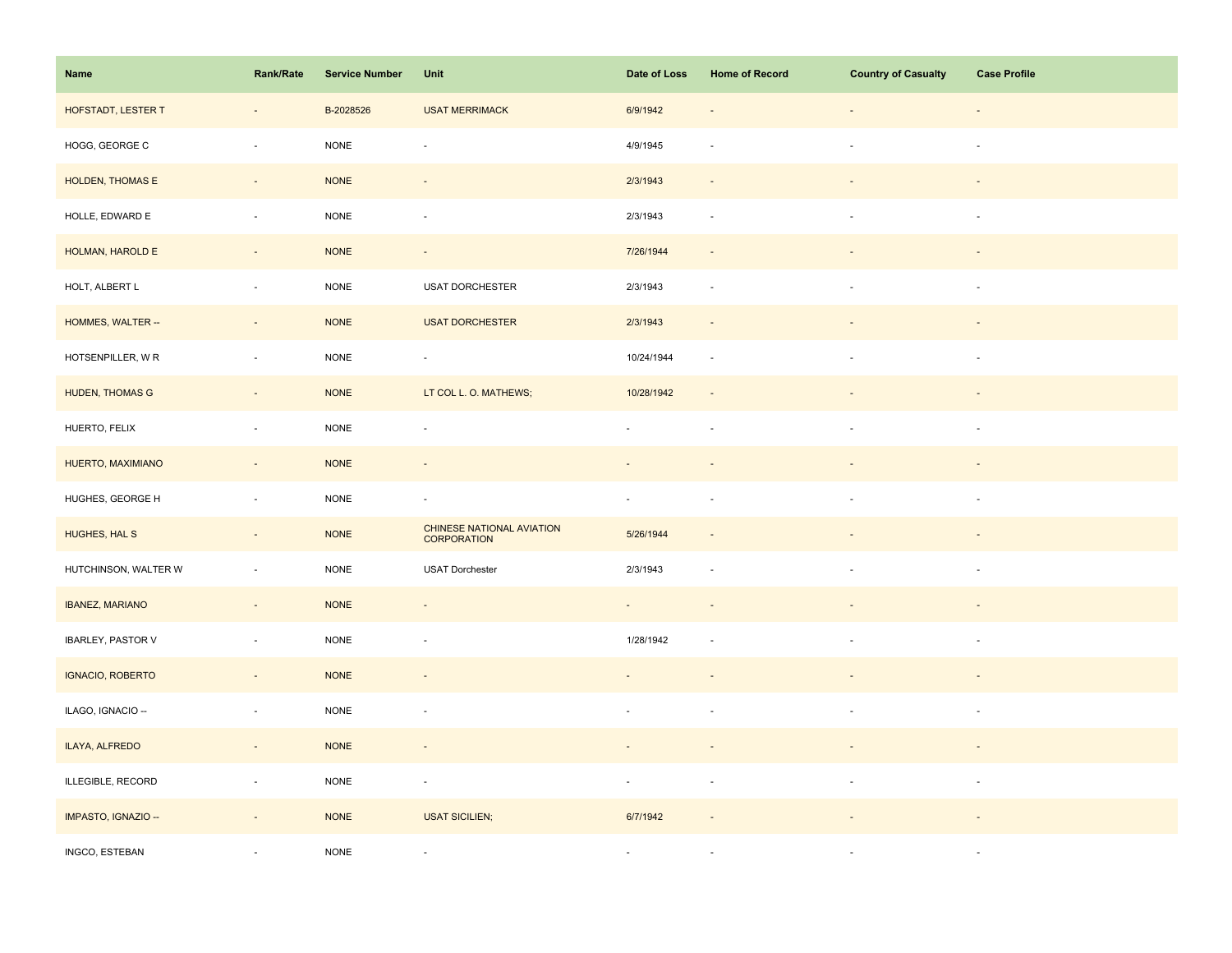| Name                      | Rank/Rate                   | <b>Service Number</b> | Unit                                             | Date of Loss | <b>Home of Record</b>    | <b>Country of Casualty</b> | <b>Case Profile</b>                                                 |
|---------------------------|-----------------------------|-----------------------|--------------------------------------------------|--------------|--------------------------|----------------------------|---------------------------------------------------------------------|
| <b>INGRAM, BARTLETT H</b> | $\overline{\phantom{a}}$    | <b>NONE</b>           | $\overline{\phantom{a}}$                         | 11/28/1944   | $\overline{\phantom{a}}$ |                            | $\overline{\phantom{a}}$                                            |
| IOIME, JOSEPH A           | ÷,                          | <b>NONE</b>           | $\overline{\phantom{a}}$                         | 6/9/1942     | ÷,                       | $\overline{\phantom{a}}$   | $\overline{\phantom{a}}$                                            |
| IRESARE, JOSE --          | $\sim$                      | <b>NONE</b>           | $\overline{\phantom{a}}$                         | 7/30/1942    | $\sim$                   | Philippines                | $\sim$                                                              |
| IRWIN, WILBURN M          | $\mathcal{L}_{\mathcal{A}}$ | <b>NONE</b>           | $\bar{a}$                                        | 11/30/1943   | $\sim$                   | $\overline{\phantom{a}}$   | https://dpaa.secure.force.com/dpaaProfile?id=<br>a0Jt00000004ncuEAA |
| ISAGON, FELIMON --        | $\overline{\phantom{a}}$    | <b>NONE</b>           |                                                  | 12/1/1944    |                          |                            | $\blacksquare$                                                      |
| ISMAEL, ROBERTO --        | $\blacksquare$              | <b>NONE</b>           | $\overline{\phantom{a}}$                         | 4/9/1942     | $\overline{\phantom{a}}$ | Philippines                | $\overline{\phantom{a}}$                                            |
| <b>IVY, JULIAN E</b>      | ÷,                          | <b>NONE</b>           | <b>USAT SICILIEN;</b>                            | 6/7/1942     | $\sim$                   |                            |                                                                     |
| JACINTO, VALENTIN --      | ä,                          | <b>NONE</b>           | Camp O'Donnell                                   | 6/12/1942    | $\sim$                   | $\overline{\phantom{a}}$   | $\overline{\phantom{a}}$                                            |
| JACKSON, PAUL F           | $\Box$                      | <b>NONE</b>           | $\blacksquare$                                   | 10/15/1944   | $\overline{\phantom{a}}$ |                            | $\overline{a}$                                                      |
| JACKSON, REUBEN           | $\bar{z}$                   | <b>NONE</b>           | $\bar{a}$                                        | 2/3/1943     | $\sim$                   | $\overline{\phantom{a}}$   | $\sim$                                                              |
| <b>JACOBSEN, FINN</b>     | $\blacksquare$              | <b>NONE</b>           | $\overline{\phantom{a}}$                         | 2/3/1943     | $\overline{\phantom{a}}$ | Greenland                  |                                                                     |
| JACUSALEM, IGNACIO --     | $\overline{\phantom{a}}$    | <b>NONE</b>           | $\overline{\phantom{a}}$                         | 8/14/1942    | $\overline{\phantom{a}}$ |                            | $\overline{\phantom{a}}$                                            |
| JAGONASI, RICARDO --      | $\overline{\phantom{a}}$    | <b>NONE</b>           | $\blacksquare$                                   | 5/25/1942    | $\overline{\phantom{a}}$ |                            |                                                                     |
| JALOCON, COMRADO M        | ä,                          | <b>NONE</b>           | $\overline{\phantom{a}}$                         | 12/7/1941    | $\sim$                   |                            | $\overline{\phantom{a}}$                                            |
| JAMES, BIBIANO D          | $\overline{\phantom{m}}$    | <b>NONE</b>           | ENGINEER DEPARTMENT, MARIVELES,<br><b>BATAAN</b> | 4/14/1942    |                          |                            |                                                                     |
| JAMES, HERBERT A          | $\blacksquare$              | <b>NONE</b>           | $\overline{\phantom{a}}$                         | 5/27/1942    | $\sim$                   |                            | $\overline{\phantom{a}}$                                            |
| JARREAU, LAWRENCE --      | $\blacksquare$              | <b>NONE</b>           | <b>USAT SICILIEN;</b>                            | 6/8/1942     | $\sim$                   |                            |                                                                     |
| JASTEN, WALTER            | $\overline{\phantom{a}}$    | <b>NONE</b>           | CIVILIAN-ADJ GEN CORPS                           | 10/24/1944   | $\overline{\phantom{a}}$ |                            | $\overline{\phantom{a}}$                                            |
| JAVIER, DAVID C           | $\overline{\phantom{a}}$    | <b>NONE</b>           | $\sim$                                           | 5/30/1942    | $\overline{\phantom{a}}$ |                            | $\overline{\phantom{a}}$                                            |
| JIMINEZ, MARIANO A        | ÷,                          | <b>NONE</b>           | CAMP O'DONNELL                                   | ÷.           | $\sim$                   | $\sim$                     | $\overline{\phantom{a}}$                                            |
| JOANNIDES, TJ             | $\overline{\phantom{a}}$    | <b>NONE</b>           | $\blacksquare$                                   |              |                          |                            |                                                                     |
| JOHANSEN, FRITHJOF B      |                             | <b>NONE</b>           | LT COL L. O. MATHEWS;                            | 10/28/1942   |                          |                            | $\sim$                                                              |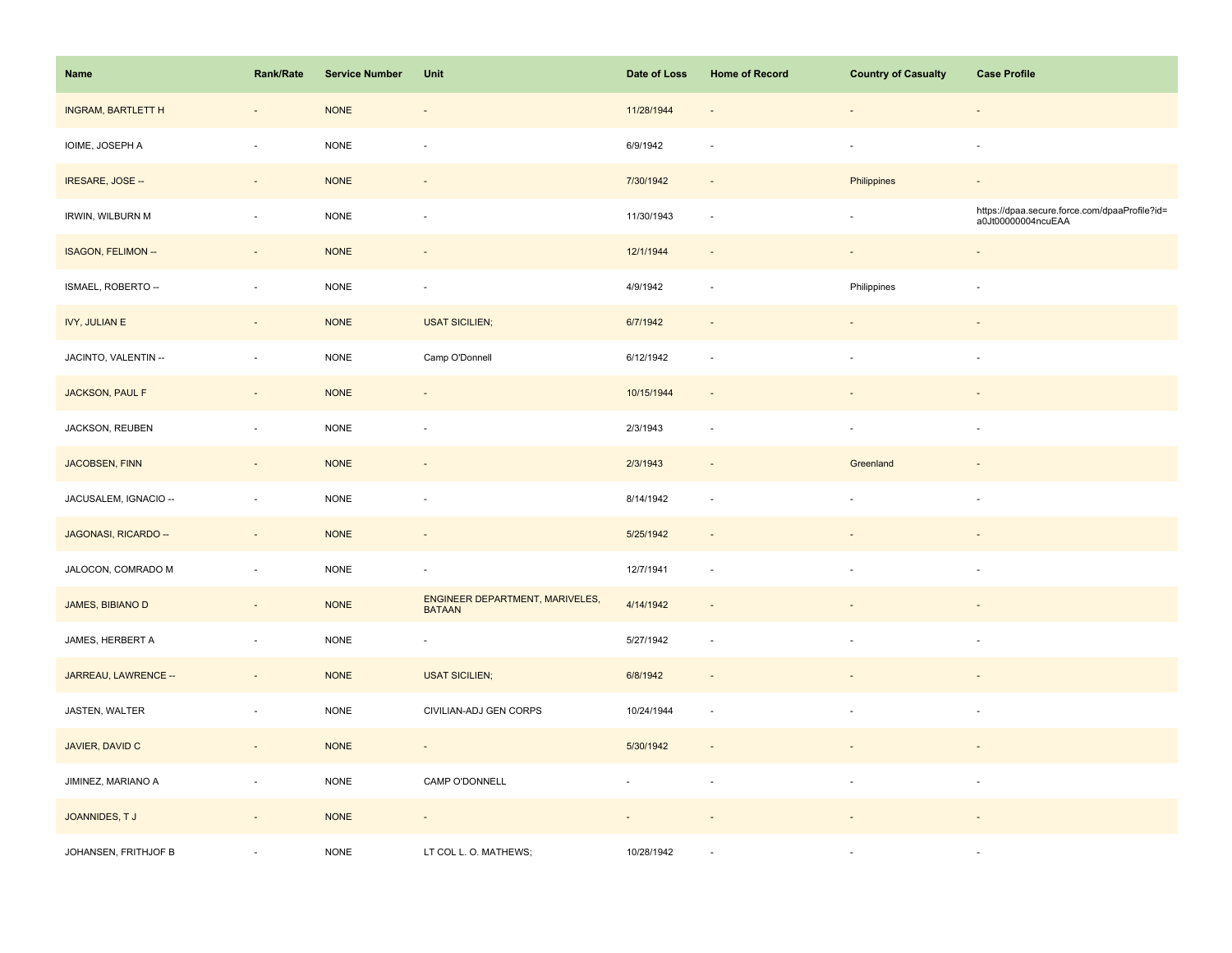| Name                     | Rank/Rate                | <b>Service Number</b> | Unit                                        | Date of Loss                | <b>Home of Record</b>       | <b>Country of Casualty</b>  | <b>Case Profile</b>      |
|--------------------------|--------------------------|-----------------------|---------------------------------------------|-----------------------------|-----------------------------|-----------------------------|--------------------------|
| JOHNSTAD, CARL --        | $\overline{\phantom{a}}$ | <b>NONE</b>           | $\overline{\phantom{a}}$                    | 12/7/1941                   |                             | $\overline{\phantom{a}}$    | $\overline{\phantom{a}}$ |
| JONES, ALBERT T          | ÷,                       | <b>NONE</b>           | $\overline{\phantom{a}}$                    | 2/3/1943                    |                             | Greenland                   |                          |
| JONES, JESSIE J          | $\overline{\phantom{a}}$ | <b>NONE</b>           | $\overline{\phantom{a}}$                    | 10/15/1944                  | $\sim$                      |                             |                          |
| JONES, PAUL --           | $\sim$                   | $\sf{NONE}$           | <b>USAT SICILIEN;</b>                       | 6/7/1942                    | $\overline{\phantom{a}}$    | $\sim$                      | $\overline{\phantom{a}}$ |
| <b>JORGE, ELIGIO</b>     | $\overline{\phantom{a}}$ | <b>NONE</b>           | $\sim$                                      |                             |                             |                             |                          |
| JOSE, LOPE L             | ÷,                       | <b>NONE</b>           | CAMP O'DONNELL                              | $\mathcal{L}_{\mathcal{A}}$ | $\overline{\phantom{a}}$    | $\overline{\phantom{a}}$    | $\sim$                   |
| JOSEFSBERG, SANFORD      | ÷,                       | <b>NONE</b>           | <b>USAT SORELDOC;</b>                       | 2/28/1945                   |                             |                             |                          |
| JOSEPH, JONATHAN M       | $\bar{a}$                | <b>NONE</b>           | ÷,                                          | 11/28/1944                  | $\sim$                      | $\sim$                      | $\sim$                   |
| JOSUE, VICTOR R          | $\sim$                   | $\sf{NONE}$           | $\sim$                                      | $\overline{\phantom{a}}$    | $\overline{\phantom{a}}$    | $\overline{\phantom{a}}$    | $\sim$                   |
| JOYA, TRANQUILINO        | $\sim$                   | $\sf{NONE}$           | $\overline{\phantom{a}}$                    | $\sim$                      | $\sim$                      | $\mathcal{L}_{\mathcal{A}}$ | $\sim$                   |
| JUDD, GRANT L            | $\overline{\phantom{a}}$ | <b>NONE</b>           | $\overline{\phantom{a}}$                    | 2/7/1943                    |                             |                             |                          |
| JUNIO, GERMAN --         | $\blacksquare$           | <b>NONE</b>           | Camp O'Donnell                              | 9/23/1942                   | $\overline{\phantom{a}}$    |                             |                          |
| KAAY, LEODEGARIO T       | $\omega_{\rm c}$         | $\sf{NONE}$           | $\omega_{\rm c}$                            | 12/7/1941                   | $\sim$                      |                             |                          |
| KALOUST, EDGAR E         | $\overline{\phantom{a}}$ | $\sf{NONE}$           | USAT NEVADA                                 | 12/16/1943                  | LYNN,                       | $\blacksquare$              | $\sim$                   |
| KANE, FRANK --           | $\overline{\phantom{a}}$ | <b>NONE</b>           | <b>USAT Dorchester</b>                      | 2/3/1943                    | STAMFORD,                   |                             |                          |
| KATZENSTEIN, TD          | $\omega_{\rm c}$         | <b>NONE</b>           | $\omega$                                    | 12/4/1945                   | $\gamma_{\rm s}$            | $\overline{\phantom{a}}$    | $\sim$                   |
| <b>KEEGAN, JOHN T</b>    | <b>COOK</b>              | Z-381540              | USAT (SS) NEVADA FOUNDERED &<br><b>SANK</b> | 12/16/1943                  | $\sim$                      |                             |                          |
| KELLEY, RAYMOND --       | $\sim$                   | NONE                  | ÷,                                          | 10/24/1944                  | $\overline{\phantom{a}}$    |                             | $\sim$                   |
| <b>KELLY, WILLIAM B</b>  | $\sim$                   | <b>NONE</b>           | $\overline{\phantom{a}}$                    | 2/3/1943                    | $\sim$                      |                             | $\sim$                   |
| KELSEY, FRED J           | $\overline{\phantom{a}}$ | <b>NONE</b>           | $\overline{\phantom{a}}$                    | 12/15/1944                  | $\mathcal{L}_{\mathcal{A}}$ | $\overline{\phantom{a}}$    | $\sim$                   |
| <b>KENNEY, WILLIAM L</b> | $\overline{\phantom{a}}$ | <b>NONE</b>           | $\overline{\phantom{a}}$                    | 12/15/1944                  | $\overline{\phantom{a}}$    |                             |                          |
| KHATON, LIONEL --        |                          | <b>NONE</b>           | <b>USAT SICILIEN;</b>                       | 6/7/1942                    |                             | Atlantic                    |                          |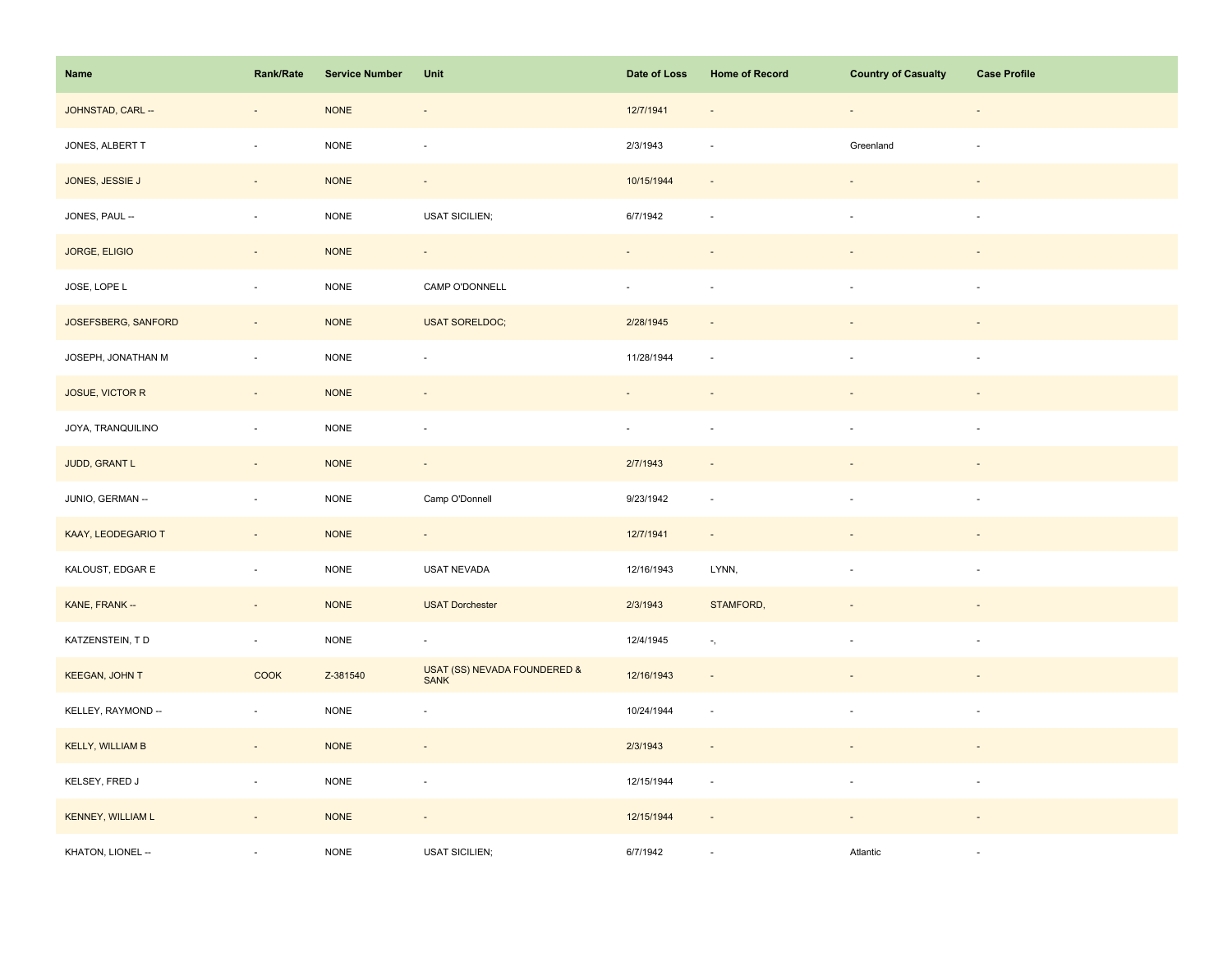| Name                     | <b>Rank/Rate</b>             | <b>Service Number</b> | Unit                         | Date of Loss             | <b>Home of Record</b>    | <b>Country of Casualty</b> | <b>Case Profile</b>                                                 |
|--------------------------|------------------------------|-----------------------|------------------------------|--------------------------|--------------------------|----------------------------|---------------------------------------------------------------------|
| KINDANGEN, NORBERT --    | $\overline{\phantom{a}}$     | <b>NONE</b>           | Office of Strategic Services | 6/30/1945                | $\overline{\phantom{a}}$ | $\blacksquare$             | $\overline{\phantom{a}}$                                            |
| KIRKPATRICK, BEN E       | ÷,                           | <b>NONE</b>           | $\overline{\phantom{a}}$     | 1/9/1945                 |                          | $\bar{a}$                  | https://dpaa.secure.force.com/dpaaProfile?id=<br>a0Jt000001BhHYkEAN |
| <b>KLEMENS, ERNEST J</b> | $\sim$                       | Z-273684              | <b>USAT SICILIEN;</b>        | 6/7/1942                 | $\sim$                   | $\blacksquare$             | $\omega$                                                            |
| KLIATCHKO, AARON         | $\omega$                     | <b>NONE</b>           | $\overline{\phantom{a}}$     | 12/31/1944               | $\sim$                   | $\bar{a}$                  | $\sim$                                                              |
| KNUTSEN, KNUT A          | $\qquad \qquad \blacksquare$ | <b>NONE</b>           | <b>USAT Dorchester</b>       | 2/3/1943                 | <b>WEST ORANGE,</b>      |                            |                                                                     |
| KOSTOFF, HERMAN H        | $\overline{\phantom{a}}$     | <b>NONE</b>           | USAT DORCHESTER              | 2/3/1943                 | BROOKLYN,                | $\overline{\phantom{a}}$   | ä,                                                                  |
| KRAJEWSKI, FRANK --      | $\sim$                       | <b>NONE</b>           | $\blacksquare$               | 5/27/1942                |                          |                            |                                                                     |
| KRAMER, MORRIS --        | $\overline{\phantom{a}}$     | <b>NONE</b>           | <b>USAT Dorchester</b>       | 2/3/1943                 | $\overline{\phantom{a}}$ | $\overline{\phantom{a}}$   | $\overline{\phantom{a}}$                                            |
| KROM, MAX --             | $\overline{\phantom{a}}$     | <b>NONE</b>           | $\sim$                       | 10/24/1944               | $\overline{\phantom{a}}$ | $\overline{\phantom{a}}$   | $\overline{\phantom{a}}$                                            |
| KULAK, STANLEY B         | $\sim$                       | <b>NONE</b>           | AMERICAN FIELD SERVICE       | 6/11/1942                | $\overline{\phantom{a}}$ | $\bar{a}$                  | $\sim$                                                              |
| LACOMPTE, ARTHUR G       | $\overline{\phantom{a}}$     | <b>NONE</b>           | $\overline{\phantom{a}}$     | 10/24/1944               | $\sim$                   |                            |                                                                     |
| LAIRD, ORLEY A           | $\overline{\phantom{a}}$     | <b>NONE</b>           | ORYOKU MARU                  | 12/15/1944               | $\sim$                   | ä,                         | ×                                                                   |
| LAO, FLORENCIO           | $\omega$                     | <b>NONE</b>           | $\sim$                       | $\sim$                   |                          |                            |                                                                     |
| LARANANG, GRACIANO       | $\bar{z}$                    | <b>NONE</b>           | CAMP O'DONNELL               | $\overline{\phantom{a}}$ | $\sim$                   | $\overline{\phantom{a}}$   | $\overline{\phantom{a}}$                                            |
| LAROSA, MANUEL           | $\overline{\phantom{a}}$     | <b>NONE</b>           | <b>USAT SORELDOC;</b>        | 2/28/1945                |                          |                            |                                                                     |
| LARSEN, ANDERS P H       | $\overline{\phantom{a}}$     | <b>NONE</b>           | ÷,                           | 10/18/1944               | ÷.                       | $\overline{\phantom{a}}$   | $\overline{\phantom{a}}$                                            |
| <b>LARSON, ELLIOTT K</b> | $\sim$                       | <b>NONE</b>           | $\sim$                       | 4/9/1945                 | $\sim$                   | $\sim$                     | $\overline{\phantom{a}}$                                            |
| LASA, AGUSTIN C          | $\overline{\phantom{a}}$     | <b>NONE</b>           | Camp O'Donnell               | 7/2/1942                 | $\overline{\phantom{a}}$ | Philippines                | $\overline{\phantom{a}}$                                            |
| LATIMER, HOWARD R        | $\overline{\phantom{a}}$     | <b>NONE</b>           | $\sim$                       | 7/26/1944                | $\blacksquare$           | $\overline{\phantom{a}}$   | $\blacksquare$                                                      |
| LAUREANTI, JOSEPH M      | $\sim$                       | <b>NONE</b>           | <b>USAT DORCHESTER</b>       | 2/3/1943                 | $\overline{\phantom{a}}$ | $\overline{\phantom{a}}$   | $\overline{\phantom{a}}$                                            |
| LAYUGAN, FRANCISCO --    | $\omega$                     | <b>NONE</b>           | $\blacksquare$               | 7/31/1942                | $\sim$                   |                            |                                                                     |
| LEASK, ADAM              |                              | <b>NONE</b>           | LT COL L. O. MATHEWS;        | 10/28/1942               |                          |                            | ×.                                                                  |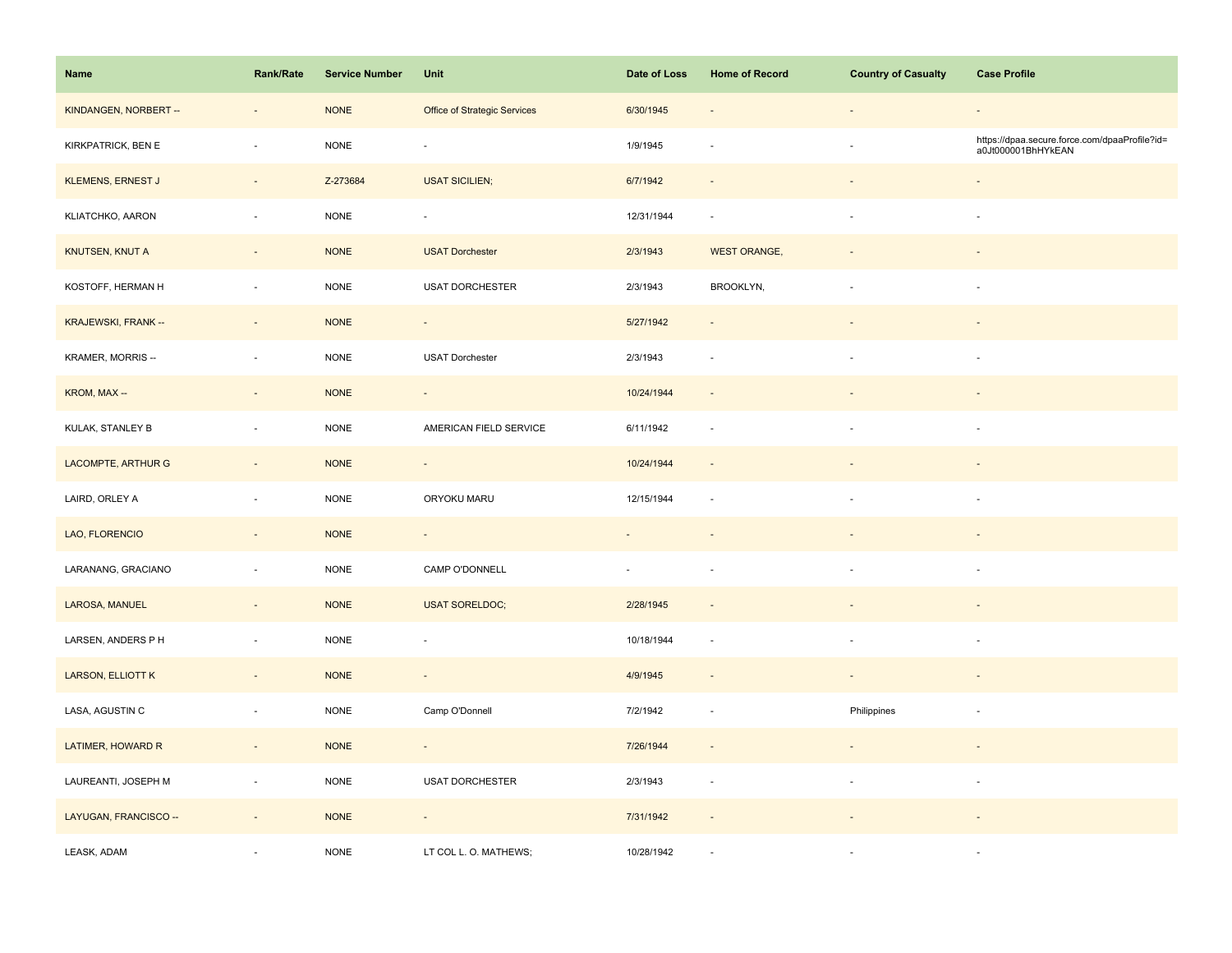| Name                       | Rank/Rate                | <b>Service Number</b> | Unit                     | Date of Loss | <b>Home of Record</b>        | <b>Country of Casualty</b> | <b>Case Profile</b>                                                 |
|----------------------------|--------------------------|-----------------------|--------------------------|--------------|------------------------------|----------------------------|---------------------------------------------------------------------|
| LEE, LESTER F              | $\overline{\phantom{a}}$ | <b>NONE</b>           | $\overline{\phantom{a}}$ | 6/9/1942     | $\qquad \qquad \blacksquare$ | $\overline{\phantom{a}}$   | $\blacksquare$                                                      |
| LEES, ROBERT               | ÷,                       | <b>NONE</b>           | $\overline{\phantom{a}}$ | 12/15/1945   |                              | $\overline{\phantom{a}}$   | $\overline{\phantom{a}}$                                            |
| LEIBOLT, EDWARD J          | $\overline{\phantom{a}}$ | <b>NONE</b>           | CHINESE AIR FORCE        | 2/25/1942    | $\sim$                       |                            | $\blacksquare$                                                      |
| LESTER, ROBERT B           | $\overline{\phantom{a}}$ | <b>NONE</b>           | $\overline{\phantom{a}}$ | 5/15/1943    | $\sim$                       | $\bar{a}$                  | https://dpaa.secure.force.com/dpaaProfile?id=<br>a0Jt000000MmoE8EAJ |
| LESTER, ROBERT B           | $\overline{a}$           | <b>NONE</b>           |                          |              |                              |                            | $\blacksquare$                                                      |
| LEWIS, GEORGE H            | ÷,                       | <b>NONE</b>           | $\overline{\phantom{a}}$ |              |                              | ä,                         | ä,                                                                  |
| LIBREA, MATEO              | $\overline{\phantom{a}}$ | <b>NONE</b>           | <b>CAMP O'DONNELL</b>    |              |                              |                            |                                                                     |
| LICOP, FRANCISCO --        | $\overline{\phantom{a}}$ | <b>NONE</b>           | Camp O'Donnell           |              |                              | ä,                         | $\overline{\phantom{a}}$                                            |
| LINDER, EMIL H             | $\overline{\phantom{a}}$ | <b>NONE</b>           | $\overline{\phantom{a}}$ | 12/16/1943   | $\overline{\phantom{a}}$     |                            | $\blacksquare$                                                      |
| LIPAR, FELIZARDO           | $\overline{\phantom{a}}$ | <b>NONE</b>           | CAMP O'DONNELL           | $\sim$       | $\sim$                       | $\bar{a}$                  | $\sim$                                                              |
| LITTLE, ROBERT LAING       |                          | <b>NONE</b>           | <b>CHINESE AIR FORCE</b> | 5/22/1942    | $\overline{\phantom{a}}$     |                            |                                                                     |
| LOFVING, HARRY K           | $\overline{\phantom{a}}$ | <b>NONE</b>           | $\overline{\phantom{a}}$ | 12/7/1941    | OAKLAND, CALIFORNIA          | ä,                         | $\sim$                                                              |
| <b>LOGAN, FLORA MAY</b>    | $\sim$                   | <b>NONE</b>           | $\omega$                 | 9/30/1944    | WOOLOOWIN,                   |                            | $\blacksquare$                                                      |
| LOPEZ, FELIX               | $\bar{z}$                | <b>NONE</b>           | CAMP O'DONNELL           | $\omega$     | ÷,                           | $\bar{a}$                  | $\sim$                                                              |
| <b>LORENZO, FAUSTINO B</b> | $\overline{\phantom{a}}$ | <b>NONE</b>           |                          | 4/8/1942     |                              |                            |                                                                     |
| LOVETT, THOMAS S           | $\overline{\phantom{a}}$ | <b>NONE</b>           | $\overline{\phantom{a}}$ | 11/28/1942   |                              | $\overline{\phantom{a}}$   | https://dpaa.secure.force.com/dpaaProfile?id=<br>a0Jt000000O6s7SEAR |
| LUCAS, HAROLD A            | $\sim$                   | <b>NONE</b>           | $\omega$                 | $\omega$     | $\sim$                       |                            |                                                                     |
| LUDWIG, FRANK J            | $\overline{\phantom{a}}$ | <b>NONE</b>           | ÷,                       | 2/3/1943     | $\overline{\phantom{a}}$ ,   |                            | $\overline{\phantom{a}}$                                            |
| <b>LUMABI, HONORIO</b>     | $\overline{\phantom{a}}$ | <b>NONE</b>           | <b>CAMP O'DONNELL</b>    |              |                              |                            |                                                                     |
| LUMBAY, ANDRES P           | $\omega$                 | <b>NONE</b>           | $\overline{\phantom{a}}$ | $\sim$       | $\sim$                       | $\bar{a}$                  | $\sim$                                                              |
| LUNA, DAVID --             | $\sim$                   | <b>NONE</b>           | Camp O'Donnell           | 4/17/1942    | $\sim$                       |                            |                                                                     |
| LUNING, ALEXANDER --       |                          | <b>NONE</b>           | <b>USAT DORCHESTER</b>   | 2/3/1943     | ÷.                           | $\overline{\phantom{a}}$   | ×                                                                   |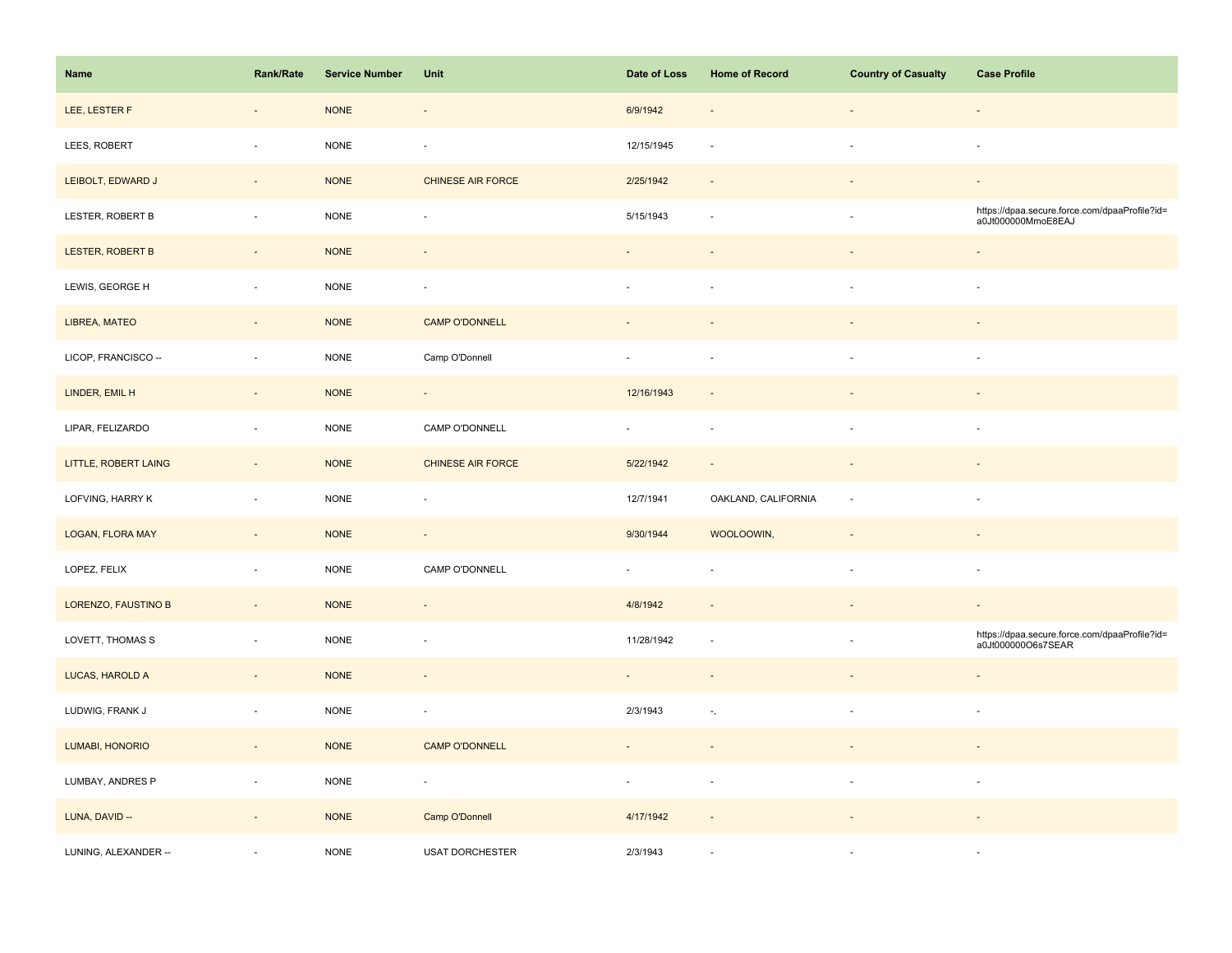| Name                    | Rank/Rate                | <b>Service Number</b> | Unit                     | Date of Loss             | <b>Home of Record</b>               | <b>Country of Casualty</b> | <b>Case Profile</b>      |
|-------------------------|--------------------------|-----------------------|--------------------------|--------------------------|-------------------------------------|----------------------------|--------------------------|
| LUNING, HENRY J C       | $\overline{\phantom{a}}$ | <b>NONE</b>           | <b>USAT DORCHESTER</b>   | 2/3/1943                 |                                     | $\overline{\phantom{a}}$   |                          |
| LYNCH, JOHN J           | ÷,                       | <b>NONE</b>           | ÷,                       | 6/9/1942                 |                                     | $\blacksquare$             | $\sim$                   |
| MAAGMA, CLARO --        | $\sim$                   | <b>NONE</b>           | $\overline{\phantom{a}}$ | 12/7/1941                | SAN FRANCISCO,<br><b>CALIFORNIA</b> |                            |                          |
| MACARAIG, ANTONIO D     | $\overline{\phantom{a}}$ | NONE                  | $\overline{\phantom{a}}$ | 1/28/1942                |                                     | $\overline{\phantom{a}}$   | $\overline{\phantom{a}}$ |
| MACATANGAY, ALEJANDRO   | $\overline{\phantom{a}}$ | <b>NONE</b>           | $\overline{\phantom{a}}$ | $\sim$                   |                                     |                            |                          |
| MACDONALD, HOWARD W     | $\overline{\phantom{a}}$ | <b>NONE</b>           | LT COL L. O. MATHEWS;    | 10/28/1942               | $\sim$                              | $\blacksquare$             | $\overline{\phantom{a}}$ |
| MACEWEN, WELLINGTON A   | $\overline{\phantom{a}}$ | <b>NONE</b>           | $\Box$                   | 2/3/1943                 | NEW ROCHELLE, NEW<br><b>YORK</b>    | Greenland                  |                          |
| MACEY, MATHEW B         | $\bar{a}$                | <b>NONE</b>           | ÷,                       | 5/27/1942                |                                     | $\sim$                     | $\sim$                   |
| MACKIE, ELMER E         | $\sim$                   | <b>NONE</b>           | $\overline{\phantom{a}}$ | $\overline{\phantom{a}}$ |                                     | $\overline{\phantom{a}}$   | $\sim$                   |
| MAGAHIZ, CECILIO O      | $\Box$                   | <b>NONE</b>           | $\overline{\phantom{a}}$ | $\blacksquare$           | $\overline{\phantom{a}}$            | $\blacksquare$             | $\overline{\phantom{a}}$ |
| MAGAT, MELCHOR --       | $\overline{\phantom{a}}$ | <b>NONE</b>           |                          | 6/26/1942                | MANILA,                             | Philippine Islands         |                          |
| MAGLEO, LEONCIO T       | $\blacksquare$           | <b>NONE</b>           | $\overline{\phantom{a}}$ | $\blacksquare$           |                                     | $\overline{\phantom{a}}$   | $\sim$                   |
| MAGPOC, GUILLERMO --    | $\sim$                   | <b>NONE</b>           | $\overline{\phantom{a}}$ | $\sim$                   |                                     |                            |                          |
| MAIER, JOHN C           | $\blacksquare$           | <b>NONE</b>           | $\overline{\phantom{a}}$ | 2/3/1943                 |                                     | $\blacksquare$             | $\overline{\phantom{a}}$ |
| MALEY, ALBERT J         | $\blacksquare$           | <b>NONE</b>           | $\overline{\phantom{a}}$ | 3/10/1943                |                                     |                            |                          |
| MALLOY, JOSEPH J        | $\blacksquare$           | NONE                  | LT COL L. O. MATHEWS;    | 10/28/1942               | $\sim$                              | $\sim$                     | $\sim$                   |
| MANALO, AMADO --        | $\Box$                   | <b>NONE</b>           | $\Box$                   | 9/1/1942                 | $\overline{\phantom{a}}$            | Philippine Islands         |                          |
| MANANITA, DOMINGO L     | $\overline{\phantom{a}}$ | <b>NONE</b>           | $\overline{\phantom{a}}$ | 12/7/1941                | $\overline{\phantom{a}}$            |                            | $\overline{\phantom{a}}$ |
| MANANSALA, FERMIN --    | $\sim$                   | <b>NONE</b>           | $\overline{\phantom{a}}$ | 11/28/1943               | $\overline{\phantom{a}}$            |                            |                          |
| MANGABAT, CIRILO G      | $\blacksquare$           | $\sf{NONE}$           | $\blacksquare$           | 5/30/1942                | $\overline{\phantom{a}}$            | $\overline{\phantom{a}}$   | $\sim$                   |
| MANGABAT, FACUNDO       | $\overline{\phantom{a}}$ | <b>NONE</b>           | $\overline{\phantom{a}}$ |                          |                                     |                            |                          |
| MANINGDING, CEFERINO -- |                          | <b>NONE</b>           |                          |                          |                                     |                            | $\sim$                   |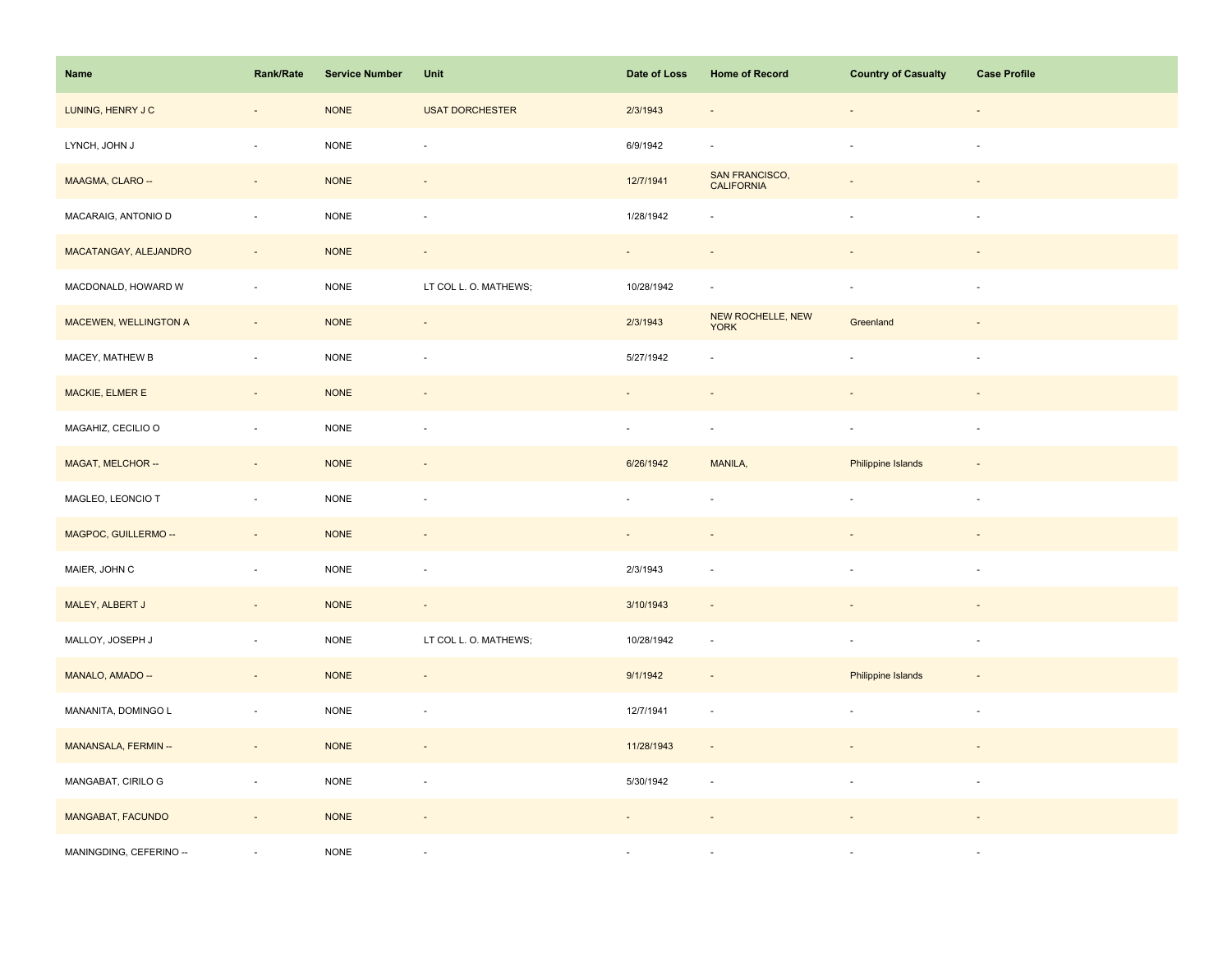| Name                  | Rank/Rate                | <b>Service Number</b> | Unit                                     | Date of Loss             | <b>Home of Record</b>       | <b>Country of Casualty</b> | <b>Case Profile</b>      |
|-----------------------|--------------------------|-----------------------|------------------------------------------|--------------------------|-----------------------------|----------------------------|--------------------------|
| MANN, BEDFORD H       | $\overline{\phantom{a}}$ | $\sf{NONE}$           | $\overline{\phantom{a}}$                 |                          | $\overline{\phantom{a}}$    | $\overline{\phantom{a}}$   | $\overline{\phantom{a}}$ |
| MARAGATI, NICANOR     | ÷,                       | <b>NONE</b>           | $\overline{\phantom{a}}$                 | 12/20/1944               |                             | $\overline{\phantom{a}}$   | $\overline{\phantom{a}}$ |
| MARANAN, APOLONIO     | $\sim$                   | <b>NONE</b>           | $\sim$                                   | 3/28/1942                | $\sim$                      | Philippine Islands         | $\sim$                   |
| MARANAN, DIONICIO     | $\overline{\phantom{a}}$ | <b>NONE</b>           | $\sim$                                   | 6/11/1942                | $\sim$                      | Philippine Islands         | $\sim$                   |
| MARBURG, WILLIAM A    | $\overline{\phantom{a}}$ | <b>NONE</b>           | $\overline{\phantom{a}}$                 | 2/18/1944                | NEW YORK, NEW YORK          | Alaska                     |                          |
| MARCHANT, RICHARD     | $\blacksquare$           | <b>NONE</b>           | CHINESE NATIONAL AVIATION<br>CORPORATION | 5/26/1944                | ×.                          | $\blacksquare$             | $\blacksquare$           |
| MARKOWSKI, BENJAMIN   | $\sim$                   | <b>NONE</b>           | $\overline{\phantom{a}}$                 | 2/3/1943                 |                             |                            |                          |
| MARQUEZ, SIMON L      | CIV                      | <b>NONE</b>           | $\overline{\phantom{a}}$                 | $\overline{\phantom{a}}$ | $\overline{\phantom{a}}$    | $\overline{\phantom{a}}$   | $\overline{\phantom{a}}$ |
| MARTIN, ALBERT R      | $\sim$                   | <b>NONE</b>           | $\overline{\phantom{a}}$                 | 10/24/1944               | $\overline{\phantom{a}}$    | $\overline{\phantom{a}}$   | $\sim$                   |
| MARTIN, JACK L        | $\overline{\phantom{a}}$ | <b>NONE</b>           | $\sim$                                   | 6/9/1942                 | $\sim$                      | $\bar{a}$                  | $\sim$                   |
| MARTIN, SAMUEL J      | $\overline{\phantom{a}}$ | <b>NONE</b>           |                                          | 6/9/1942                 |                             |                            |                          |
| MARTINEZ, FELIPE      | ÷,                       | <b>NONE</b>           | ÷,                                       | 4/5/1942                 |                             |                            |                          |
| MARZ, JOHN G          | $\sim$                   | <b>NONE</b>           | $\overline{\phantom{a}}$                 | 5/27/1942                | $\overline{\phantom{a}}$    |                            |                          |
| MASCIA, FRANK         | $\overline{\phantom{a}}$ | <b>NONE</b>           | $\overline{\phantom{a}}$                 | $\overline{\phantom{a}}$ |                             | $\overline{\phantom{a}}$   | ×                        |
| MATTHEWS, EDWARD W    | $\overline{\phantom{a}}$ | Z-022936              |                                          | 5/27/1942                |                             |                            |                          |
| MAULEON, FRANCISCO D  | $\overline{\phantom{a}}$ | <b>NONE</b>           | $\overline{\phantom{a}}$                 | $\overline{\phantom{a}}$ |                             | $\overline{\phantom{a}}$   | $\overline{\phantom{a}}$ |
| MCCABE, FRANCIS J     | $\bar{a}$                | <b>NONE</b>           | $\blacksquare$                           | 6/9/1942                 |                             |                            |                          |
| MCFARLANE, JAMES E    | $\overline{\phantom{a}}$ | <b>NONE</b>           | ÷,                                       |                          | ×.                          |                            | ×                        |
| MCKAY, GEORGE N       | $\overline{\phantom{a}}$ | <b>NONE</b>           | $\overline{\phantom{a}}$                 | 10/24/1944               | $\sim$                      |                            | $\sim$                   |
| MCKENNA, PAUL MICHAEL | $\overline{\phantom{a}}$ | $\sf{NONE}$           | AMERICAN FIELD SERVICE                   | 2/23/1945                | $\mathcal{L}_{\mathcal{A}}$ | $\overline{\phantom{a}}$   | $\sim$                   |
| MCLOUGHLIN, ARTHUR O  | $\overline{\phantom{a}}$ | <b>NONE</b>           | LT COL L. O. MATHEWS;                    | 10/28/1942               | $\sim$                      |                            |                          |
| MCWEENEY, DONALD J    |                          | <b>NONE</b>           |                                          | 12/16/1943               |                             |                            |                          |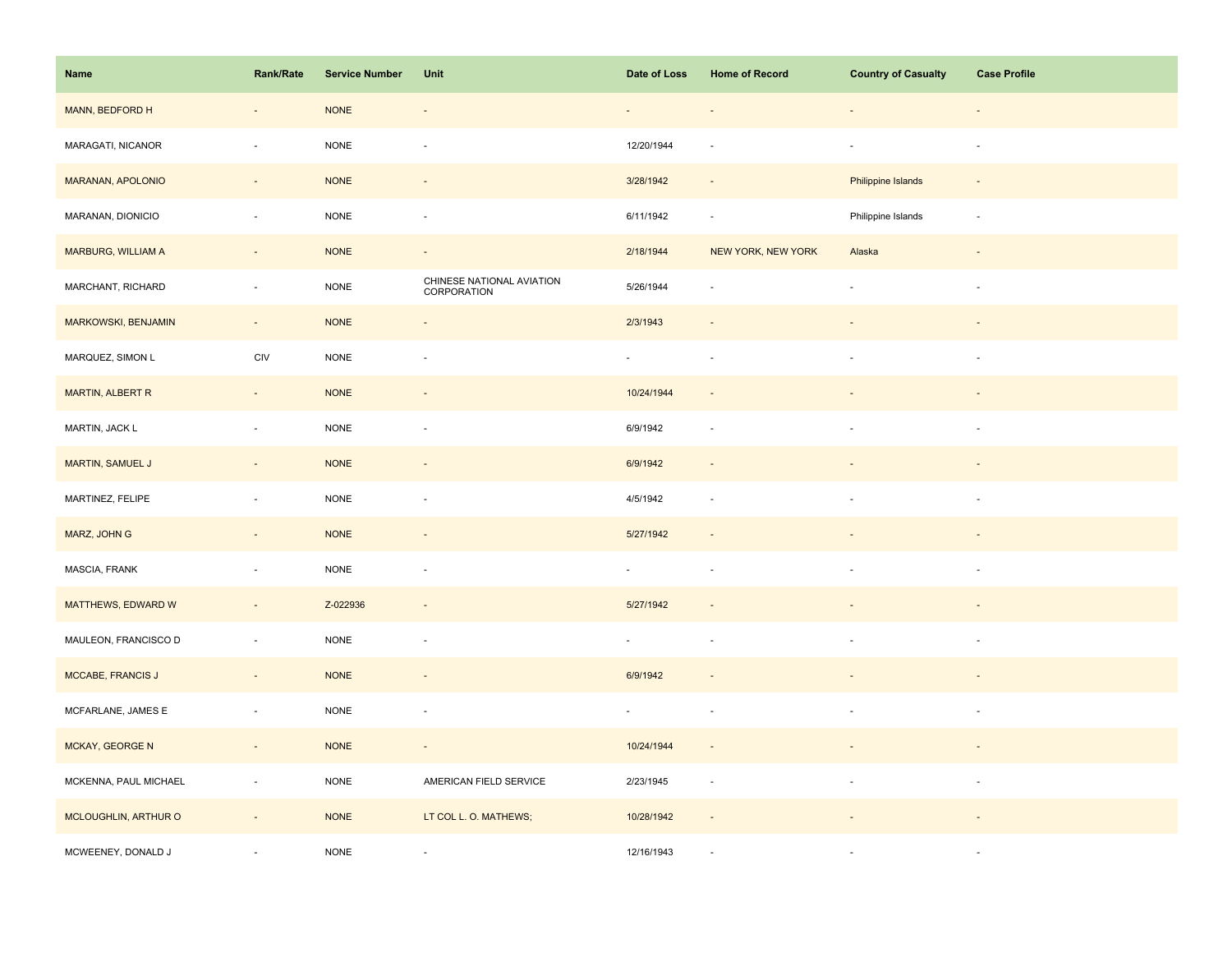| Name                     | Rank/Rate                | <b>Service Number</b> | Unit                                          | Date of Loss             | <b>Home of Record</b>    | <b>Country of Casualty</b> | <b>Case Profile</b>      |
|--------------------------|--------------------------|-----------------------|-----------------------------------------------|--------------------------|--------------------------|----------------------------|--------------------------|
| MEDDOCK, EMMETT R        | $\overline{\phantom{a}}$ | <b>NONE</b>           | $\overline{\phantom{a}}$                      |                          |                          | ÷,                         | $\overline{\phantom{a}}$ |
| MEESE, WILLIAM D         | $\bar{a}$                | <b>NONE</b>           | ORYOKU MARU;                                  | 12/15/1944               |                          | $\overline{\phantom{a}}$   | $\sim$                   |
| MENDOZA, BUENAVENTURA -- | $\sim$                   | <b>NONE</b>           | $\overline{\phantom{a}}$                      | $\sim$                   | $\sim$                   |                            |                          |
| MENDOZA, MARCELO --      | $\overline{\phantom{a}}$ | <b>NONE</b>           | $\blacksquare$                                | 4/10/1942                | $\sim$                   | $\sim$                     | $\overline{\phantom{a}}$ |
| <b>MENSCH, ANDREW G</b>  | $\overline{\phantom{a}}$ | <b>NONE</b>           |                                               |                          |                          |                            |                          |
| MERCADO, PAULINO         | $\overline{\phantom{a}}$ | <b>NONE</b>           | ÷,                                            | ÷,                       |                          |                            | $\overline{\phantom{a}}$ |
| MERRITT, AVERY B         | $\Box$                   | <b>NONE</b>           |                                               |                          |                          |                            |                          |
| MICHAELSON, OLIVER M     | $\overline{\phantom{a}}$ | <b>NONE</b>           | $\overline{\phantom{a}}$                      | 10/24/1944               |                          |                            | $\sim$                   |
| MICKELSON, EINAR IVER    | $\sim$                   | <b>NONE</b>           | CHINA NATIONAL AVIATION<br><b>CORPORATION</b> | 2/20/1944                | $\overline{\phantom{a}}$ |                            |                          |
| MIGUEL, ANTONIO --       | $\overline{\phantom{a}}$ | $\sf{NONE}$           | $\overline{\phantom{a}}$                      | $\sim$                   | $\overline{\phantom{a}}$ | $\sim$                     | $\overline{\phantom{a}}$ |
| MILLS, JAMES W           | $\overline{\phantom{a}}$ | <b>NONE</b>           | $\overline{\phantom{a}}$                      | 12/7/1941                |                          |                            |                          |
| MINIMO, HERMOGENES --    | $\sim$                   | <b>NONE</b>           | ÷,                                            | 6/17/1942                | $\sim$                   |                            |                          |
| MIRANDA, LORENZO --      | $\blacksquare$           | $\sf{NONE}$           | $\overline{\phantom{a}}$                      | 4/7/1942                 |                          |                            |                          |
| MOLINO, CHARLES          | $\blacksquare$           | <b>NONE</b>           | ÷,                                            | 2/3/1943                 | $\sim$                   | ÷,                         | $\overline{\phantom{a}}$ |
| MONAHAN, WILLIAM T       | $\omega$                 | <b>NONE</b>           | $\overline{\phantom{a}}$                      | 6/1/1946                 | $\sim$                   |                            |                          |
| MONROE, LYNN --          | ä,                       | $\sf{NONE}$           | $\sim$                                        | 10/24/1944               | OVID, MICHIGAN           |                            | $\sim$                   |
| MONTALBAN, DOMINGO --    | $\overline{\phantom{a}}$ | <b>NONE</b>           | $\overline{\phantom{a}}$                      | 5/22/1942                |                          |                            |                          |
| MONTANO, MAXIMO --       | $\blacksquare$           | $\sf{NONE}$           | $\overline{\phantom{a}}$                      | 6/26/1942                | $\sim$                   |                            | $\sim$                   |
| MONTE, MANUEL --         | $\sim$                   | <b>NONE</b>           | $\sim$                                        | 5/27/1942                | $\sim$                   | $\overline{\phantom{a}}$   | $\sim$                   |
| MONTEGREJO, ISIDRO E     | $\overline{\phantom{a}}$ | <b>NONE</b>           | $\overline{\phantom{a}}$                      | 12/7/1941                | $\overline{\phantom{a}}$ | $\overline{\phantom{a}}$   | $\overline{\phantom{a}}$ |
| MOORE, THOMAS G          | $\overline{\phantom{a}}$ | <b>NONE</b>           | $\overline{\phantom{m}}$                      | 12/7/1941                |                          |                            |                          |
| MORALES, FIDEL --        |                          | <b>NONE</b>           |                                               | $\overline{\phantom{a}}$ |                          |                            |                          |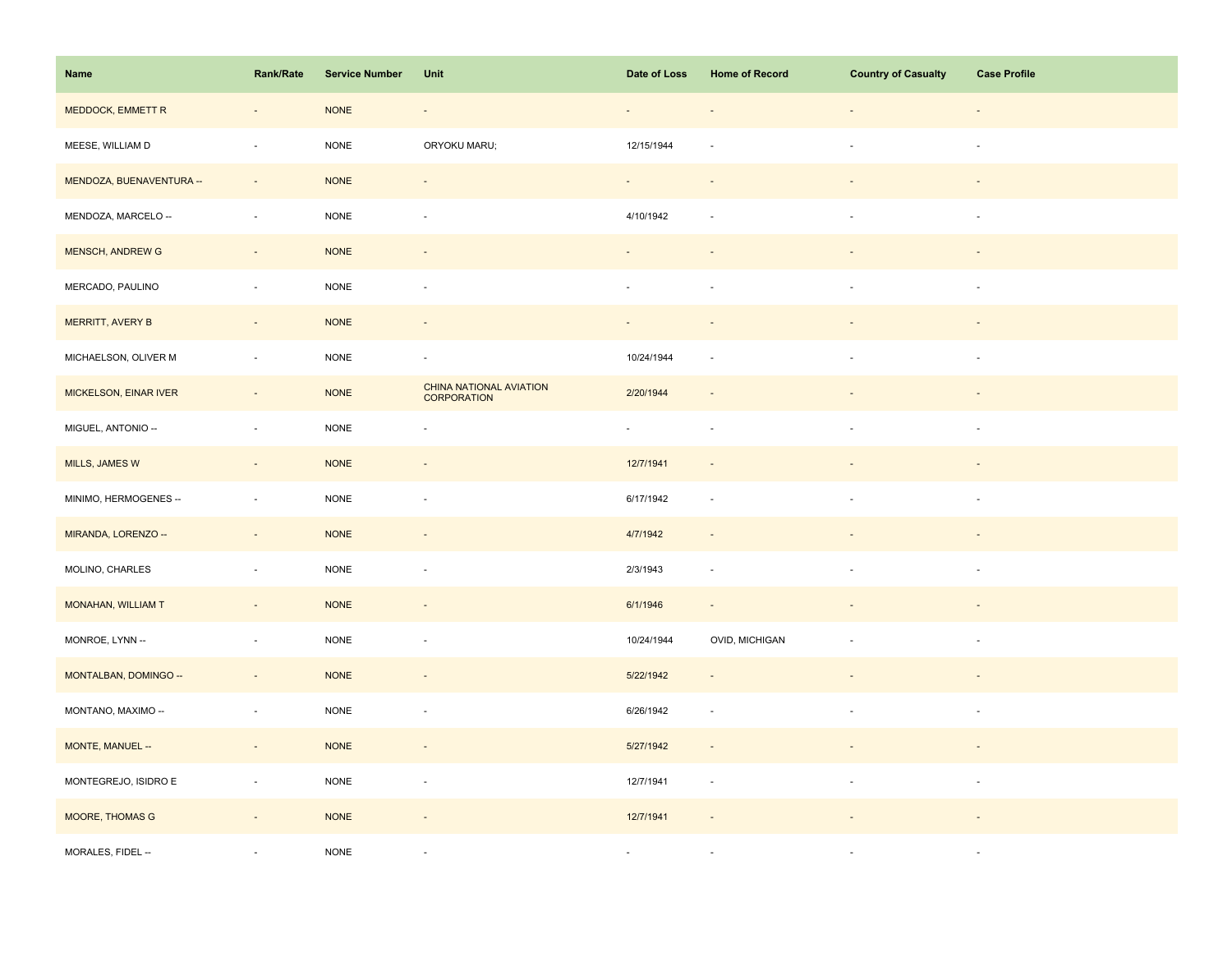| Name                 | Rank/Rate                | <b>Service Number</b> | Unit                     | Date of Loss | <b>Home of Record</b>    | <b>Country of Casualty</b> | <b>Case Profile</b>      |
|----------------------|--------------------------|-----------------------|--------------------------|--------------|--------------------------|----------------------------|--------------------------|
| MORALES, PATRICIO -- | $\overline{\phantom{a}}$ | <b>NONE</b>           | $\overline{\phantom{a}}$ |              |                          | $\overline{\phantom{a}}$   | $\overline{\phantom{a}}$ |
| MORAN, STEPHEN --    | $\bar{a}$                | <b>NONE</b>           | $\sim$                   | $\omega$     |                          | $\sim$                     | $\sim$                   |
| MORRIS, MARLIN G     | $\sim$                   | <b>NONE</b>           | $\overline{\phantom{a}}$ | 4/9/1945     | $\overline{\phantom{a}}$ | $\overline{\phantom{a}}$   | $\sim$                   |
| MORRIS, WILLIAM W    | $\sim$                   | <b>NONE</b>           | $\overline{\phantom{a}}$ | $\sim$       | $\overline{\phantom{a}}$ | $\mathbf{r}$               | $\sim$                   |
| MORTIMER, CLINTON E  | $\Box$                   | <b>NONE</b>           |                          | 11/28/1944   |                          |                            |                          |
| MORTON, JOSEPH --    | $\overline{\phantom{a}}$ | NONE                  | $\overline{\phantom{a}}$ | 1/24/1945    | $\sim$                   | ä,                         | $\sim$                   |
| MOULAISON, GEORGE M  | $\overline{\phantom{a}}$ | <b>NONE</b>           | $\blacksquare$           | 5/27/1942    | $\overline{\phantom{a}}$ |                            |                          |
| MUIRHEAD, THOMAS --  | $\sim$                   | <b>NONE</b>           | $\blacksquare$           | 12/7/1941    | $\sim$                   | $\blacksquare$             | $\sim$                   |
| MULLIN, THOMAS J     | $\sim$                   | <b>NONE</b>           | <b>SS JEAN NICOLET;</b>  | 7/2/1944     | $\sim$                   | $\overline{\phantom{a}}$   | $\overline{\phantom{a}}$ |
| MUNDELL, REMEOUS L   | $\sim$                   | $\sf{NONE}$           | $\blacksquare$           | 10/24/1944   | $\sim$                   | $\overline{\phantom{a}}$   | $\sim$                   |
| MUNOZ, FEDERICO B    | $\overline{\phantom{a}}$ | <b>NONE</b>           | $\overline{\phantom{a}}$ |              |                          |                            |                          |
| NABATA, NICANOR S    | $\sim$                   | <b>NONE</b>           | ÷,                       | 5/23/1942    |                          |                            |                          |
| NAKAR, ALEJANDRO --  | $\sim$                   | <b>NONE</b>           | $\blacksquare$           | 9/16/1942    |                          |                            |                          |
| NARNOLA, ALVARO --   | $\overline{\phantom{a}}$ | $\sf{NONE}$           | $\overline{\phantom{a}}$ | 6/7/1942     | $\sim$                   | $\overline{\phantom{a}}$   | $\sim$                   |
| NAUMANN, JULIUS W    | $\Box$                   | <b>NONE</b>           |                          | 4/9/1945     |                          |                            |                          |
| NAVARRO, SERAPIO --  | $\overline{\phantom{a}}$ | $\sf{NONE}$           | $\overline{\phantom{a}}$ | $\sim$       | $\sim$                   | $\sim$                     | $\sim$                   |
| NAZARIO, CARLOS --   | $\sim$                   | <b>NONE</b>           | $\overline{\phantom{a}}$ | 6/25/1942    | $\overline{\phantom{a}}$ |                            |                          |
| NEIL, LAWRENCE E     | $\blacksquare$           | <b>NONE</b>           | ÷,                       | $\sim$       | $\overline{\phantom{a}}$ |                            | $\sim$                   |
| NEILSEN, ROBERT N    | $\sim$                   | <b>NONE</b>           | LT COL L. O. MATHEWS;    | 10/28/1942   | $\sim$                   | $\overline{\phantom{a}}$   | $\overline{\phantom{a}}$ |
| NELSON, GEORGE B     | $\overline{\phantom{a}}$ | $\sf{NONE}$           | $\overline{\phantom{a}}$ | 11/3/1945    | $\sim$                   | $\overline{\phantom{a}}$   | $\sim$                   |
| NEVADO, MARIANO --   | $\overline{\phantom{a}}$ | <b>NONE</b>           | $\blacksquare$           | 10/4/1942    | $\overline{\phantom{a}}$ |                            |                          |
| NEWCHURCH, GEORGE -- |                          | <b>NONE</b>           |                          | 6/9/1942     |                          |                            | $\sim$                   |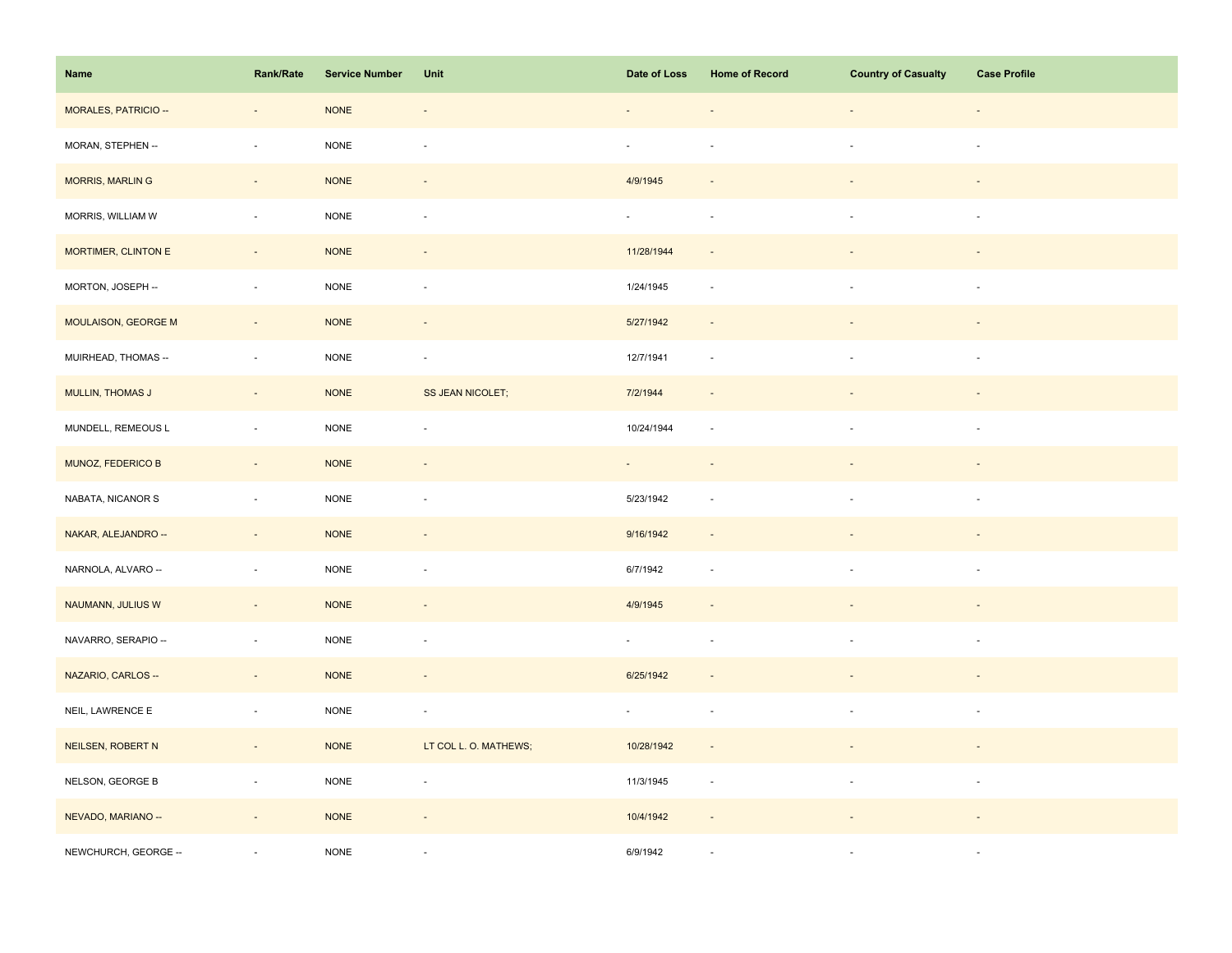| Name                   | <b>Rank/Rate</b>         | <b>Service Number</b> | Unit                              | Date of Loss                | <b>Home of Record</b>    | <b>Country of Casualty</b> | <b>Case Profile</b>      |
|------------------------|--------------------------|-----------------------|-----------------------------------|-----------------------------|--------------------------|----------------------------|--------------------------|
| NICHOLS, WILLIAM S     | $\overline{\phantom{a}}$ | $\sf{NONE}$           | $\overline{\phantom{a}}$          | 2/3/1943                    |                          | ÷,                         | $\overline{\phantom{a}}$ |
| NICODEMUS, ALFREDO --  | $\blacksquare$           | <b>NONE</b>           | $\overline{\phantom{a}}$          | 4/9/1942                    |                          | $\overline{\phantom{a}}$   | $\overline{\phantom{a}}$ |
| NOLAN, MARTIN F        | $\omega_{\rm c}$         | <b>NONE</b>           | $\omega_{\rm c}$                  | 6/9/1942                    | $\sim$                   | $\overline{\phantom{a}}$   | $\sim$                   |
| NORTON, MALCOLM        | $\sim$                   | $\sf{NONE}$           | LT COL L. O. MATHEWS;             | 10/28/1942                  | $\overline{\phantom{a}}$ | $\mathbf{r}$               | $\sim$                   |
| OBA, PABLO --          | $\overline{\phantom{a}}$ | <b>NONE</b>           | $\overline{\phantom{m}}$          | 6/20/1942                   |                          |                            |                          |
| OBLEFIAS, PEDRO --     | $\overline{\phantom{a}}$ | <b>NONE</b>           | ÷,                                | 7/16/1942                   | $\sim$                   |                            |                          |
| OBRIEN, CLIFTON M      | $\Box$                   | <b>NONE</b>           | $\overline{\phantom{m}}$          | 4/9/1945                    |                          |                            |                          |
| OBST, HAROLD L         | $\blacksquare$           | <b>NONE</b>           | $\overline{\phantom{a}}$          | 2/3/1943                    | $\overline{\phantom{a}}$ | $\overline{\phantom{a}}$   | $\overline{\phantom{a}}$ |
| OCAMPO, CEFERINO --    | $\overline{\phantom{a}}$ | <b>NONE</b>           | $\overline{\phantom{a}}$          | 4/6/1942                    | $\overline{\phantom{a}}$ |                            | $\overline{\phantom{a}}$ |
| OCANA, GALICANO --     | $\sim$                   | NONE                  | $\sim$                            | 6/21/1942                   | $\sim$                   | $\sim$                     | $\sim$                   |
| OGAYA, EUGENIO --      | $\overline{\phantom{a}}$ | <b>NONE</b>           | $\overline{\phantom{a}}$          | 3/30/1942                   | $\overline{\phantom{a}}$ |                            |                          |
| OLAES, DAMASO --       | $\overline{\phantom{a}}$ | <b>NONE</b>           | $\overline{\phantom{a}}$          | 6/24/1942                   | $\overline{\phantom{a}}$ |                            | $\sim$                   |
| OLFERIEFF, SERGEI --   | $\sim$                   | <b>NONE</b>           | $\overline{\phantom{a}}$          | 10/24/1944                  | $\overline{\phantom{a}}$ | $\overline{\phantom{a}}$   | $\overline{\phantom{a}}$ |
| OLSEN, JOSEPH W        | ÷,                       | <b>NONE</b>           | $\overline{\phantom{a}}$          | $\mathcal{L}_{\mathcal{A}}$ | $\overline{\phantom{a}}$ | $\blacksquare$             | $\sim$                   |
| OMALLEY, JAMES J       | $\blacksquare$           | <b>NONE</b>           |                                   | 10/15/1944                  |                          |                            |                          |
| ONIATE, JOSE --        | $\blacksquare$           | $\sf{NONE}$           | $\overline{\phantom{a}}$          | 8/1/1942                    |                          | $\overline{\phantom{a}}$   | $\sim$                   |
| OPINA, PABLO --        | $\sim$                   | $\sf{NONE}$           | $\overline{\phantom{a}}$          | 9/23/1942                   | $\sim$                   |                            |                          |
| OQUAIS, CRESENCIANO -- | $\overline{\phantom{a}}$ | NONE                  | ÷,                                | $\blacksquare$              | $\overline{\phantom{a}}$ |                            | $\overline{\phantom{a}}$ |
| OREILLY, JOHN W        | $\sim$                   | <b>NONE</b>           | $\blacksquare$                    | 11/28/1944                  |                          |                            |                          |
| ORIEL, VICENTE --      | $\blacksquare$           | <b>NONE</b>           | $\overline{\phantom{a}}$          | 12/8/1944                   | $\sim$                   | $\overline{\phantom{a}}$   | $\sim$                   |
| ORTH, WILLIAM TUTTLE   | $\omega$                 | <b>NONE</b>           | CIVILIAN - AMERICAN FIELD SERVICE | 10/23/1944                  | $\sim$                   |                            |                          |
| OULIANOFF, STEPHEN --  |                          | <b>NONE</b>           | $\sim$                            | 5/27/1942                   |                          |                            | $\sim$                   |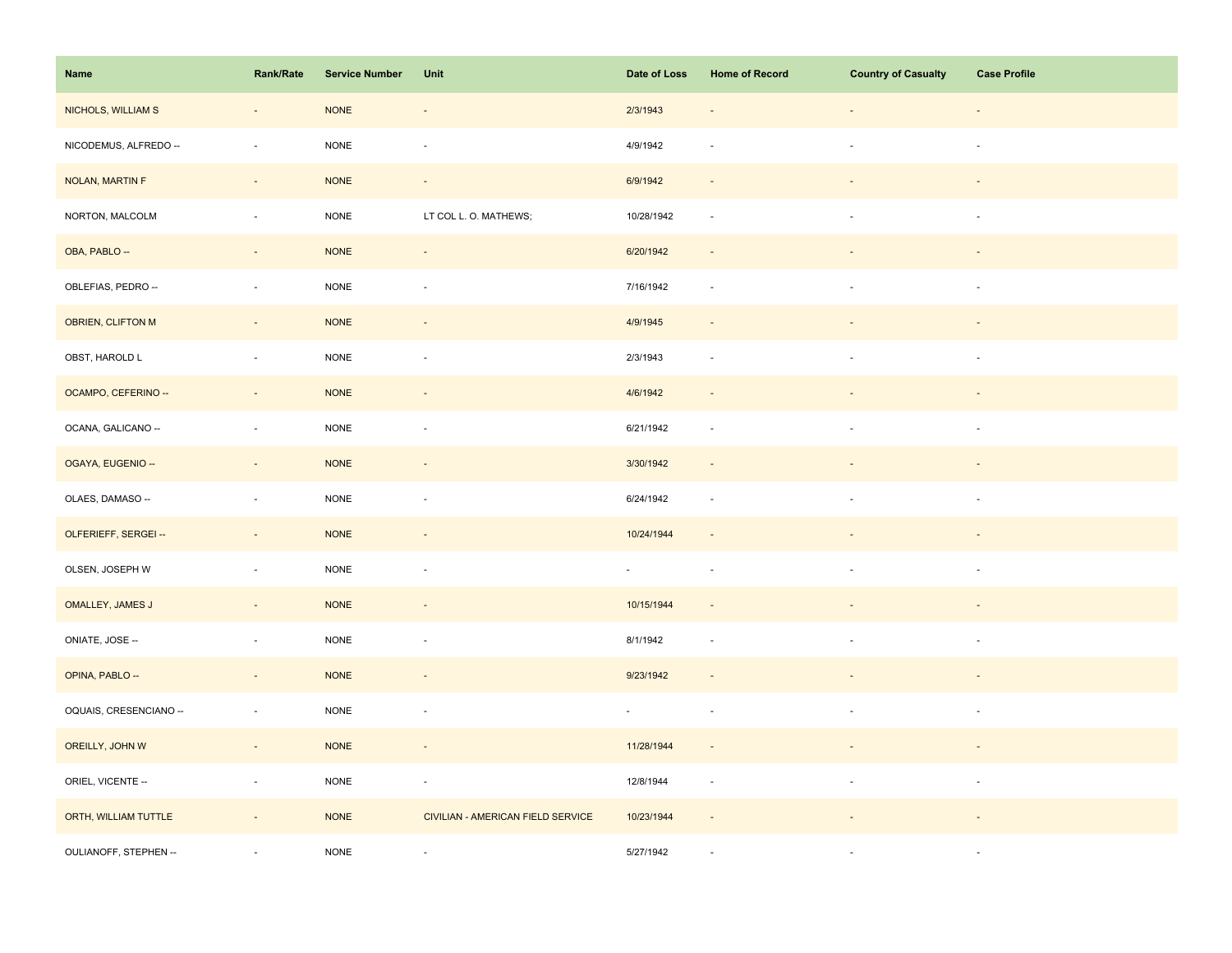| <b>Name</b>             | Rank/Rate                | <b>Service Number</b> | Unit                                 | Date of Loss | <b>Home of Record</b>    | <b>Country of Casualty</b> | <b>Case Profile</b>                                                 |
|-------------------------|--------------------------|-----------------------|--------------------------------------|--------------|--------------------------|----------------------------|---------------------------------------------------------------------|
| <b>OWENS, ARTHUR G</b>  | $\overline{\phantom{a}}$ | <b>NONE</b>           | $\overline{\phantom{a}}$             | 10/24/1944   | $\overline{\phantom{a}}$ |                            | $\overline{\phantom{a}}$                                            |
| PACANOS, AMADOR P       | ÷,                       | <b>NONE</b>           | ÷,                                   | 8/11/1942    |                          |                            | $\sim$                                                              |
| PADGETT, MARVIN B       | $\sim$                   | <b>NONE</b>           | $\sim$                               | 10/24/1944   | $\sim$                   |                            | $\overline{\phantom{a}}$                                            |
| PADGETT, THOMAS M       | $\overline{\phantom{a}}$ | <b>NONE</b>           | $\overline{\phantom{a}}$             | 8/30/1942    | $\overline{\phantom{a}}$ | $\sim$                     | https://dpaa.secure.force.com/dpaaProfile?id=<br>a0Jt0000000ccT9EAI |
| PAGAMOCAN, TEODORO D    | $\overline{a}$           | <b>NONE</b>           |                                      | 12/23/1944   |                          |                            | $\overline{\phantom{a}}$                                            |
| PAGSANJAN, DIONISIO --  | $\overline{\phantom{a}}$ | <b>NONE</b>           | $\overline{\phantom{a}}$             | 5/27/1942    | $\overline{\phantom{a}}$ |                            | $\overline{\phantom{a}}$                                            |
| PAGUEL, EUSEBIO --      | $\sim$                   | <b>NONE</b>           | $\blacksquare$                       |              |                          |                            |                                                                     |
| PAHOYO, JESUS B         | $\sim$                   | <b>NONE</b>           | ä,                                   |              |                          |                            | $\sim$                                                              |
| PAJE, REMIGIO --        | $\sim$                   | <b>NONE</b>           | $\overline{\phantom{a}}$             | $\sim$       | $\overline{\phantom{a}}$ |                            | $\overline{\phantom{a}}$                                            |
| PALILLO, JUAN --        | $\overline{\phantom{a}}$ | <b>NONE</b>           | $\overline{\phantom{a}}$             | 4/6/1942     | $\sim$                   |                            | $\overline{\phantom{a}}$                                            |
| PALMA, HERNANDO M       | $\overline{\phantom{a}}$ | <b>NONE</b>           |                                      | 7/14/1942    |                          |                            |                                                                     |
| PALOMAR, ALFONSO --     | ÷,                       | <b>NONE</b>           |                                      | 5/19/1942    |                          |                            |                                                                     |
| PALTINCA, CONSTANCIO -- | $\sim$                   | <b>NONE</b>           | $\overline{a}$                       | 5/13/1942    |                          |                            |                                                                     |
| PAMBID, JOSE T          | $\sim$                   | <b>NONE</b>           | ÷,                                   | $\omega$     | $\sim$                   |                            | $\bar{a}$                                                           |
| PARAISO, GONZALO M      | $\overline{\phantom{a}}$ | <b>NONE</b>           | $\blacksquare$                       | 7/13/1942    |                          |                            |                                                                     |
| PARIZO, EVERETT A       | $\overline{\phantom{a}}$ | <b>NONE</b>           | $\overline{\phantom{a}}$             | 4/9/1945     | $\overline{\phantom{a}}$ |                            | $\overline{\phantom{a}}$                                            |
| PARKER, ALVIN T         | ÷,                       | <b>NONE</b>           | <b>SS JEAN NICOLET;</b>              | 7/2/1944     | $\overline{\phantom{a}}$ |                            |                                                                     |
| PARKER, JAMES A         | $\overline{\phantom{a}}$ | <b>NONE</b>           | USAT (SS) NEVADA FOUNDERED &<br>SANK | 12/15/1943   | $\overline{\phantom{a}}$ |                            | ÷,                                                                  |
| PARSONS, PAUL E         | $\sim$                   | <b>NONE</b>           | $\sim$                               | 12/15/1944   | $\overline{\phantom{a}}$ |                            |                                                                     |
| PASILIAO, DONATO --     | $\sim$                   | $\sf{NONE}$           | $\sim$                               | $\omega$     | $\overline{\phantom{a}}$ | $\sim$                     | $\overline{\phantom{a}}$                                            |
| PASTRANA, PONCIANO --   | $\overline{\phantom{a}}$ | <b>NONE</b>           | $\overline{\phantom{a}}$             | 5/20/1942    |                          |                            |                                                                     |
| PAUL, DAVID E           |                          | <b>NONE</b>           |                                      | 2/3/1943     |                          |                            | $\overline{\phantom{a}}$                                            |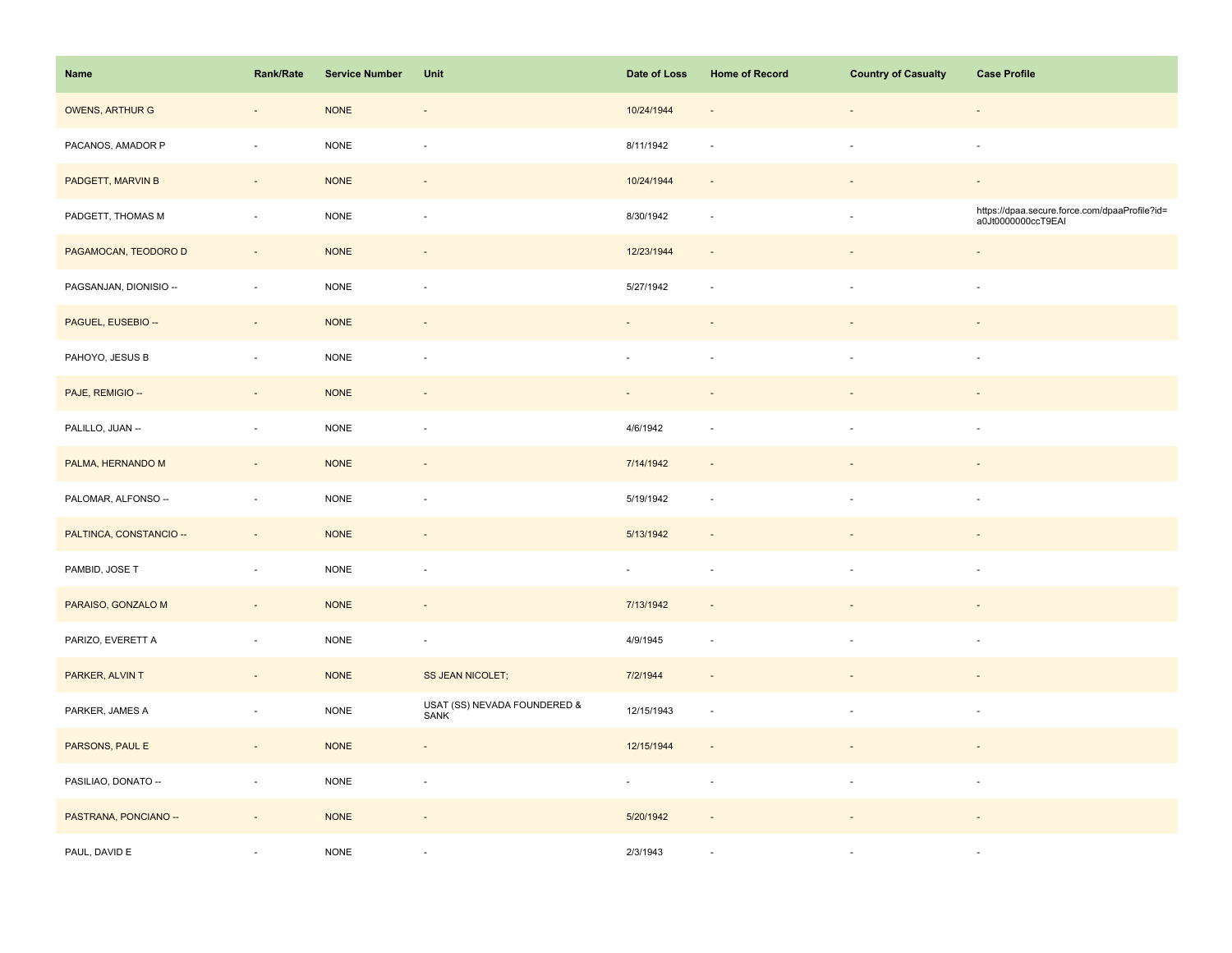| Name                  | Rank/Rate                | <b>Service Number</b> | Unit                     | Date of Loss | <b>Home of Record</b>             | <b>Country of Casualty</b> | <b>Case Profile</b>      |
|-----------------------|--------------------------|-----------------------|--------------------------|--------------|-----------------------------------|----------------------------|--------------------------|
| PAUL, MICHAEL --      | $\overline{\phantom{a}}$ | $\sf{NONE}$           | <b>USAT SICILIEN;</b>    | 6/7/1942     |                                   | $\overline{\phantom{a}}$   | $\overline{\phantom{a}}$ |
| PAULINE, NATHANIEL J  | $\blacksquare$           | <b>NONE</b>           | $\overline{\phantom{a}}$ | 6/9/1942     | $\sim$                            | $\overline{\phantom{a}}$   | $\overline{\phantom{a}}$ |
| PAULINO, PRUDENCIO -- | $\sim$                   | <b>NONE</b>           | $\omega$                 | 6/17/1942    | $\sim$                            | $\sim$                     | $\sim$                   |
| PAVLETICH, DANIEL --  | $\mathbf{r}$             | $\sf{NONE}$           | $\sim$                   | 1/24/1945    | PRATTERSVILLE, NEW<br><b>YORK</b> | Austria                    | $\sim$                   |
| PAYSON, JOSE S        | $\overline{\phantom{a}}$ | <b>NONE</b>           |                          |              |                                   |                            |                          |
| PEARSON, SVEN         | $\blacksquare$           | <b>NONE</b>           | ÷,                       | 2/3/1943     | $\overline{\phantom{a}}$          | à.                         |                          |
| PEDRO, VICTORIANO T   | $\omega$                 | <b>NONE</b>           | $\overline{\phantom{a}}$ | 12/7/1941    |                                   |                            |                          |
| PEGRAM, HOMER L       | $\overline{\phantom{a}}$ | <b>NONE</b>           | $\overline{\phantom{a}}$ | 2/3/1943     | $\sim$                            | $\overline{\phantom{a}}$   | $\sim$                   |
| PEMBERTON, FRANK T    | $\sim$                   | <b>NONE</b>           | $\overline{\phantom{a}}$ | 11/3/1945    | $\overline{\phantom{a}}$          | $\overline{\phantom{a}}$   | $\sim$                   |
| PERALES, PIO J        | $\sim$                   | <b>NONE</b>           | $\sim$                   | 12/7/1941    | $\sim$                            | $\sim$                     | $\sim$                   |
| PEREZ, MATEO --       | $\overline{\phantom{a}}$ | <b>NONE</b>           | $\overline{\phantom{a}}$ |              |                                   |                            |                          |
| PERKINS, DEAN A       | $\overline{\phantom{a}}$ | <b>NONE</b>           | ÷,                       | 3/11/1946    |                                   |                            |                          |
| PERRY, LELAND H       | $\omega$                 | <b>NONE</b>           | $\Box$                   | 4/9/1945     |                                   |                            |                          |
| PETACH, JOHN EMIL     | $\blacksquare$           | <b>NONE</b>           | CHINESE AIR FORCE        | 7/10/1942    | $\overline{\phantom{a}}$          | $\sim$                     | $\overline{\phantom{a}}$ |
| PETERS, GEORGE B      | $\overline{\phantom{a}}$ | <b>NONE</b>           |                          | 10/15/1944   |                                   |                            |                          |
| PETERSON, WILLIAM A   | $\overline{\phantom{a}}$ | NONE                  | $\overline{\phantom{a}}$ | 2/3/1943     | $\sim$                            | $\overline{\phantom{a}}$   | $\overline{\phantom{a}}$ |
| PETERSON, WILLIAM N   | $\overline{\phantom{a}}$ | <b>NONE</b>           | $\blacksquare$           | 6/9/1942     |                                   |                            |                          |
| PETTERSEN, OTTO N     | $\overline{\phantom{a}}$ | <b>NONE</b>           | ÷,                       | ÷.           | $\sim$                            |                            | $\overline{\phantom{a}}$ |
| PHILLIPS, BOYCE       | $\sim$                   | <b>NONE</b>           | $\overline{\phantom{a}}$ | 3/10/1943    | $\sim$                            |                            | $\sim$                   |
| PHILLIPS, VINCENT L   | $\omega$                 | $\sf{NONE}$           | $\overline{\phantom{a}}$ | 11/3/1945    | $\overline{\phantom{a}}$          | $\blacksquare$             | $\overline{\phantom{a}}$ |
| PICKUP, CHRISTOPHER V | <b>PILOT</b>             | <b>NONE</b>           | $\overline{\phantom{a}}$ | 2/7/1943     |                                   |                            |                          |
| PIERSON, EDVIN        |                          | <b>NONE</b>           | LT COL L. O. MATHEWS;    | 10/28/1942   |                                   |                            | $\sim$                   |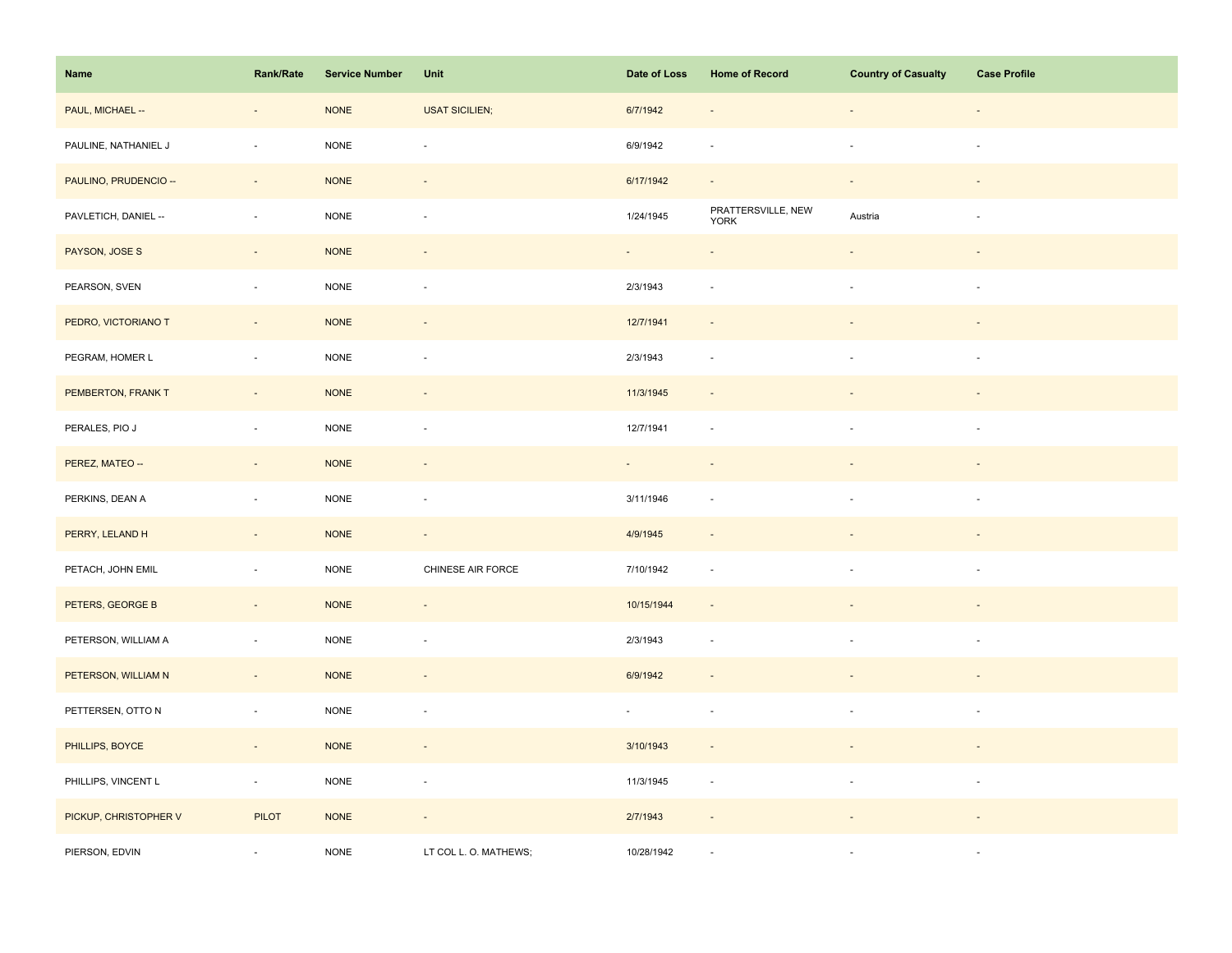| Name                 | Rank/Rate                   | <b>Service Number</b> | Unit                     | Date of Loss | <b>Home of Record</b>       | <b>Country of Casualty</b> | <b>Case Profile</b>      |
|----------------------|-----------------------------|-----------------------|--------------------------|--------------|-----------------------------|----------------------------|--------------------------|
| PILAND, JAMES E      | $\centerdot$                | <b>NONE</b>           | $\overline{\phantom{a}}$ | 10/24/1944   | $\overline{\phantom{a}}$    | $\overline{\phantom{a}}$   | $\overline{\phantom{a}}$ |
| PINEDA, DEMETRIO --  | $\bar{a}$                   | <b>NONE</b>           | $\sim$                   | 7/27/1942    |                             | $\sim$                     | $\sim$                   |
| PINKHAM, ROBERT L    | $\sim$                      | <b>NONE</b>           | $\overline{\phantom{a}}$ | 2/2/1944     | $\sim$                      | $\blacksquare$             | $\sim$                   |
| PIZZANI, VITO R      | $\mathcal{L}_{\mathcal{A}}$ | <b>NONE</b>           | $\overline{\phantom{a}}$ | 6/9/1942     | $\overline{\phantom{a}}$    | $\mathbf{r}$               | $\sim$                   |
| POBLETE, FELIX --    | $\overline{\phantom{a}}$    | <b>NONE</b>           | $\overline{a}$           | $\sim$       |                             |                            |                          |
| POE, QUAN --         | $\overline{\phantom{a}}$    | $\sf{NONE}$           | $\sim$                   | 5/7/1942     | $\sim$                      | ä,                         | $\sim$                   |
| POLLARD, HAROLD W M  | $\overline{\phantom{a}}$    | <b>NONE</b>           | <b>USAT SORELDOC;</b>    | 2/28/1945    | $\overline{\phantom{a}}$    |                            |                          |
| POLLOCK, ROBERT S    | $\bar{z}$                   | Z-265623              | ÷,                       | 5/27/1942    | $\sim$                      | $\blacksquare$             | $\sim$                   |
| PORTUGUEZ, EULOGIO F | $\sim$                      | <b>NONE</b>           | $\sim$                   | $\sim$       | $\overline{\phantom{a}}$    | $\blacksquare$             | $\overline{\phantom{a}}$ |
| PRADO, HERMOGENES -- | $\sim$                      | $\sf{NONE}$           | $\blacksquare$           | 6/24/1942    | $\sim$                      | $\sim$                     | $\sim$                   |
| PREST, JOSEPH H      | $\overline{\phantom{a}}$    | <b>NONE</b>           | $\overline{\phantom{a}}$ | $\sim$       | $\sim$                      |                            |                          |
| PROEBSTLE, ROY --    | $\sim$                      | <b>NONE</b>           | ÷,                       | 9/18/1944    | ST LOUIS PARK,<br>MINNESOTA |                            |                          |
| PUNZALAN, NARCISO -- | $\sim$                      | <b>NONE</b>           | $\overline{\phantom{a}}$ | 2/27/1942    |                             |                            |                          |
| QUIJANO, ISIDRO D    | $\overline{\phantom{a}}$    | $\sf{NONE}$           | $\overline{\phantom{a}}$ | $\sim$       |                             | $\overline{\phantom{a}}$   | $\sim$                   |
| QUINN, JAMES J       | $\Box$                      | <b>NONE</b>           |                          | 2/3/1943     |                             |                            |                          |
| QUINQUITO, DAMASO -- | $\overline{\phantom{a}}$    | $\sf{NONE}$           | $\omega$                 | $\sim$       | $\sim$                      | $\sim$                     | $\sim$                   |
| QUIROC, BENITO --    | $\sim$                      | <b>NONE</b>           | $\sim$                   | 6/30/1942    | $\sim$                      |                            |                          |
| RAFAEL, ANDRES R     | $\overline{\phantom{a}}$    | <b>NONE</b>           | $\overline{\phantom{a}}$ | 9/6/1942     | $\overline{\phantom{a}}$    |                            | $\sim$                   |
| RAFFE, SAM --        | $\omega_{\rm c}$            | <b>NONE</b>           | $\sim$                   | 2/3/1943     | $\sim$                      |                            | $\overline{\phantom{a}}$ |
| RAMIREZ, CIRIACO A   | $\overline{\phantom{a}}$    | $\sf{NONE}$           | $\overline{\phantom{a}}$ | $\sim$       | $\sim$                      | $\overline{\phantom{a}}$   | $\sim$                   |
| RAMOS, AGRIPINO I    | $\overline{\phantom{a}}$    | <b>NONE</b>           | $\blacksquare$           |              |                             |                            |                          |
| RAMOS, ANDRES --     |                             | <b>NONE</b>           | $\sim$                   | ×.           |                             | ×.                         | $\sim$                   |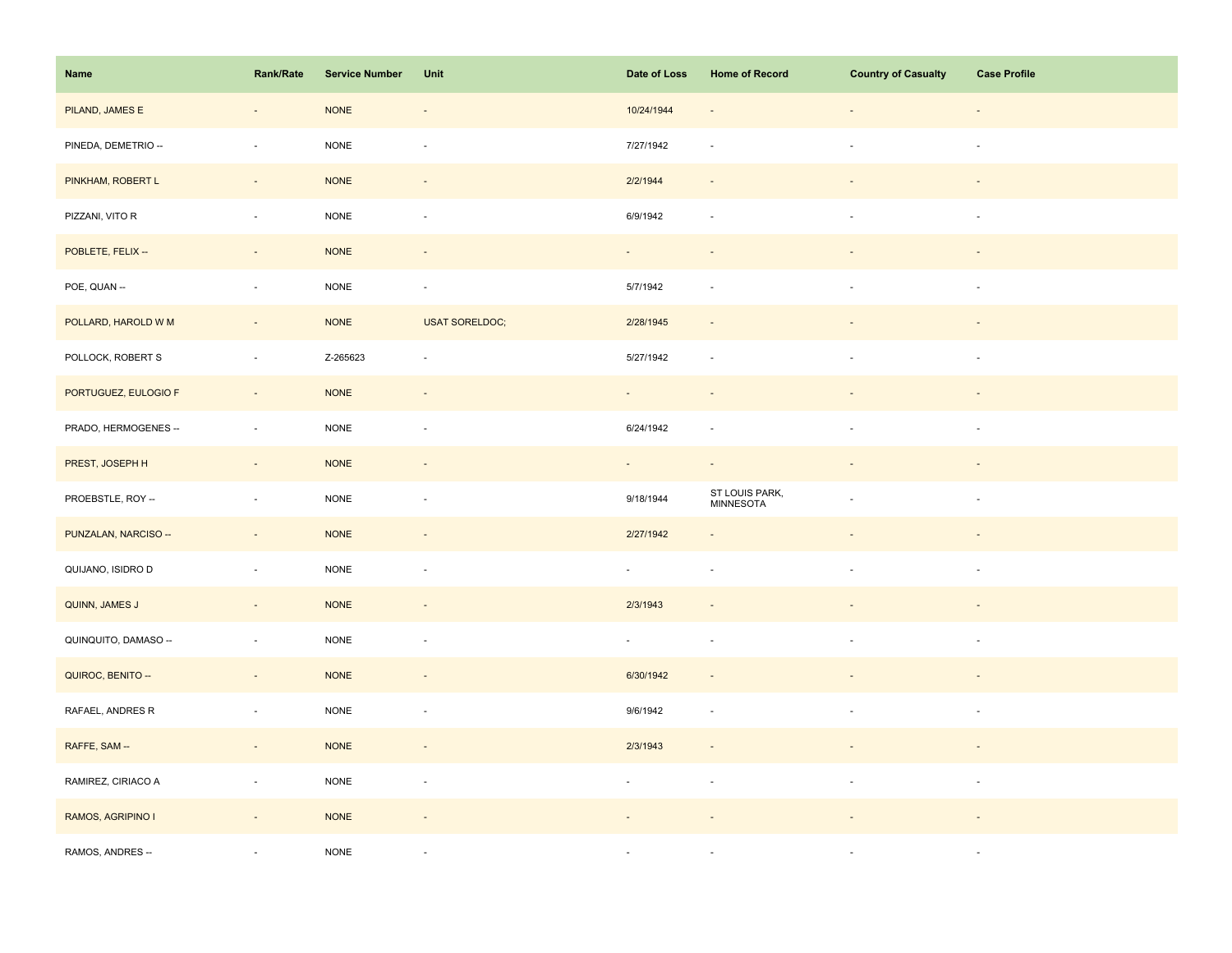| Name                 | Rank/Rate                | <b>Service Number</b> | Unit                      | Date of Loss | <b>Home of Record</b>       | <b>Country of Casualty</b> | <b>Case Profile</b>      |
|----------------------|--------------------------|-----------------------|---------------------------|--------------|-----------------------------|----------------------------|--------------------------|
| RAMOS, AUREO G       | $\overline{\phantom{a}}$ | <b>NONE</b>           | $\overline{\phantom{a}}$  | $\equiv$     |                             | $\overline{\phantom{a}}$   |                          |
| RAMOS, CAYETANO --   | $\overline{\phantom{a}}$ | <b>NONE</b>           | $\overline{\phantom{a}}$  | 5/14/1942    |                             | $\sim$                     | $\overline{\phantom{a}}$ |
| RAMOS, JOSE --       | $\overline{\phantom{a}}$ | <b>NONE</b>           | $\overline{\phantom{a}}$  | $\sim$       | $\overline{\phantom{a}}$    |                            |                          |
| RANKIN, VICTOR C     | $\overline{\phantom{a}}$ | $\sf{NONE}$           | OFFICE OF WAR INFORMATION | 5/25/1944    | LAGUNA BEACH,<br>CALIFORNIA | $\sim$                     | $\overline{\phantom{a}}$ |
| <b>RAY, ERNEST B</b> | $\overline{\phantom{a}}$ | <b>NONE</b>           | $\overline{\phantom{a}}$  | 5/27/1942    |                             |                            |                          |
| RAY, GEORGE H        | $\overline{\phantom{a}}$ | $\sf{NONE}$           | $\overline{\phantom{a}}$  | $\omega$     | $\overline{\phantom{a}}$    | $\blacksquare$             | $\overline{\phantom{a}}$ |
| RAZON, GERONIMO --   | $\overline{\phantom{a}}$ | <b>NONE</b>           | $\overline{\phantom{a}}$  |              |                             |                            |                          |
| RECKSEEN, HAROLD T   | $\bar{a}$                | NONE                  | HMT Rohna                 | 11/26/1943   | ۰,                          | Mediterranean Sea          | $\sim$                   |
| REED, WILLIAM P      | $\sim$                   | <b>NONE</b>           | $\sim$                    | 2/3/1943     | $\overline{\phantom{a}}$    |                            | $\overline{\phantom{a}}$ |
| REIL, WILLIAM J      | $\sim$                   | <b>NONE</b>           | $\blacksquare$            | 5/27/1942    | $\overline{\phantom{a}}$    | $\overline{\phantom{a}}$   | $\overline{\phantom{a}}$ |
| <b>RENTON, IRA H</b> | $\overline{\phantom{a}}$ | <b>NONE</b>           | $\overline{\phantom{a}}$  | 5/27/1942    |                             |                            |                          |
| REYES, ALFREDO --    | $\blacksquare$           | <b>NONE</b>           | $\overline{\phantom{a}}$  | $\sim$       | $\sim$                      |                            | $\sim$                   |
| REYES, ANACLETO --   | $\sim$                   | <b>NONE</b>           | $\overline{\phantom{a}}$  | 5/24/1942    |                             |                            |                          |
| REYES, TOMAS --      | $\blacksquare$           | <b>NONE</b>           | $\overline{\phantom{a}}$  | $\sim$       | $\overline{\phantom{a}}$    | $\blacksquare$             | $\overline{\phantom{a}}$ |
| RHEAD, WILLIAM J     | $\Box$                   | <b>NONE</b>           | $\overline{\phantom{a}}$  | 6/9/1942     |                             |                            |                          |
| RHODES, CHARLES S    | $\overline{\phantom{a}}$ | $\sf{NONE}$           | $\overline{\phantom{a}}$  | 6/1/1946     | $\sim$                      | $\sim$                     | $\sim$                   |
| RICE, GRANVILLE D    | $\Box$                   | <b>NONE</b>           | <b>USAT SICILIEN;</b>     | 6/7/1942     | $\overline{\phantom{a}}$    |                            |                          |
| RILLO, DAMASO --     | $\overline{\phantom{a}}$ | <b>NONE</b>           | ÷,                        | 6/28/1942    | $\overline{\phantom{a}}$    |                            | $\sim$                   |
| ROBERTS, GUY T       | $\sim$                   | $\sf{NONE}$           | $\sim$                    | 2/3/1943     | $\overline{\phantom{a}}$    |                            |                          |
| ROBINSON, WILL --    | $\blacksquare$           | $\sf{NONE}$           | <b>USAT SICILIEN;</b>     | 6/7/1942     | $\overline{\phantom{a}}$    | $\overline{\phantom{a}}$   | $\sim$                   |
| ROC, CASIMIRO --     | $\blacksquare$           | <b>NONE</b>           | $\overline{\phantom{a}}$  |              |                             |                            |                          |
| ROCE, LEONARDO --    |                          | <b>NONE</b>           |                           | ÷.           |                             |                            | $\sim$                   |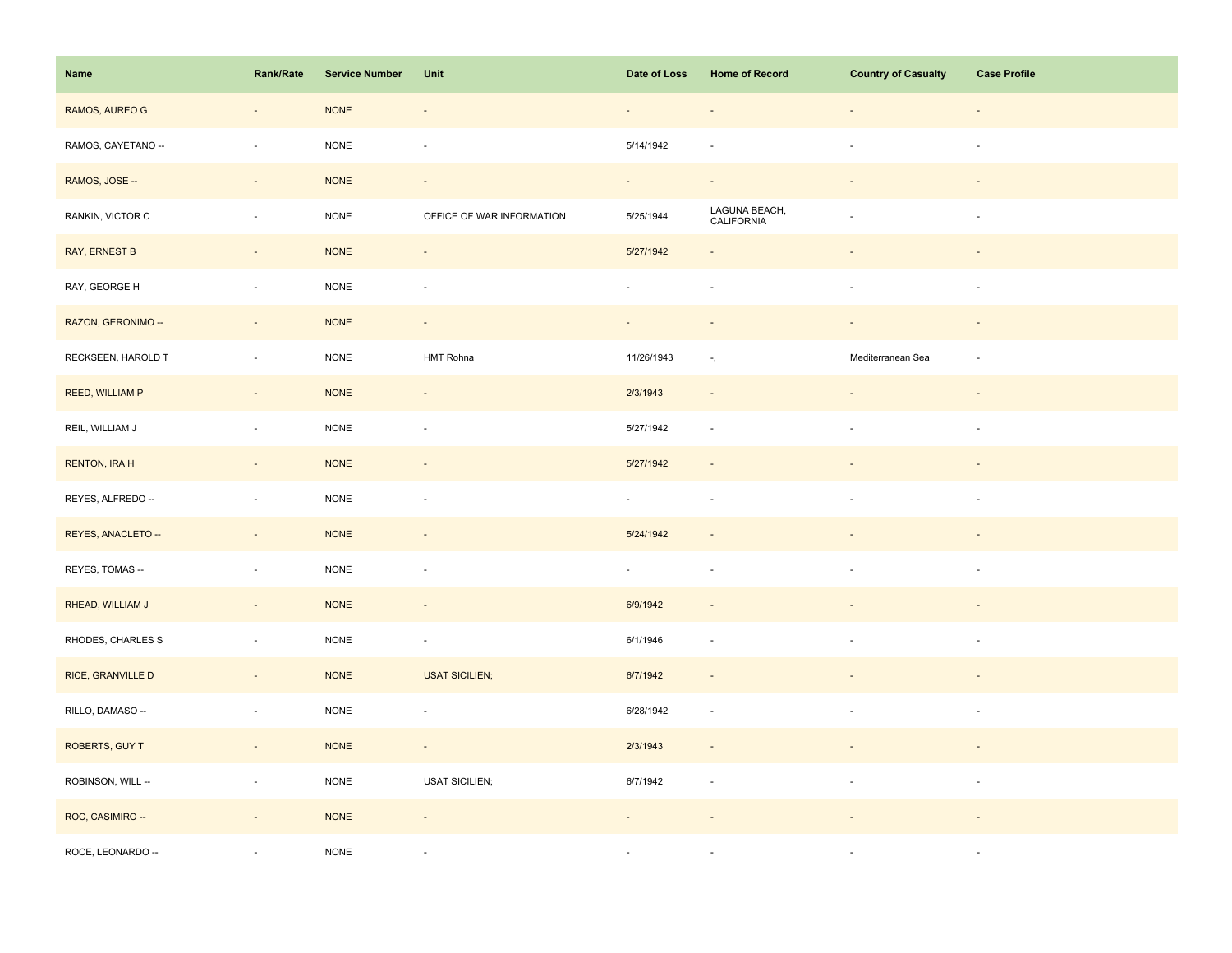| Name                    | Rank/Rate                | <b>Service Number</b> | Unit                     | Date of Loss             | <b>Home of Record</b>       | <b>Country of Casualty</b> | <b>Case Profile</b>      |
|-------------------------|--------------------------|-----------------------|--------------------------|--------------------------|-----------------------------|----------------------------|--------------------------|
| RODMAN, WILLIAM         | $\overline{\phantom{a}}$ | <b>NONE</b>           | $\overline{\phantom{a}}$ | 2/3/1943                 |                             | $\overline{\phantom{a}}$   | $\overline{\phantom{a}}$ |
| ROMERO, ISABELO --      | ÷,                       | <b>NONE</b>           | $\blacksquare$           | $\omega$                 |                             | $\sim$                     | $\sim$                   |
| ROMERO, NEPOMUCENO --   | $\sim$                   | <b>NONE</b>           | $\sim$                   | 5/8/1942                 | $\sim$                      |                            |                          |
| ROSE, FRANK --          | $\overline{\phantom{a}}$ | $\sf{NONE}$           | $\overline{\phantom{a}}$ | 10/24/1944               | $\overline{\phantom{a}}$    | $\overline{\phantom{a}}$   | $\sim$                   |
| ROSEBERRY, WILLIAM J    | $\overline{\phantom{a}}$ | <b>NONE</b>           | $\overline{\phantom{a}}$ | 6/9/1942                 |                             |                            |                          |
| ROWLAND, JESS C         | $\overline{\phantom{a}}$ | NONE                  | $\overline{\phantom{a}}$ | 10/24/1944               | $\mathcal{L}_{\mathcal{A}}$ | $\blacksquare$             | $\overline{\phantom{a}}$ |
| ROY, GEORGE D           | $\sim$                   | <b>NONE</b>           | ÷,                       | 12/15/1944               | $\sim$                      |                            |                          |
| RUDE, VERNON E          | $\overline{\phantom{a}}$ | <b>NONE</b>           | $\overline{\phantom{a}}$ | 2/3/1943                 | $\sim$                      | $\overline{\phantom{a}}$   | $\sim$                   |
| SABINO, CONRADO S       | $\sim$                   | <b>NONE</b>           | $\sim$                   | $\overline{\phantom{a}}$ |                             | $\overline{\phantom{a}}$   | $\overline{\phantom{a}}$ |
| SAIZ, CARLOS --         | $\sim$                   | <b>NONE</b>           | $\blacksquare$           | $\sim$                   |                             | $\overline{\phantom{a}}$   | $\sim$                   |
| SALDE, MIGUEL --        | $\overline{\phantom{a}}$ | <b>NONE</b>           | ÷,                       |                          |                             |                            |                          |
| SALES, MARIANO --       | $\sim$                   | <b>NONE</b>           | ÷,                       |                          |                             |                            |                          |
| SALOMON, FAUSTO --      | $\overline{\phantom{a}}$ | <b>NONE</b>           | $\overline{\phantom{a}}$ |                          |                             |                            |                          |
| SAMONTE, ANTONIO C      | ÷,                       | <b>NONE</b>           | $\overline{\phantom{a}}$ | $\overline{\phantom{a}}$ | $\overline{\phantom{a}}$    | $\overline{\phantom{a}}$   | $\overline{\phantom{a}}$ |
| SANCHEZ, SANCHO --      | $\Box$                   | <b>NONE</b>           | $\blacksquare$           | 6/28/1942                |                             |                            |                          |
| SANDELL, ROBERT JAMES   | $\omega$                 | $\sf{NONE}$           | CHINESE AIR FORCE        | 2/7/1942                 | $\sim$                      | $\overline{\phantom{a}}$   | $\sim$                   |
| SANDIDGE, JOHN M        | $\bar{z}$                | <b>NONE</b>           | $\overline{\phantom{a}}$ | 3/10/1943                | $\sim$                      | Cuba                       |                          |
| SANICO, ESPERIDION --   | $\overline{\phantom{a}}$ | <b>NONE</b>           | ÷,                       | 1/28/1942                | $\overline{\phantom{a}}$    | $\blacksquare$             | $\overline{\phantom{a}}$ |
| SANTELICES, RAYMUNDO -- | $\sim$                   | <b>NONE</b>           | $\sim$                   | 4/8/1942                 | $\overline{\phantom{a}}$    | $\overline{\phantom{a}}$   | $\overline{\phantom{a}}$ |
| SANTIAGO, AUGUST S D    | $\overline{\phantom{a}}$ | $\sf{NONE}$           | $\overline{\phantom{a}}$ | 12/7/1941                | $\sim$                      | $\overline{\phantom{a}}$   | $\sim$                   |
| SANTOS, FEDERICO A      | $\overline{\phantom{a}}$ | <b>NONE</b>           | $\blacksquare$           |                          |                             |                            |                          |
| SANTOS, GREGORIO --     |                          | <b>NONE</b>           | $\sim$                   | ×.                       |                             |                            | $\sim$                   |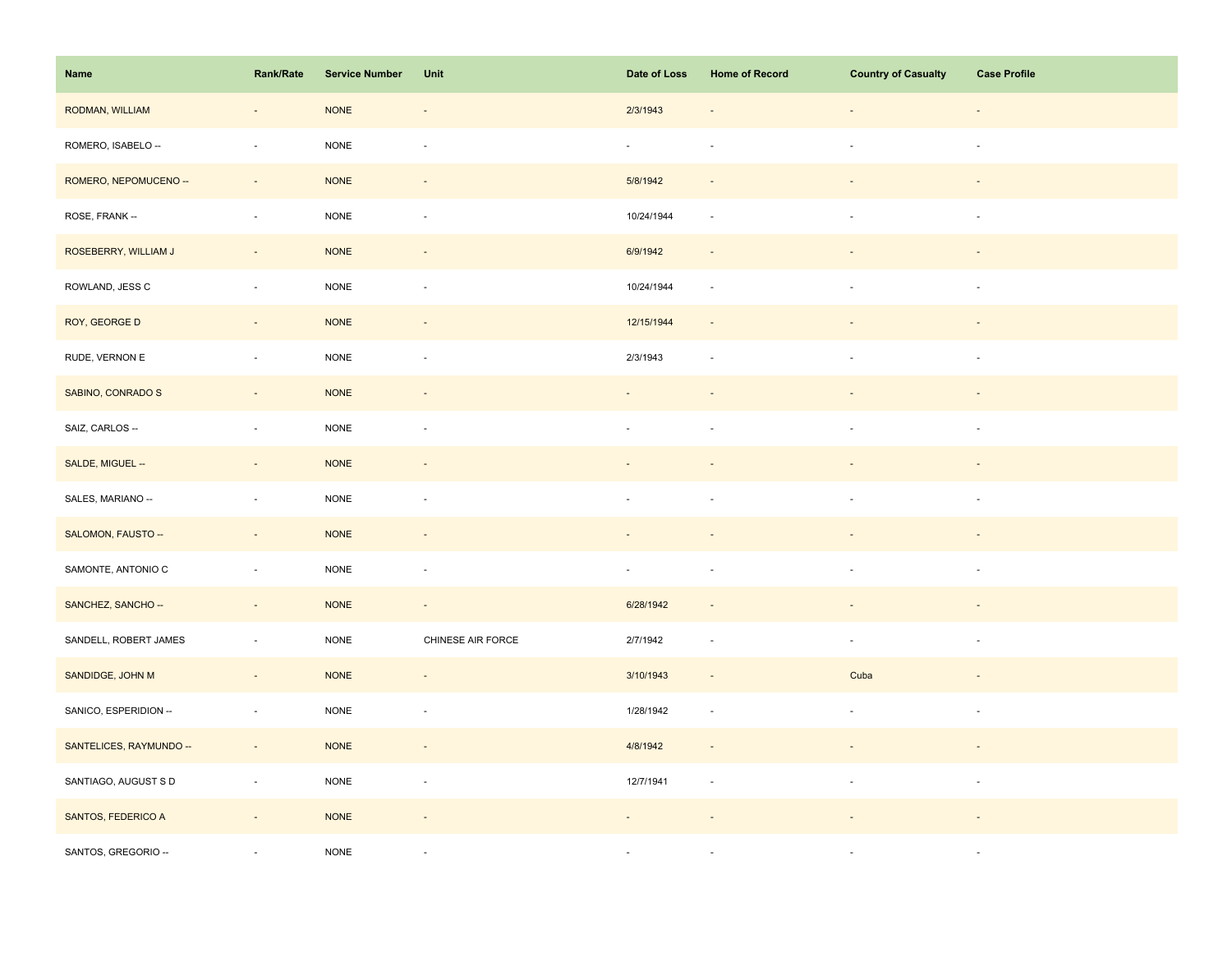| Name                        | Rank/Rate                | <b>Service Number</b> | Unit                                     | Date of Loss             | <b>Home of Record</b>    | <b>Country of Casualty</b> | <b>Case Profile</b>      |
|-----------------------------|--------------------------|-----------------------|------------------------------------------|--------------------------|--------------------------|----------------------------|--------------------------|
| SANTOYO, JOSE --            | $\overline{\phantom{a}}$ | $\sf{NONE}$           | $\overline{\phantom{a}}$                 |                          |                          | $\overline{\phantom{a}}$   | $\overline{\phantom{a}}$ |
| SAPIT, AGAPITO C            | $\overline{\phantom{a}}$ | <b>NONE</b>           | $\overline{\phantom{a}}$                 | $\overline{\phantom{a}}$ |                          | $\overline{\phantom{a}}$   | $\overline{\phantom{a}}$ |
| SAQUITAN, CORNELIO --       | $\sim$                   | <b>NONE</b>           | $\sim$                                   | 6/8/1942                 |                          | $\blacksquare$             | $\sim$                   |
| SARAGCON, FELIX C           | $\overline{\phantom{a}}$ | $\sf{NONE}$           | $\blacksquare$                           | $\sim$                   | $\sim$                   | $\sim$                     | $\sim$                   |
| SARAOS, MARTIN --           | $\Box$                   | <b>NONE</b>           |                                          |                          |                          |                            |                          |
| SARMIENTO, ALFREDO --       | ÷,                       | <b>NONE</b>           | $\overline{\phantom{a}}$                 | $\overline{\phantom{a}}$ | $\sim$                   |                            | $\sim$                   |
| SAUNDERS, ROLAND H          | $\sim$                   | <b>NONE</b>           | $\blacksquare$                           | 12/16/1943               |                          |                            |                          |
| SAUVE, GEORGE W             | $\bar{z}$                | NONE                  | $\blacksquare$                           | 12/16/1943               | $\sim$                   | $\overline{\phantom{a}}$   | $\sim$                   |
| SAYA, ANTONIO --            | $\sim$                   | <b>NONE</b>           | $\overline{\phantom{a}}$                 | $\overline{\phantom{a}}$ |                          | $\overline{\phantom{a}}$   |                          |
| SCHERER, MARCELLAIN J       | $\sim$                   | Z-380008              | $\sim$                                   | ÷.                       |                          | $\sim$                     | $\sim$                   |
| <b>SCHNEIDER, WILLIAM B</b> | $\overline{\phantom{a}}$ | <b>NONE</b>           | $\blacksquare$                           |                          |                          |                            |                          |
| SCHOLTZ, ORVILLE V          | $\overline{\phantom{a}}$ | NONE                  | ÷,                                       | $\overline{\phantom{a}}$ |                          |                            | $\sim$                   |
| SCHUTZ, RICHARD W           | $\omega_{\rm c}$         | <b>NONE</b>           | $\omega$                                 | 2/3/1943                 | $\overline{\phantom{a}}$ |                            |                          |
| SCOFF, JAMES THEODORE       | $\overline{\phantom{a}}$ | <b>NONE</b>           | CHINESE NATIONAL AVIATION<br>CORPORATION | 10/7/1944                | $\sim$                   | $\overline{\phantom{a}}$   | $\overline{\phantom{a}}$ |
| <b>SENI, JAMES J</b>        | $\overline{\phantom{a}}$ | <b>NONE</b>           | $\blacksquare$                           | 2/3/1943                 |                          |                            |                          |
| SERINO, JOSEPH V            | $\overline{\phantom{a}}$ | NONE                  | USAT SORELDOC;                           | 2/28/1945                | $\overline{\phantom{a}}$ | $\overline{\phantom{a}}$   | $\sim$                   |
| SEVILLA, DOMINADOR --       | $\overline{\phantom{a}}$ | <b>NONE</b>           | $\overline{\phantom{a}}$                 | 5/27/1942                | $\sim$                   |                            |                          |
| SEVILLA, JESUS --           | $\overline{\phantom{a}}$ | <b>NONE</b>           | $\overline{\phantom{a}}$                 | 7/4/1942                 | $\sim$                   |                            | $\sim$                   |
| SHORT, PERRY --             | $\sim$                   | <b>NONE</b>           | <b>USAT SICILIEN;</b>                    | 6/7/1942                 | $\overline{\phantom{a}}$ |                            |                          |
| SIDEBOTTON, JAMES --        | $\overline{\phantom{a}}$ | $\sf{NONE}$           | $\overline{\phantom{a}}$                 | $\sim$                   | $\sim$                   | $\blacksquare$             | $\overline{\phantom{a}}$ |
| SIMBOL, MARIANO --          | $\overline{\phantom{a}}$ | <b>NONE</b>           | $\overline{\phantom{a}}$                 | 6/30/1942                |                          |                            |                          |
| SIMUNDS, LOUIS --           |                          | <b>NONE</b>           |                                          | 5/27/1942                |                          |                            | $\sim$                   |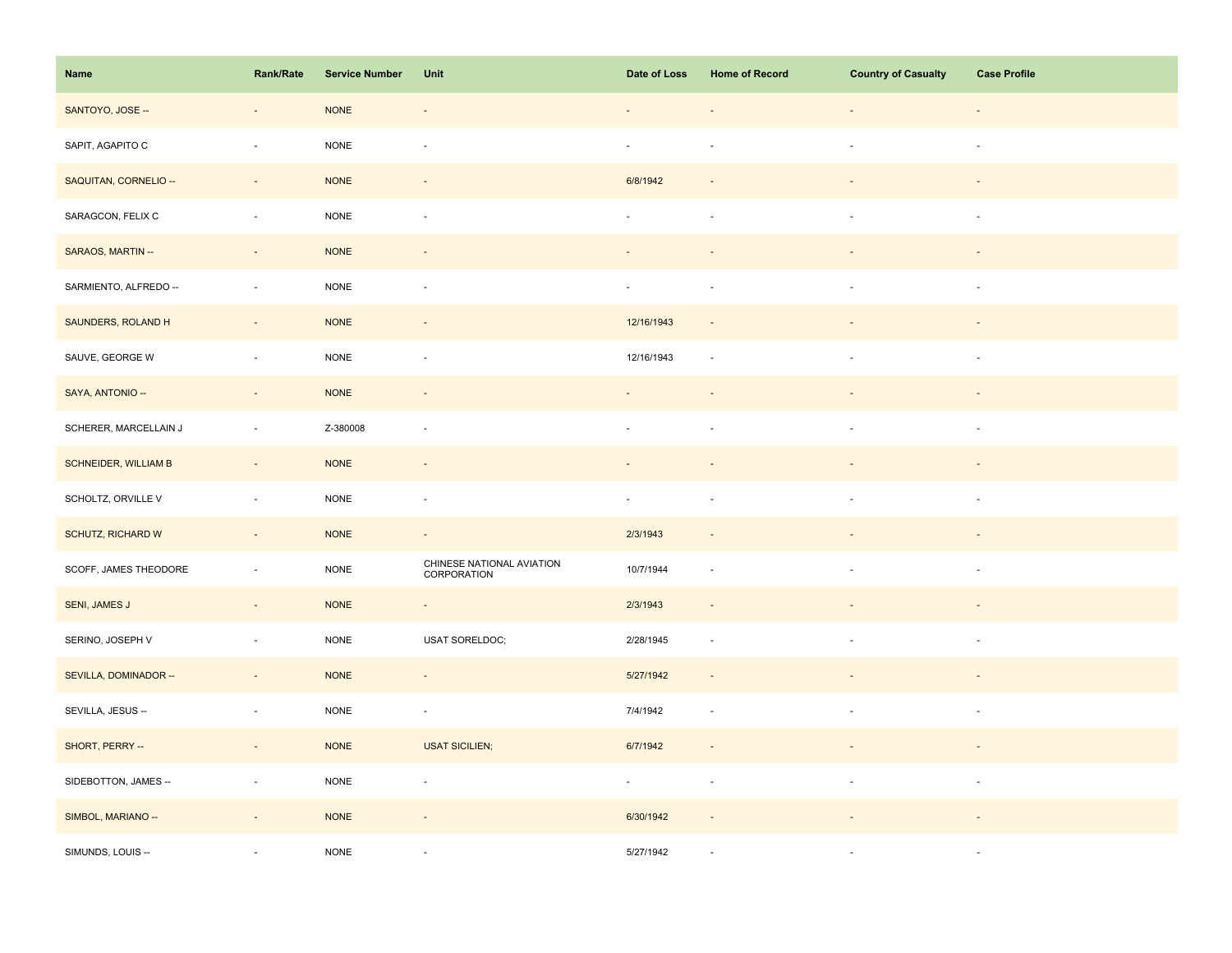| Name                 | <b>Rank/Rate</b>         | <b>Service Number</b> | Unit                     | Date of Loss             | <b>Home of Record</b>    | <b>Country of Casualty</b> | <b>Case Profile</b>      |
|----------------------|--------------------------|-----------------------|--------------------------|--------------------------|--------------------------|----------------------------|--------------------------|
| SISON, PONCIANO --   | $\overline{\phantom{a}}$ | <b>NONE</b>           | $\overline{\phantom{a}}$ | $\overline{\phantom{a}}$ |                          | $\overline{\phantom{a}}$   | $\overline{\phantom{a}}$ |
| SMITH, ERNEST A      | $\Box$                   | $\sf{NONE}$           | $\overline{\phantom{a}}$ | 2/3/1943                 |                          | $\sim$                     | $\sim$                   |
| SMITH, GEORGE H      | $\sim$                   | <b>NONE</b>           | <b>USAT SICILIEN;</b>    | 6/7/1942                 | $\sim$                   |                            | $\sim$                   |
| SMITH, RAYMOND W     | $\overline{\phantom{a}}$ | <b>NONE</b>           | $\overline{\phantom{a}}$ | 2/3/1943                 | $\overline{\phantom{a}}$ | $\mathbf{r}$               | $\sim$                   |
| SNAGER, ALEXANDER -- | $\Box$                   | <b>NONE</b>           | $\overline{\phantom{a}}$ | $\sim$                   |                          |                            |                          |
| SNOEK, JOHANNES W    | $\blacksquare$           | $\sf{NONE}$           | ÷,                       | 2/3/1943                 | $\sim$                   |                            | $\sim$                   |
| SNOOK, CHARLES A     | $\Box$                   | <b>NONE</b>           |                          |                          |                          |                            |                          |
| SNYDER, GORDON --    | $\bar{a}$                | NONE                  | ÷,                       | 10/24/1944               | ÷.                       | $\sim$                     | $\sim$                   |
| SNYDER, SAMUEL L     | $\sim$                   | $\sf{NONE}$           | $\overline{\phantom{a}}$ | 10/24/1944               | $\overline{\phantom{a}}$ |                            | $\overline{\phantom{a}}$ |
| SOLIMAN, PEDRO --    | $\sim$                   | $\sf{NONE}$           | $\overline{\phantom{a}}$ | 12/7/1941                | $\overline{\phantom{a}}$ | $\overline{\phantom{a}}$   | $\overline{\phantom{a}}$ |
| SORETA, LUIS --      | $\overline{\phantom{a}}$ | <b>NONE</b>           | $\overline{\phantom{a}}$ |                          |                          |                            |                          |
| SPENCER, ROLAND L    | $\overline{\phantom{a}}$ | NONE                  | ÷,                       | $\sim$                   | $\sim$                   |                            | $\sim$                   |
| STANGELAND, IVAR     | $\sim$                   | <b>NONE</b>           | $\overline{\phantom{a}}$ | 11/28/1944               | $\sim$                   |                            |                          |
| STARKEY, JOHN H      | $\blacksquare$           | $\sf{NONE}$           | $\blacksquare$           | 6/9/1942                 | $\overline{\phantom{a}}$ | $\overline{\phantom{a}}$   | $\overline{\phantom{a}}$ |
| STARKEY, WOODROW W   | $\overline{\phantom{a}}$ | <b>NONE</b>           | $\overline{\phantom{a}}$ | 6/9/1942                 |                          |                            |                          |
| STONEBANKS, JOHN     | $\mathbb{Z}^2$           | <b>NONE</b>           | $\overline{\phantom{a}}$ | 2/3/1943                 | $\overline{\phantom{a}}$ | $\blacksquare$             | $\sim$                   |
| STOUT, VINCENT W     | $\Box$                   | <b>NONE</b>           | $\overline{\phantom{a}}$ | 10/24/1944               | $\sim$                   |                            |                          |
| STRAY, ARTHUR S      | $\overline{\phantom{a}}$ | $\sf{NONE}$           | $\overline{\phantom{a}}$ | 2/3/1943                 | $\sim$                   |                            | $\sim$                   |
| SUAREZ, JUAN --      | $\sim$                   | <b>NONE</b>           | $\sim$                   |                          |                          |                            |                          |
| SULLIVAN, DONALD --  | $\omega$                 | <b>NONE</b>           | $\Box$                   | $\sim$                   | $\overline{\phantom{a}}$ | $\overline{\phantom{a}}$   | $\overline{\phantom{a}}$ |
| SUNDMACHER, ALBERT F | $\overline{\phantom{a}}$ | <b>NONE</b>           | <b>USAT SICILIEN;</b>    | 6/7/1942                 |                          |                            |                          |
| SUPMAO, APOLONIO --  |                          | <b>NONE</b>           | $\overline{\phantom{a}}$ | $\sim$                   |                          |                            | $\sim$                   |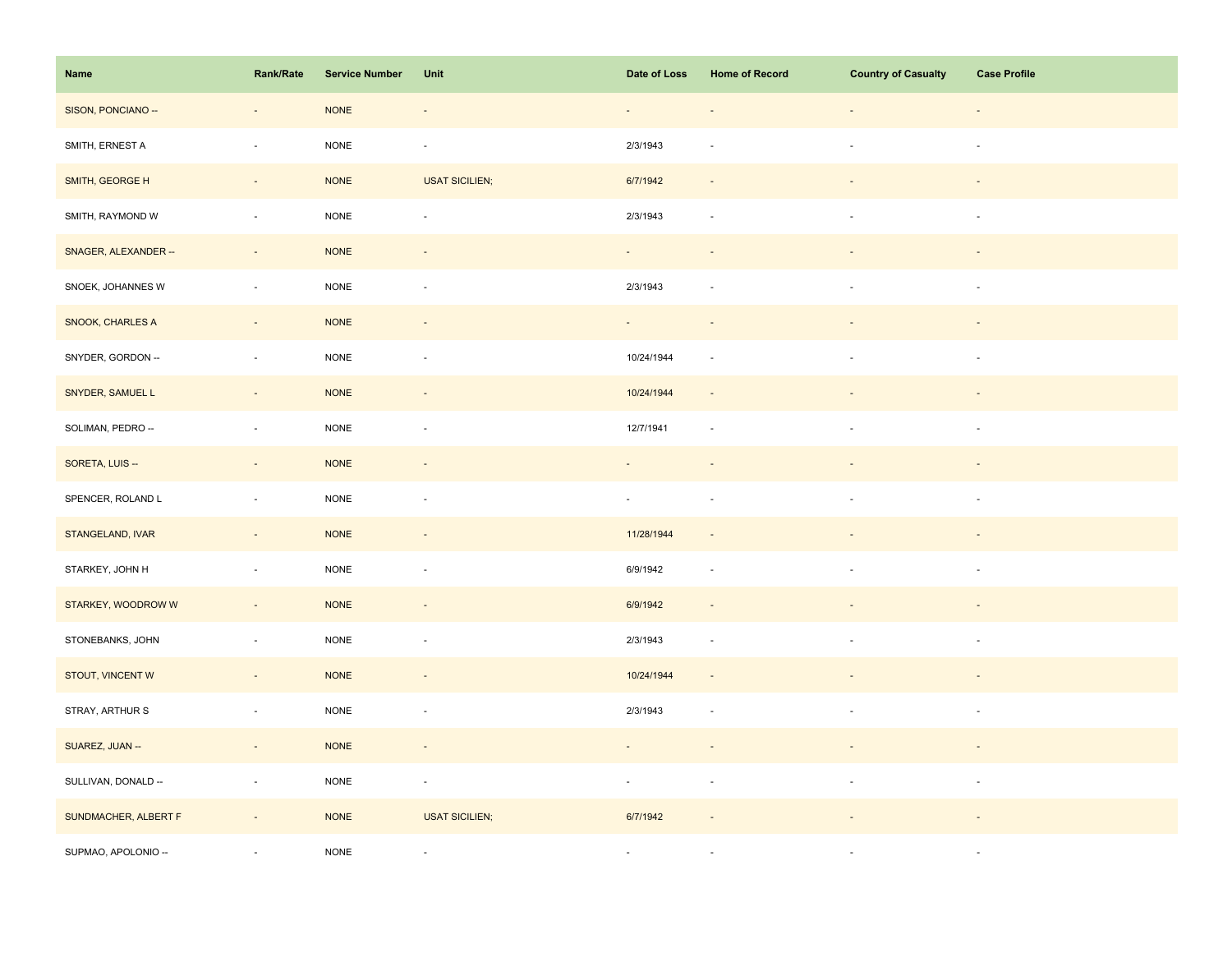| Name                       | Rank/Rate                | <b>Service Number</b> | Unit                                   | Date of Loss                | <b>Home of Record</b>     | <b>Country of Casualty</b> | <b>Case Profile</b>      |
|----------------------------|--------------------------|-----------------------|----------------------------------------|-----------------------------|---------------------------|----------------------------|--------------------------|
| SUTCLIFFE, THOMAS --       | $\overline{\phantom{a}}$ | <b>NONE</b>           | $\overline{\phantom{a}}$               | $\overline{\phantom{a}}$    |                           | $\overline{\phantom{a}}$   | $\overline{\phantom{a}}$ |
| SZABLEWSKI, STANISLAUS     | ÷,                       | <b>NONE</b>           | $\bar{a}$                              | 6/9/1942                    |                           | $\sim$                     | $\sim$                   |
| SZYMANSKI, ALEX F          | $\sim$                   | <b>NONE</b>           | $\overline{\phantom{a}}$               | 1/28/1942                   | $\sim$                    |                            | $\sim$                   |
| TANYAG, GAYETANO --        | $\mathcal{L}$            | <b>NONE</b>           | $\blacksquare$                         | $\omega$                    | $\overline{\phantom{a}}$  | $\sim$                     | $\sim$                   |
| TAPPER, JOHN --            | $\overline{\phantom{a}}$ | <b>NONE</b>           | $\blacksquare$                         | 6/9/1942                    |                           |                            |                          |
| TARR, GEORGE R             | $\sim$                   | <b>NONE</b>           | $\bar{a}$                              | 11/28/1944                  | $\sim$                    |                            | $\sim$                   |
| TAYLOR, CHARLES H          | $\sim$                   | <b>NONE</b>           | $\overline{\phantom{a}}$               | 12/7/1941                   | $\overline{\phantom{a}}$  |                            |                          |
| TAYLOR, HENRY --           | $\overline{\phantom{a}}$ | <b>NONE</b>           | $\overline{\phantom{a}}$               | 6/9/1942                    | $\overline{\phantom{a}}$  |                            | $\overline{\phantom{a}}$ |
| TAYLOR, WILLIAM            | $\sim$                   | <b>NONE</b>           | $\overline{\phantom{a}}$               | 2/3/1943                    | $\overline{\phantom{a}}$  |                            | $\sim$                   |
| TEJADILLA, LUCIANO --      | $\sim$                   | <b>NONE</b>           | $\overline{\phantom{a}}$               | $\mathcal{L}_{\mathcal{A}}$ | $\sim$                    | $\sim$                     | $\overline{\phantom{a}}$ |
| TERRO, MAXIMO              | $\overline{\phantom{a}}$ | <b>NONE</b>           | $\overline{\phantom{a}}$               | 12/7/1941                   | $\overline{\phantom{a}}$  |                            |                          |
| THIBODEAUX, LEE J          | $\sim$                   | <b>NONE</b>           | $\bar{a}$                              | 6/9/1942                    | $\sim$                    |                            | $\sim$                   |
| THOMPSON, FRANCIS S        | $\sim$                   | <b>NONE</b>           | $\omega$                               | 10/24/1944                  | $\mathcal{L}$             |                            |                          |
| THORWALDSON, ALBERT OLAFUR | CAPT                     | <b>NONE</b>           | CHINA NATIONAL AVIATION<br>CORPORATION | 1/14/1945                   | HUNTINGTON,<br>CALIFORNIA |                            | $\overline{\phantom{a}}$ |
| THUREN, HENRY G            | $\overline{\phantom{a}}$ | <b>NONE</b>           | $\blacksquare$                         | 2/3/1943                    |                           |                            |                          |
| TIGUE, LEO N               | $\sim$                   | <b>NONE</b>           | <b>USAT SICILIEN;</b>                  | 6/7/1942                    | $\sim$                    | $\overline{\phantom{a}}$   | $\overline{\phantom{a}}$ |
| TOGAWIN, SANTIAGO --       | $\sim$                   | <b>NONE</b>           | $\blacksquare$                         |                             |                           |                            |                          |
| TOLENTINO, CATALINO --     | $\sim$                   | <b>NONE</b>           | $\overline{\phantom{a}}$               |                             |                           |                            | $\overline{\phantom{a}}$ |
| TOMZER, NORMAN N           | $\sim$                   | <b>NONE</b>           | $\overline{\phantom{a}}$               | $\blacksquare$              |                           |                            | $\sim$                   |
| TRIA, ALFREDO --           | $\overline{\phantom{a}}$ | <b>NONE</b>           | $\overline{\phantom{a}}$               | $\overline{\phantom{a}}$    | $\overline{\phantom{a}}$  | $\overline{\phantom{a}}$   | $\overline{\phantom{a}}$ |
| TROMBLAY, LAWRENCE F       | $\overline{\phantom{a}}$ | <b>NONE</b>           | $\overline{\phantom{a}}$               |                             |                           |                            |                          |
| TRUSS, JOSEPH B            |                          | <b>NONE</b>           | USAT SORELDOC;                         | 2/28/1945                   |                           |                            | $\sim$                   |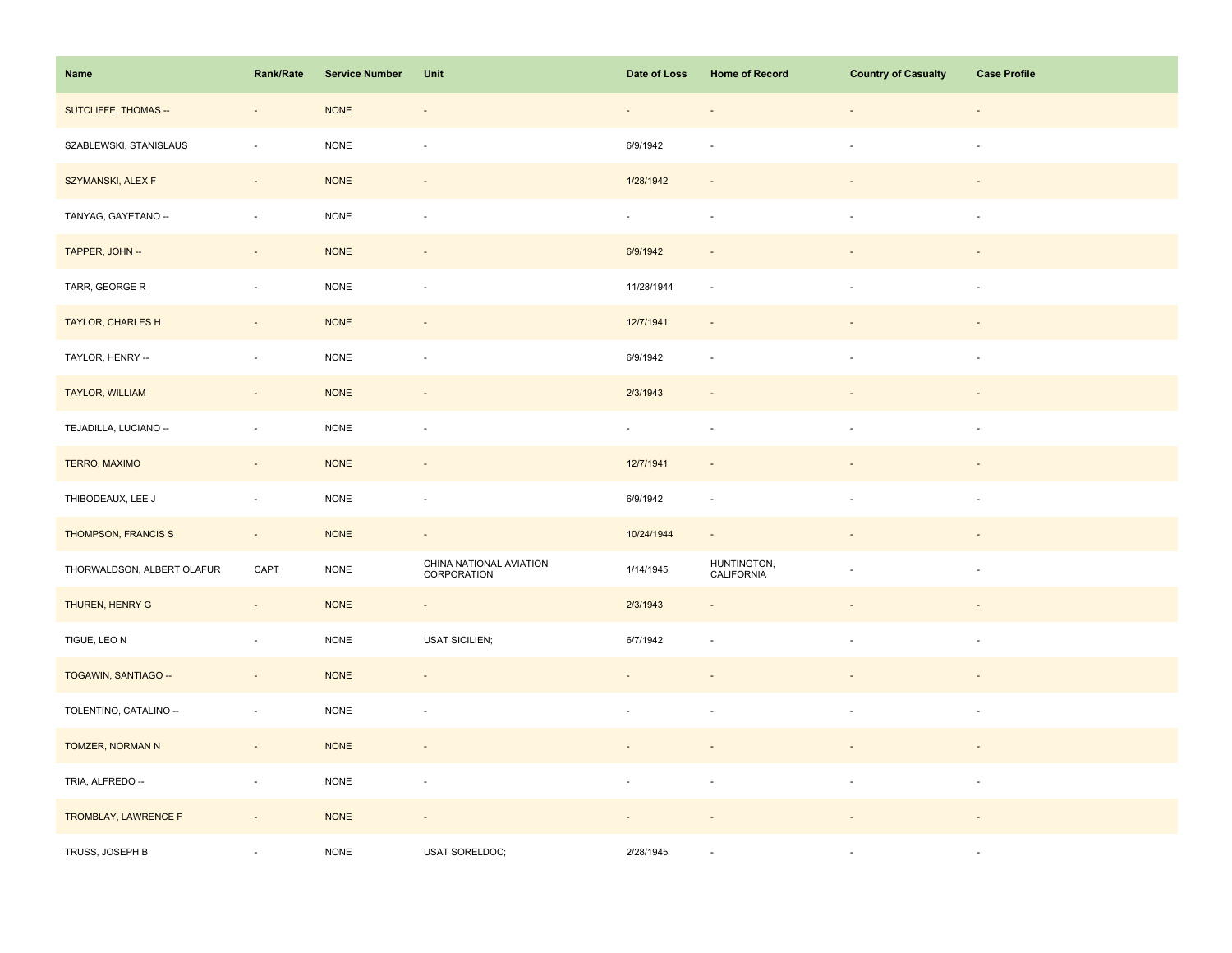| Name                        | <b>Rank/Rate</b>         | <b>Service Number</b> | Unit                     | Date of Loss                | <b>Home of Record</b>    | <b>Country of Casualty</b> | <b>Case Profile</b>      |
|-----------------------------|--------------------------|-----------------------|--------------------------|-----------------------------|--------------------------|----------------------------|--------------------------|
| TUMBAGA, PEDRO --           | $\blacksquare$           | <b>NONE</b>           | $\overline{\phantom{a}}$ |                             |                          | $\overline{\phantom{a}}$   | $\overline{\phantom{a}}$ |
| TUMBAGAHAN, JUAN --         | ÷,                       | <b>NONE</b>           | $\blacksquare$           | $\omega$                    | $\sim$                   | $\sim$                     | $\sim$                   |
| TURIGA, GEORGE P            | $\sim$                   | <b>NONE</b>           | $\overline{\phantom{a}}$ | 12/16/1943                  | $\sim$                   | $\overline{\phantom{a}}$   | $\sim$                   |
| UHER, LEONARD L             | ÷,                       | <b>NONE</b>           | $\overline{\phantom{a}}$ | 12/16/1943                  | $\overline{\phantom{a}}$ | $\mathbf{r}$               | $\sim$                   |
| UMADHAY, DALMACIO --        | $\blacksquare$           | <b>NONE</b>           | $\overline{\phantom{a}}$ | 6/7/1942                    |                          |                            |                          |
| UMBAC, VICTOR --            | $\blacksquare$           | $\sf{NONE}$           | ÷,                       | $\sim$                      | $\sim$                   |                            | $\sim$                   |
| VALAVAN, GUS --             | $\bar{a}$                | <b>NONE</b>           | $\overline{\phantom{m}}$ | 5/27/1942                   |                          |                            |                          |
| VALDEZ, BONIFACIO --        | ÷,                       | <b>NONE</b>           | ÷,                       | ÷,                          |                          | $\blacksquare$             | $\overline{\phantom{a}}$ |
| VALDEZ, MARCELIANO --       | $\sim$                   | <b>NONE</b>           | $\overline{\phantom{a}}$ | $\sim$                      | $\overline{\phantom{a}}$ | $\overline{\phantom{a}}$   | $\overline{\phantom{a}}$ |
| VALERA, EULALIO --          | $\mathbb{Z}^2$           | $\sf{NONE}$           | $\blacksquare$           | 8/6/1942                    | $\sim$                   | $\overline{\phantom{a}}$   | $\sim$                   |
| VALERIO, DOMINGO F          | $\overline{\phantom{a}}$ | <b>NONE</b>           | $\overline{\phantom{a}}$ | $\sim$                      |                          |                            |                          |
| VALERO, BENIGNO --          | $\bar{z}$                | <b>NONE</b>           | $\sim$                   | 6/22/1942                   | $\sim$                   |                            | $\sim$                   |
| VALLERO, LAWRENCE J         | $\omega_{\rm c}$         | <b>NONE</b>           | $\omega$                 | 10/24/1944                  | $\sim$                   |                            |                          |
| VAN ETTEN, GEORGE E         | $\overline{\phantom{a}}$ | $\sf{NONE}$           | $\overline{\phantom{a}}$ | 2/3/1943                    | $\overline{\phantom{a}}$ | $\overline{\phantom{a}}$   | $\overline{\phantom{a}}$ |
| <b>VANDER LAAN, RICHARD</b> | $\blacksquare$           | <b>NONE</b>           | $\overline{\phantom{a}}$ | 2/3/1943                    |                          |                            |                          |
| VARELAS, ANASTASIOS G       | $\Box$                   | $\sf{NONE}$           | $\Box$                   | 10/24/1944                  | $\overline{\phantom{a}}$ | $\overline{\phantom{a}}$   | $\overline{\phantom{a}}$ |
| VARGAS, IRINEO C            | $\bar{a}$                | <b>NONE</b>           | $\overline{\phantom{a}}$ | $\mathcal{L}_{\mathcal{A}}$ | $\overline{\phantom{a}}$ |                            |                          |
| VELEZ, GUILLERMO O          | $\overline{\phantom{a}}$ | <b>NONE</b>           | $\overline{\phantom{a}}$ | 12/7/1941                   | $\sim$                   |                            | $\overline{\phantom{a}}$ |
| VIANA, ANTONIO --           | $\sim$                   | <b>NONE</b>           | $\sim$                   | 6/29/1942                   | $\overline{\phantom{a}}$ |                            | $\overline{\phantom{a}}$ |
| VIANA, PABLO --             | $\overline{\phantom{a}}$ | $\sf{NONE}$           | $\overline{\phantom{a}}$ | 8/26/1942                   | $\overline{\phantom{a}}$ | $\overline{\phantom{a}}$   | $\sim$                   |
| VIANA, TAORINO --           | $\overline{\phantom{a}}$ | <b>NONE</b>           | $\overline{\phantom{a}}$ |                             |                          |                            |                          |
| VILLA, RAYMOND T            |                          | <b>NONE</b>           | ä,                       | 12/7/1941                   |                          |                            | $\sim$                   |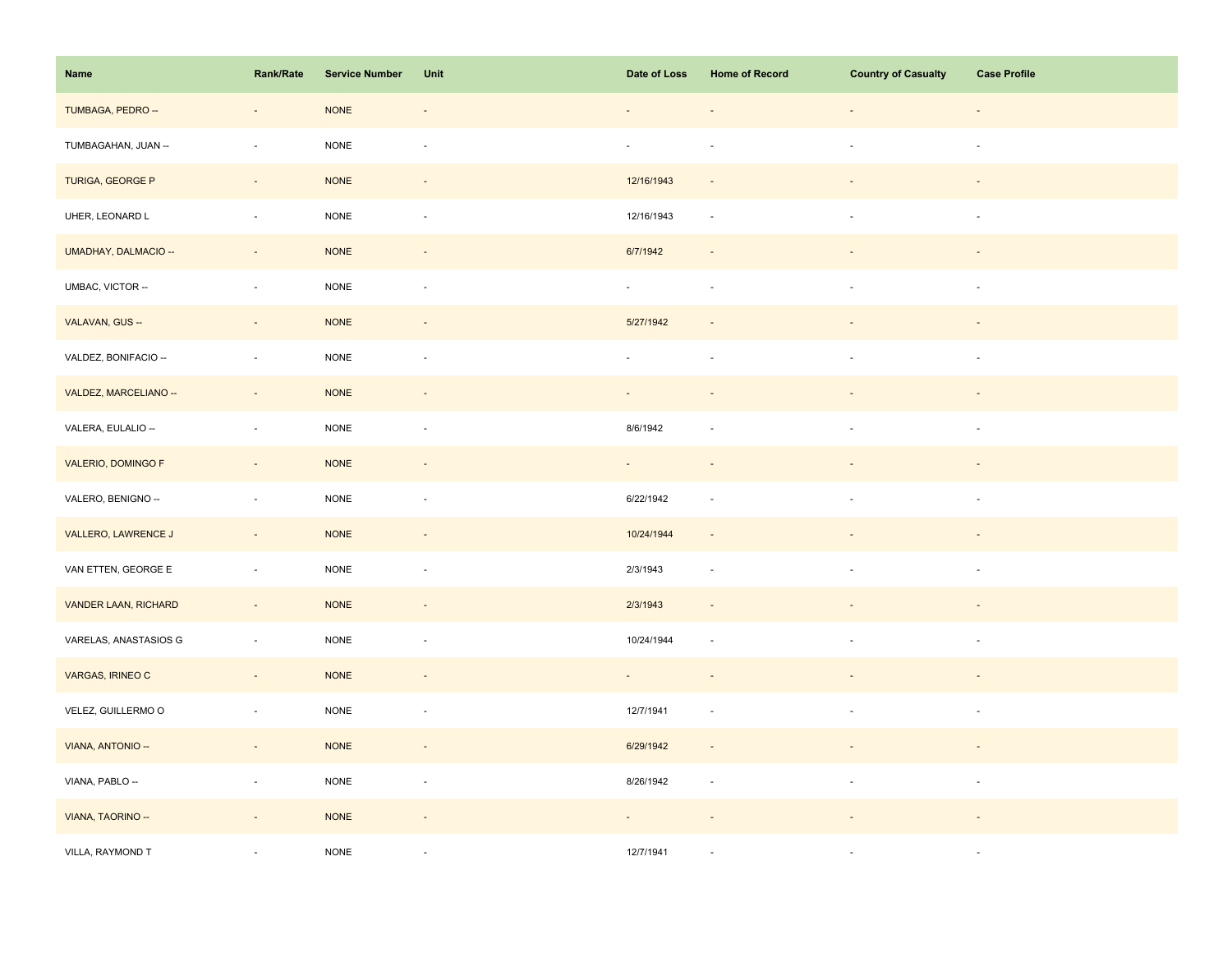| Name                      | <b>Rank/Rate</b>         | <b>Service Number</b> | Unit                     | Date of Loss     | <b>Home of Record</b>      | <b>Country of Casualty</b>  | <b>Case Profile</b>      |
|---------------------------|--------------------------|-----------------------|--------------------------|------------------|----------------------------|-----------------------------|--------------------------|
| VILLAMAR, CELESTINO --    | $\overline{\phantom{a}}$ | <b>NONE</b>           | $\overline{\phantom{a}}$ | 8/12/1942        |                            | $\overline{\phantom{a}}$    | $\overline{\phantom{a}}$ |
| VILLAMIN, FERNANDO --     | $\bar{a}$                | <b>NONE</b>           | $\sim$                   | 8/24/1942        |                            | $\sim$                      | $\sim$                   |
| VILLANUEVA, BERNARDO --   | $\sim$                   | <b>NONE</b>           | $\overline{\phantom{a}}$ | $\sim$           | $\sim$                     | $\overline{\phantom{a}}$    | $\sim$                   |
| VILLANUEVA, JULIO --      | ÷,                       | <b>NONE</b>           | $\overline{\phantom{a}}$ | 5/19/1942        | $\sim$                     | $\mathbf{r}$                | $\sim$                   |
| VILLANUEVA, LUCAS --      | $\Box$                   | <b>NONE</b>           | $\overline{\phantom{a}}$ | 7/8/1942         |                            |                             |                          |
| VILLARINO, BENJAMIN --    | $\overline{\phantom{a}}$ | NONE                  | ÷,                       | 7/28/1942        | $\sim$                     |                             | $\sim$                   |
| <b>VINCENT, CHARLES M</b> | $\omega$                 | <b>NONE</b>           | $\blacksquare$           |                  |                            |                             |                          |
| VINING, CARL J            | $\blacksquare$           | <b>NONE</b>           | ÷,                       | 10/24/1944       |                            | $\blacksquare$              | $\overline{\phantom{a}}$ |
| VINUYA, EDUARDO --        | $\sim$                   | <b>NONE</b>           | $\overline{\phantom{a}}$ | $\sim$           | $\overline{\phantom{a}}$   | $\blacksquare$              | $\sim$                   |
| VOCE, FRANK W             | $\sim$                   | $\sf{NONE}$           | $\blacksquare$           | 2/3/1943         | $\sim$                     | $\overline{\phantom{a}}$    | $\sim$                   |
| WALKER, JOHN F            | $\overline{\phantom{a}}$ | <b>NONE</b>           | $\overline{\phantom{a}}$ | 10/18/1944       | $\overline{\phantom{a}}$   |                             |                          |
| WALLACE, EDWARD A         | $\sim$                   | <b>NONE</b>           | $\overline{\phantom{a}}$ | $\omega_{\rm c}$ | $\sim$                     |                             | $\sim$                   |
| <b>WATSON, ROLAND</b>     | $\sim$                   | $\sf{NONE}$           | <b>USAT SORELDOC;</b>    | 2/28/1945        | $\sim$                     | $\overline{\phantom{a}}$    |                          |
| WEBB, THOMAS T            | $\blacksquare$           | $\sf{NONE}$           | SS JEAN NICOLET          | 7/2/1944         | $\overline{\phantom{a}}$   | $\blacksquare$              | $\overline{\phantom{a}}$ |
| <b>WEBBER, HARRY W</b>    | $\overline{\phantom{a}}$ | <b>NONE</b>           | $\overline{\phantom{a}}$ | 1/1/1945         |                            | <b>BORNEO</b>               |                          |
| WEBER, FREDERICK          | $\Box$                   | $\sf{NONE}$           | $\sim$                   | 2/3/1943         | $\sim$                     | $\mathcal{L}_{\mathcal{A}}$ | $\overline{\phantom{a}}$ |
| WEBER, SIMON --           | $\bar{a}$                | <b>NONE</b>           | $\overline{\phantom{a}}$ | 5/27/1942        | $\sim$                     |                             |                          |
| WEIDLICH, CHARLES R       | $\overline{\phantom{a}}$ | <b>NONE</b>           | $\overline{\phantom{a}}$ | 10/24/1944       | $\overline{\phantom{a}}$   |                             | $\sim$                   |
| <b>WEINMANN, ARTHUR</b>   | $\sim$                   | <b>NONE</b>           | $\sim$                   | 2/3/1943         | $\overline{\phantom{a}}$   |                             | $\sim$                   |
| WEISMAN, JOSEPH --        | $\sim$                   | $\sf{NONE}$           | $\blacksquare$           | 10/24/1944       | $\overline{\phantom{a}}$   | $\overline{\phantom{a}}$    | $\sim$                   |
| <b>WELLIVER, ROYCE</b>    | FLT ENGR                 | <b>NONE</b>           | $\overline{\phantom{a}}$ | 3/25/1944        | $\overline{\phantom{a}}$   |                             |                          |
| WHITE, HOMER C            | ÷.                       | <b>NONE</b>           | ä,                       | 12/4/1945        | $\overline{\phantom{a}}$ , |                             | $\sim$                   |